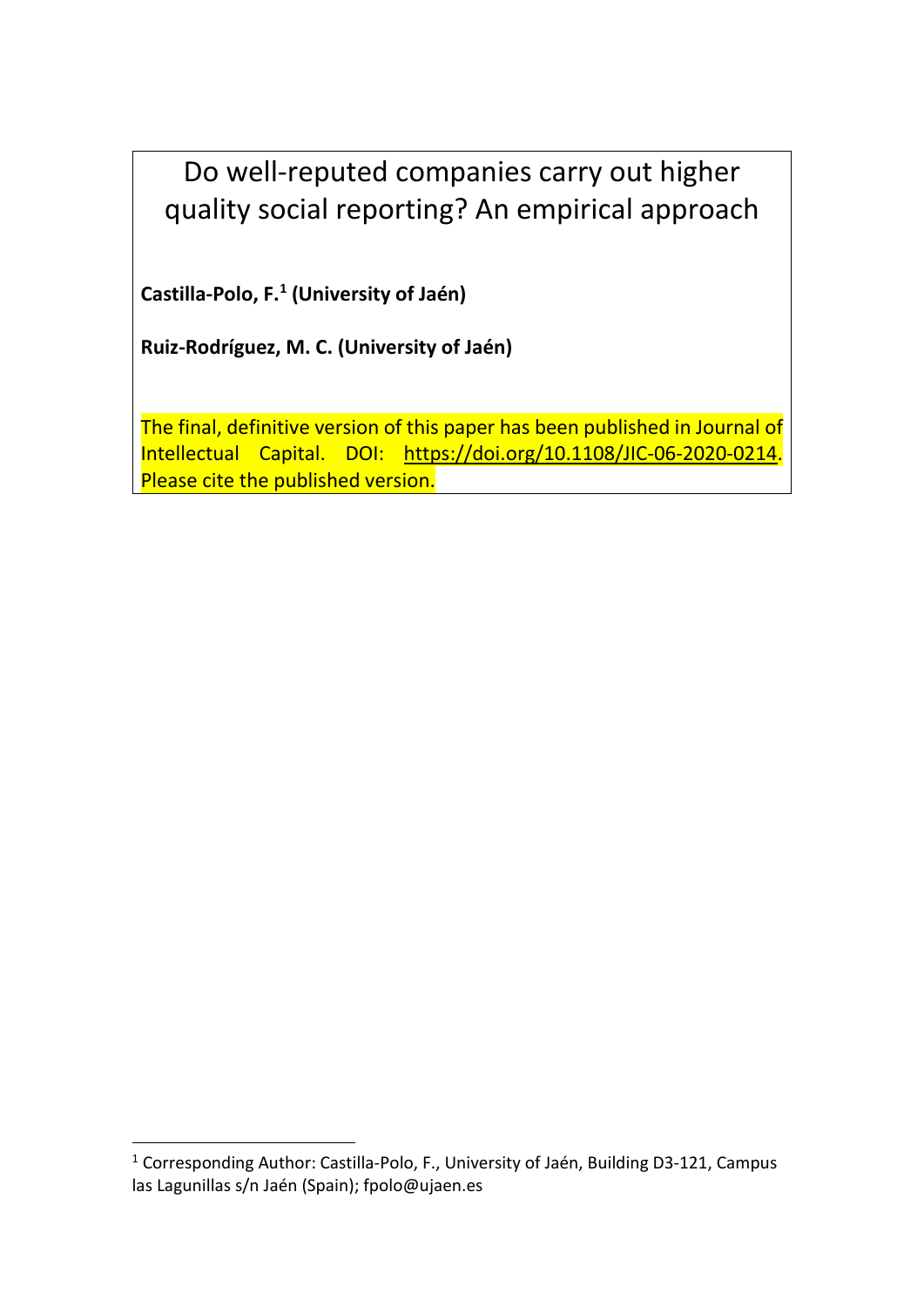#### **Abstract**

Purpose – The purpose of this research objective was to analyse social reporting within MERCO Business companies both from the point of view of the quantity of information disclosed and the references about their quality. This approach constitutes a novelty with respect to previous literature on the subject.

Design/methodology/approach – This paper assesses how social reporting is being carried out by the companies included in the MERCO Corporate Reputation Business Monitor, MERCO Business, during the period 2014– 2016. The methodological design include the construction of a weighted index based on two unweighted indexes related to the quantity revealed and the quality detected. In addition, this study integrates intellectual capital and social responsibility approaches in order to deep into these voluntary disclosures.

Findings – While social reporting is considerable from a quantitative point of view within MERCO Business companies, they do not reach very high levels of quality, which is good to counteract the final value of the quantity– quality index that the authors' propose.

Research limitations/implications – In MERCO Business companies, quantity is not a proxy for quality within social reporting. In this sense, only considering both dimensions it will be possible to assess these disclosures in a more complete way.

Practical implications – This study allows a more accurate and comparable view of social reporting than those studies that only focus on how much information is disclosed. Besides, it involves an important advance in the identification of the relative quality of social reporting, opening a new line of research that will be key to comparing this type of disclosures in a more homogeneous way. Likewise, the results can be applied in future studies in the intellectual capital field given the complementarity between both types of disclosures.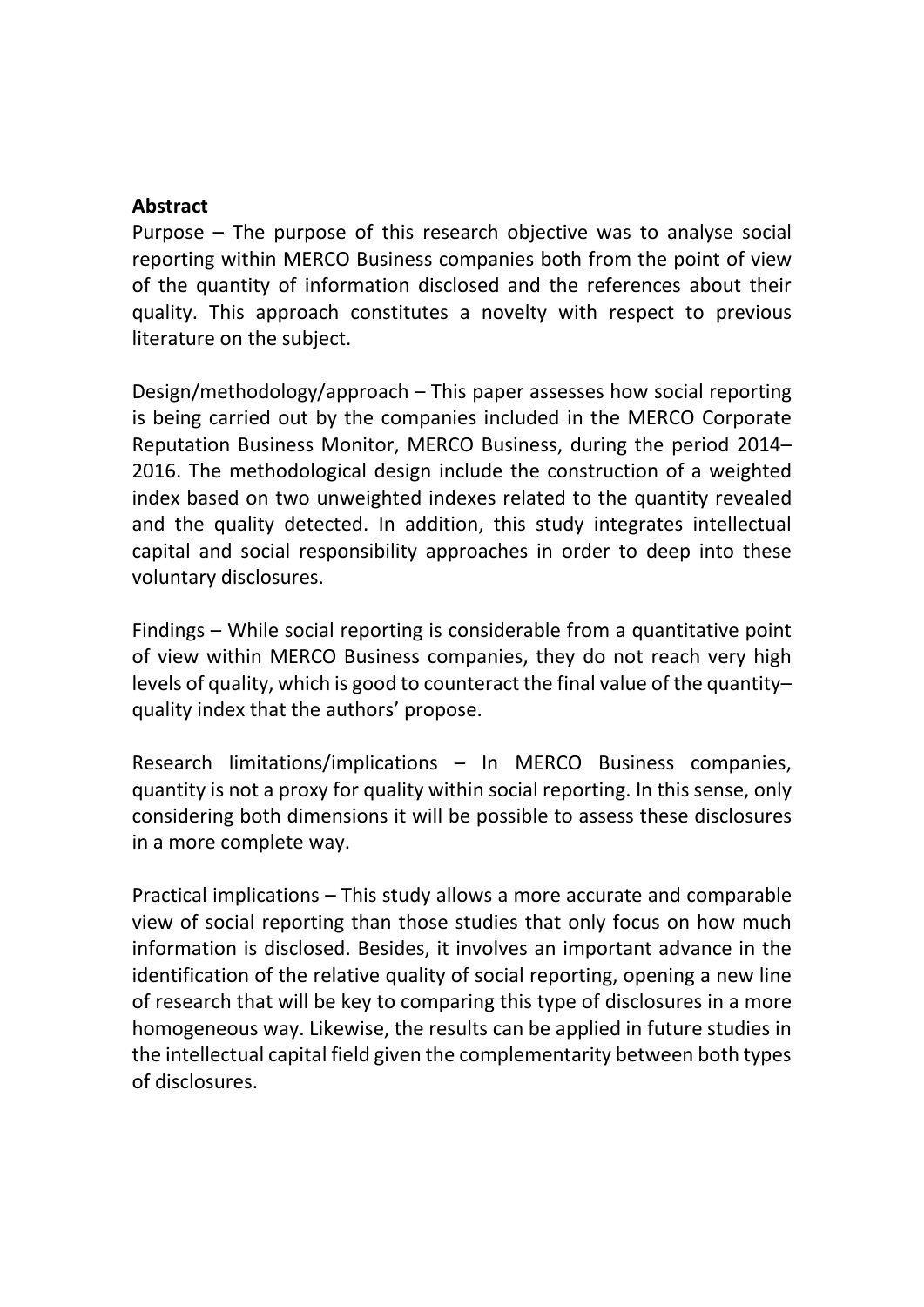Social implications – Likewise, these results will be of interest for future actions aimed at regulating the improvement of the quality of social reporting in the hands of managers, investors and regulators.

Originality/value – The authors have tested the value of quality in social reporting using a weighted index amongst the most reputable companies in the Spanish scenario. These disclosures have been compared with and without the use of it in order to deduce its value to obtain valid conclusions about social reporting.

Keywords – Reputation, Intellectual capital reporting, Quantity, Quality, Social reporting Paper type Research paper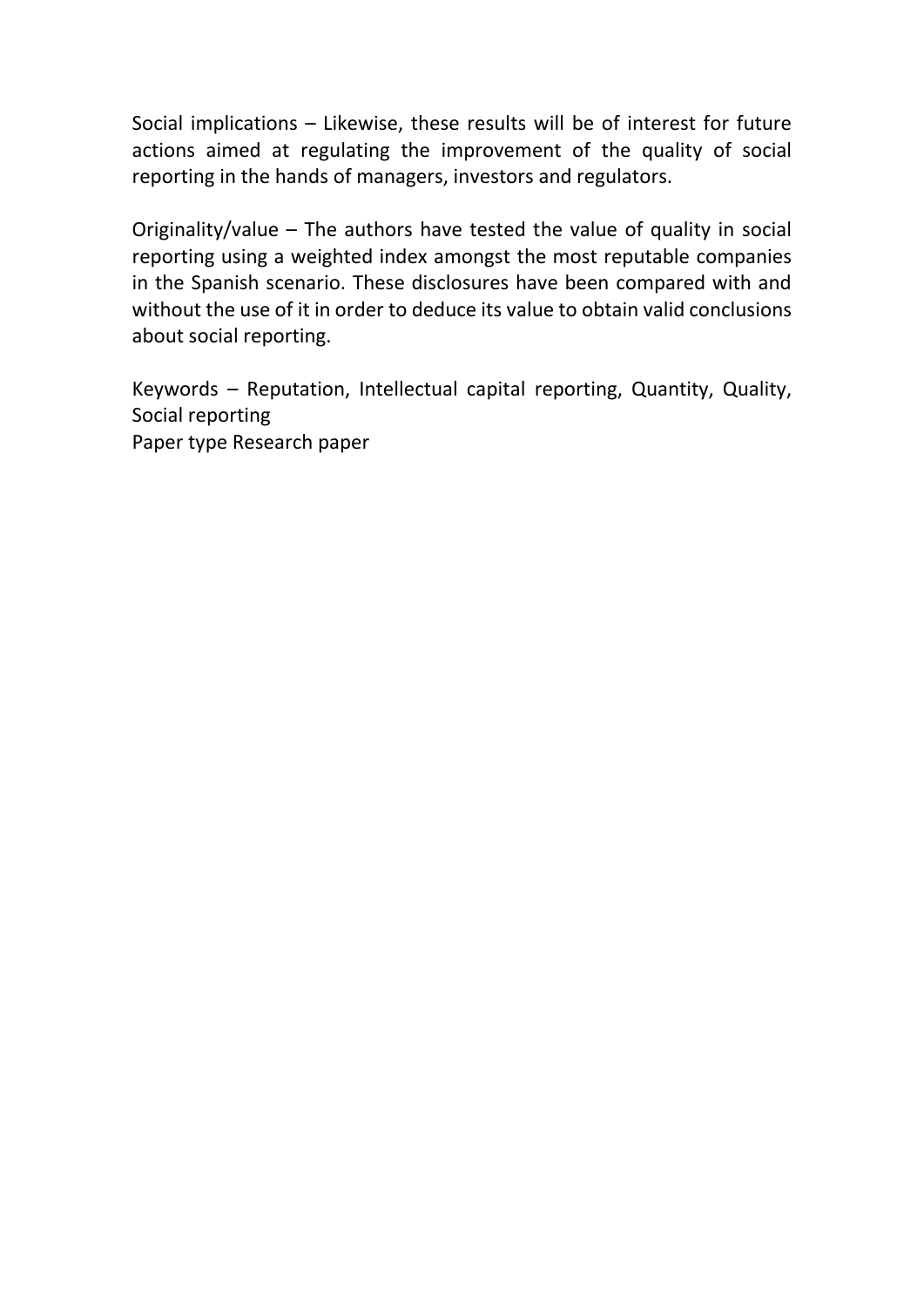#### **1. Introduction**

Intellectual capital (IC) and sustainability are complex, comparable and mutually supportive issues (Massaro et al.*,* 2018). For this reason, within the different formats used by companies to reveal their social and environmental performance, it is not surprising to find references about their IC (Oliveira et al., 2010; Cinquini et al.*,* 2012 and Castilla-Polo and Ruiz-Rodríguez, 2017). In fact, for some time now, the integration of formats to disclose IC and social information has been proposed (Del Bello, 2006; Castilla-Polo and Gallardo-Vázquez, 2007; Pedrini, 2007 and Veltri and Nardo, 2013). In contrast with the reduced use of specific IC reports (Tejedo, 2016), the high interest of companies in publicizing their social behavior, practices widely known as social reporting (SR)[1], follows a growing trend (KPMG, 2017). For all the above, SR is used as a strategic framework to signal IC and at the same time, a way to gain knowledge about IC (Cinquini et al.*,* 2012). This leads us to consider SR as a non-specific route for the analysis of IC such as that of Cinquini et al. (2012), Oliveira et al. (2010) and Tejedo and Araujo (2020).

In this study, we have analysed the case of companies with an excellent reputation, since we understand that this is the main intangible asset for achieving sustainable competitive advantages (Lourenco et al.*,* 2014) and a source of significant external/relational capital (Duff et al.*,* 2016). According to Fombrun and Shanley (1990),  $SR - as$  a way to show social responsiveness– may influence stakeholders' judgments, which are the foundation of reputation. Surroca et al. (2010), Dyduch and Krasodomska (2017) and Castelo and Lima (2006) also refer to the role of social objectives in the creation/improvement of a better reputation for companies. Specifically, the research on reputation management warns of the need to develop a good reporting strategy, especially in those issues included within the IC and SR spheres (Axjonow, 2018; Birkey, 2016 and Gürel et al.*,* 2012).

The direct relationship between SR and reputation has been extensively studied (Axjonow, 2018; Oyewumiz et al., 2018; Dyduch and Krasodomska, 2017 and Birkey et al.*,* 2016). We must also highlight the positive relationship between IC disclosures and reputation (Oliveira et al.*,* 2010), in which the case of human capital stands out (Ginesti et al.*,* 2018). However, there is also the opposite sense of this relationship, and according to recent research it is to be expected that companies with a better reputation will make social disclosure of a superior level. On precisely this topic, in a two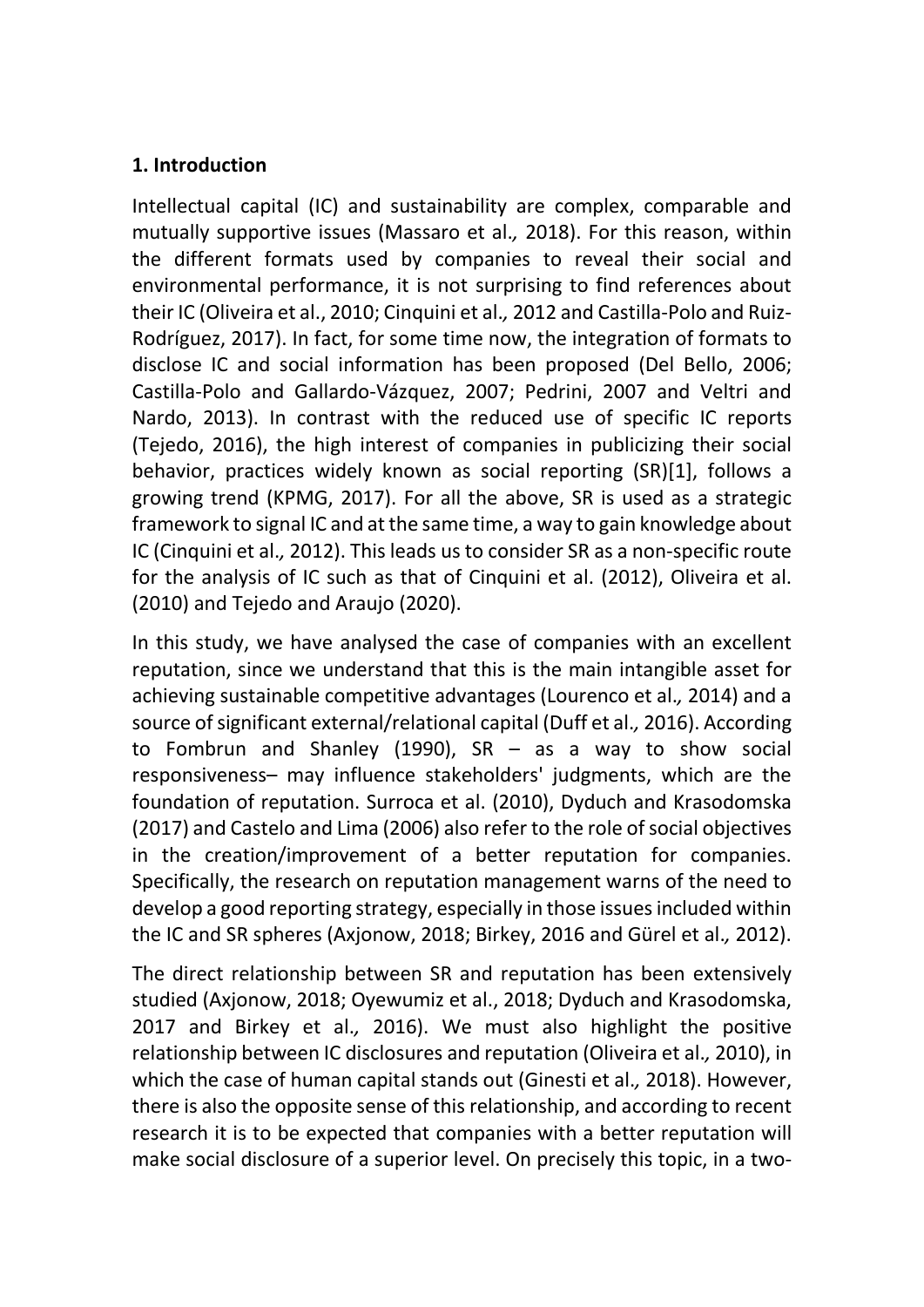way analysis of the reputation-SR relationship, Castilla-Polo and Sánchez-Hernández (2020) found slight differences in favour of the reputation-SR direction of this relation. Our study starts from this last approach, assuming that better reputation should lead to better and higher quality SR, considering the IC information included in these disclosures in a general way. However, it is not our objective to differentiate both types of disclosures. See Annex 1 for a comprehensive overview of the IC-SR research context used as our starting point.

In the literature on SR, quality appears comparatively less studied than quantity. Alotaibi and Hussainey (2016) highlight the existence of a greater interest among social researchers in analysing its extension to the detriment of the study of its quality and Brammer and Pavellin (2008) point out the limited interest in quality is due to the difficulty of analysing it. Most of the time, quantity is often used to draw conclusions about quality. We agree with Beretta and Bozzolan (2004) when they stated that the quantity of disclosures is not a satisfactory proxy for its quality. Nonetheless, this vision of quality is supported by a substantial number of studies because of its easy empirical implementation.

Linked to the above, the main critique of SR research is summarized by Michelon et al. (2015:60) under the following discourse: "despite the widespread popularity of them, concerns have been raised as to whether their introduction and development is designed simply to suggest a positive image of the organization, being essentially one-sided and incomplete, or to communicate its effective commitment by recognizing and discussing environmental and social challenges and problems". In short, these authors demand observe the degree of commitment to SR which justifies the need for more research in terms of quality, an issue already pointed out by Beretta and Bozzolan (2008). This idea is shared in the IC disclosure studies where there is an equally growing need to increase their quality (Duff et al., 2018; Cuozzo et al.*,* 2017 and Melloni et al., 2015). Both types of voluntary disclosures should improve the trust of their target audience with quality, a research gap we propose to analyse.

Regarding the methodological approach prevailing in this study, we support the development of an index for SR (Laskar and Maji, 2018; Dias et al., 2017; Garg, 2017; Alotaibi and Hussainey, 2016; Habek and Wolniak, 2016, among others) and IC information included in SR (Ruiz-Rodríguez and Castilla-Polo, 2019; Ferreira et al., 2017; Lim et al.*,* 2017, between others) as do the vast majority of antecedents. An index allows a summary measure to be built for voluntary disclosures which includes not only quantity issues but also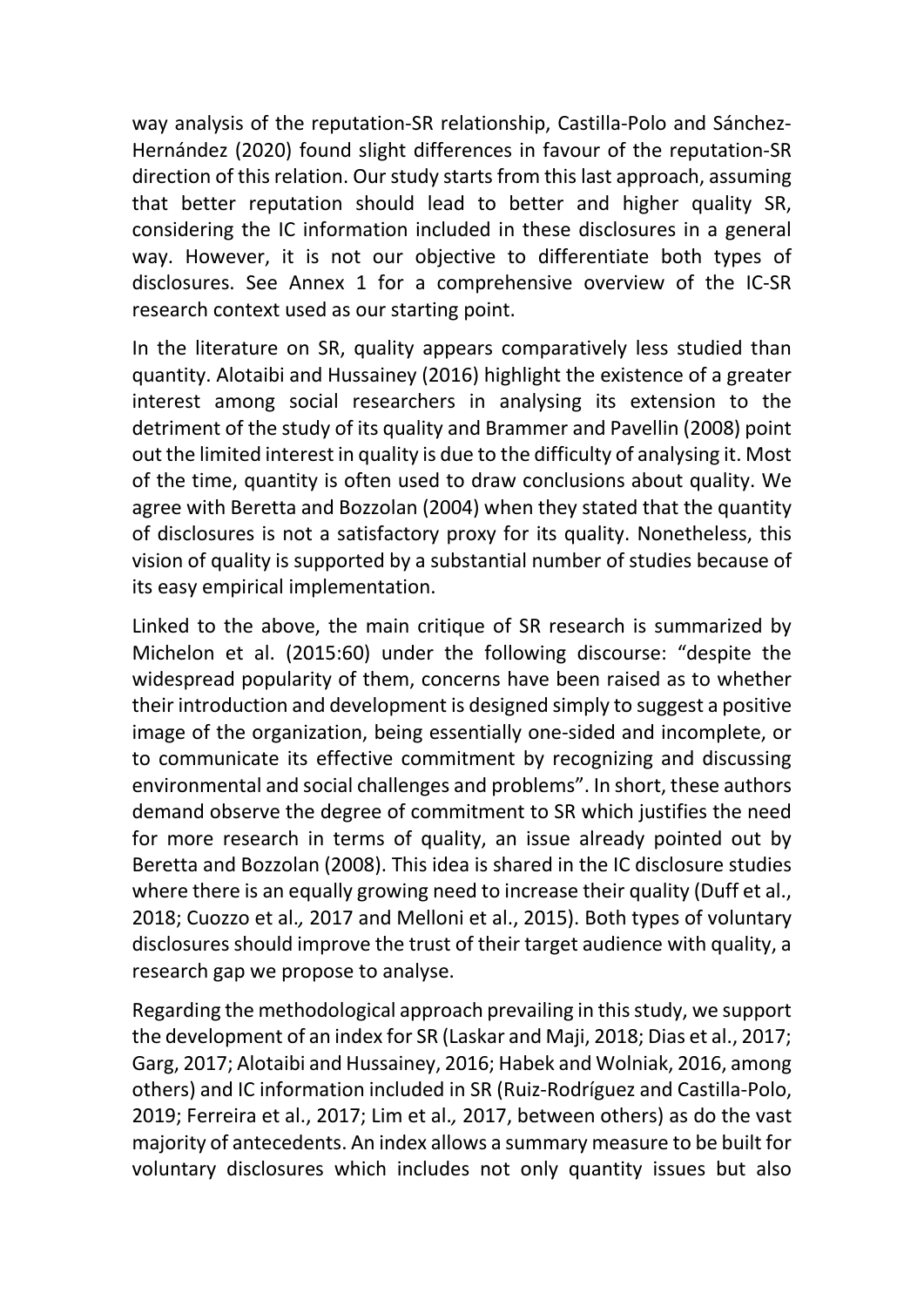quality and this is one of the main concerns in this study. We improve on the prior literature by developing a self-constructed index based on the quality and quantity dimensions. To test this index, an empirical research was conducted with leading Spanish companies on reputation according to the MERCO Corporate Reputation Monitor, which is a reference tool for large companies, specifically in the assessment and management of their reputation. To the best of our knowledge, this is the only contribution within this topic and frame.

Specifically, our methodological design incorporates the following two levels and objectives. On the first level, we will justify and develop a weighted index that includes the vision that not only is communicating social information important for companies but it is also desirable that they comply with some requirements associated with its quality. It represents a contribution to the literature on this topic due to the absence of previous studies combining both dimensions into an objective view. On the second level, we will test this index among the most reputable companies in the Spanish scenario. Thus, these disclosures will be compared with and without the its use in order to deduce its value in obtaining valid conclusions in high reputation companies.

This study contributes to the literature on SR and IC because it introduces a coherent framework for both types of disclosures, given their complementarity. Previous papers have used SR to delve into IC (Cinquini et al. 2012; Oliveira et al., 2010; and Tejedo and Araujo 2020). In this vein, we adopt SR as a way to communicate IC as intangible assets are mainly disclosed using social responsibility formats such as sustainability reports or stand-alone reports. Secondly, it introduces quality as a crucial dimension into non-financial corporate reporting. Given that disclosing per se does not guarantee the quality of the content communicated, i.e. its relevance and reliability, we consider it essential to complement both dimensions. This research can help shift the attention from quantity to quality in the reporting area. Thirdly, it makes an original contribution in the Spanish companies with best reputation by testing a weighted index to analyse SR in an extended way and considering both quantity and quality variables. It is expected that reputation leaders carry out SR as there is a positive relationship between these variables, but can it be concluded that these disclosures meet quality requirements? To combine both dimensions into one measure is a key contribution of this study and will allow a more comprehensive view of such disclosures to be attained.

The structure of this paper is as follows. Section 2, dedicated to a review of the most relevant literature on SR quantity and quality in order to justify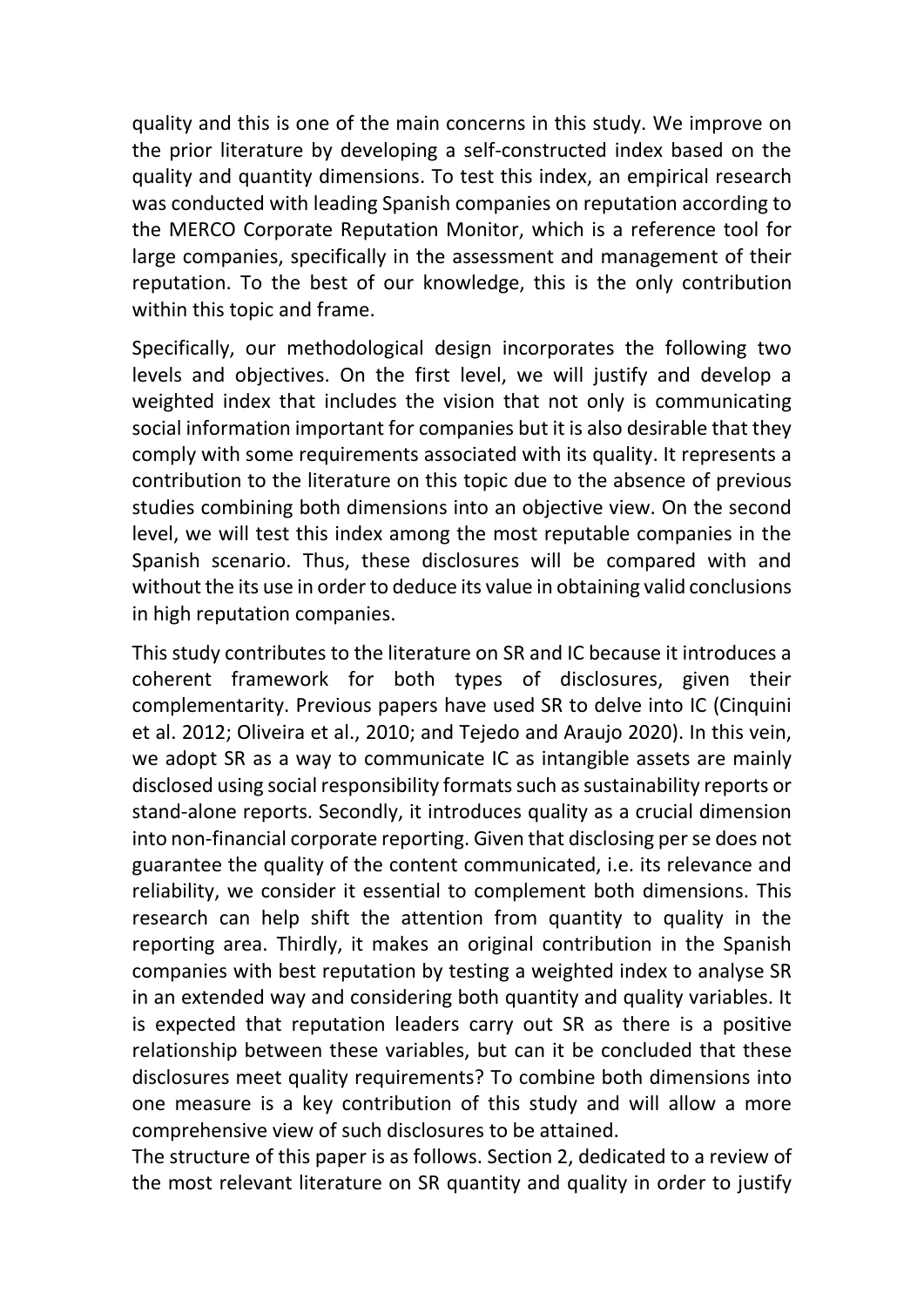the variable used, follows this introductory section. Next, the research design is presented in Section 3. Section 4 is devoted to the main results obtained in our research, followed by a discussion section (Section 5). Finally, the main conclusions drawn from our research, limitations and future lines of research are given in Section 6.

## **2. Social reporting in its dimensions of quantity and quality**

Under the headings below, we review the state of the art on SR quantity and quality studies, as a necessary step for the justification of the necessary contribution of both dimensions into a more complete SR analysis. Likewise, specific references on IC will be included given the complementarity of both types of disclosures.

## *2.1. SR Quantity*

Among the authors who have studied the quantitative analysis of SR, the research objectives have been focused on the nature and frequency of these disclosures, their patterns and trends, the format used, and the relationships between disclosing and certain structural variables, including size, industry and profitability, by way of examples. Broadly speaking, there is a growing trend for this type of disclosures (KPMG, 2017; Sadou et al., 2017; Clarkson et al., 2011 and Sobhani et al., 2009), although the general level found is scarce or low (Escamilla et al., 2017; Calixto, 2013 and Kuo et al., 2012). It is considered that large companies which have greater visibility and that act in sectors with high contamination are more likely to implement SR (Qiu et al., 2016). Likewise, it is noted that SR varies among industries, between countries and with time (KPMG, 2017).

Within IC disclosures, we must highlight the low level found (Amorelli and García-Sánchez, 2019; Uyar and Kilic, 2012; An et al.*,* 2011, Bezhani, 2010 and Sharma and Dhari, 2007). Human capital, as an integral part of IC referring to employees, is usually one of the most widely disclosed categories (Beretta et al., 2019; Duff et al.*,* 2018; Ginesti et al.*,* 2018 and Cinquini et al., 2012). However, in order to achieve an effective IC disclosure strategy, an analysis and combination of the needs of each company and all stakeholders would be necessary (Giacosa et al.*,* 2016).

Content analysis has been widely used in the literature for the measurement of SR from a quantity point of view and also for IC disclosures (Castilla-Polo and Ruiz-Rodríguez, 2017). According to Odera et al. (2016), the main advantages of using this method are its reliability, objectivity,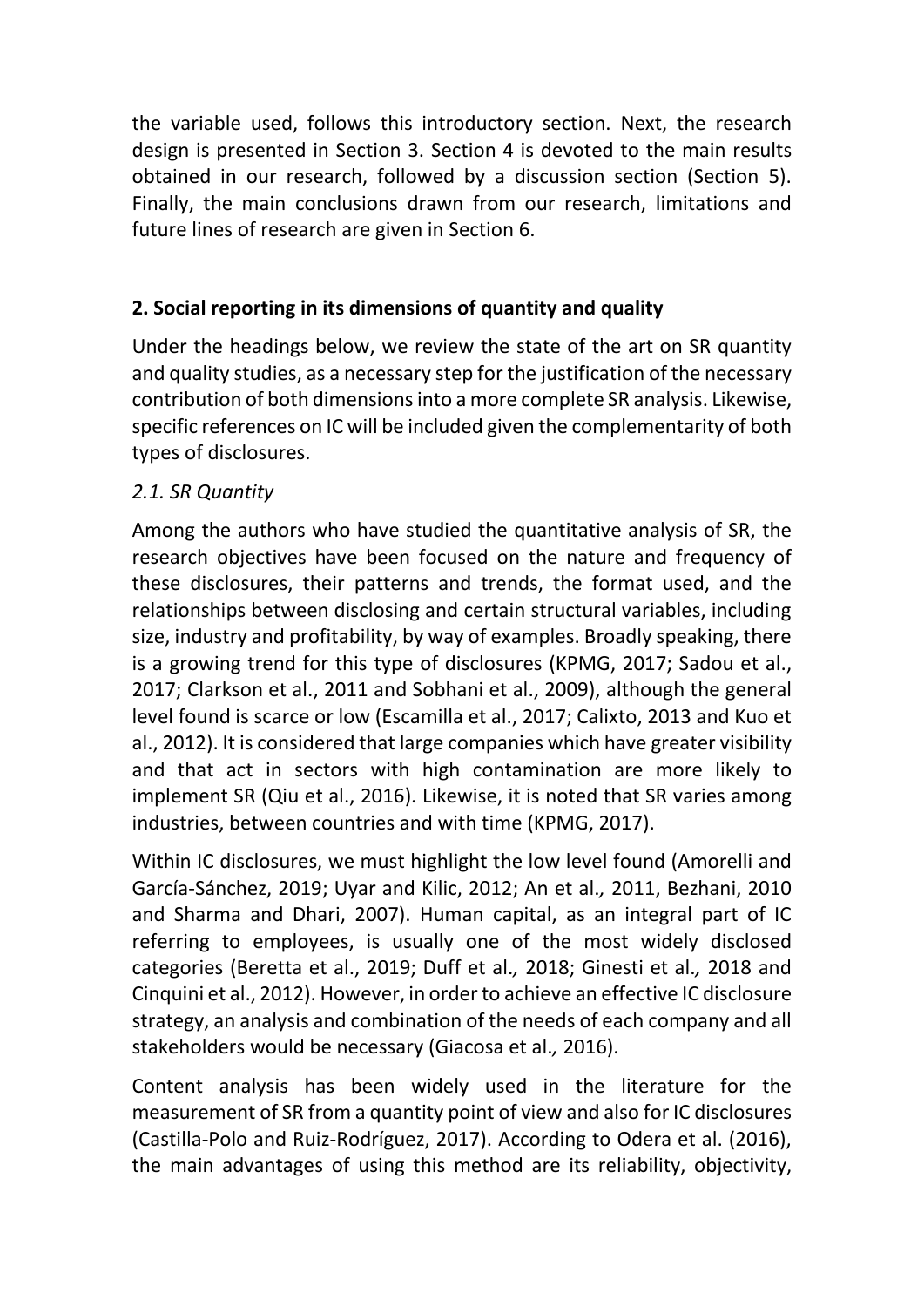external validity, volume of data considered and extension, since it is based on huge numerical variables to establish significant links between the variables. Within this methodology, the amount of SR can be measured in different ways that include alternatives ranging from counting pages to searching for sentences or items of interest to the researcher for different reasons. Thus, authors such as Lee (2017), Akbas (2016) and Dagilienė and Mykolaitienė (2015) rely on counting the number of words while Al-Shaer et al. (2017) and Menassa and Brödhacker (2017) use the number of sentences, considering that it provides complete and meaningful information. However, Odera et al. (2016) decided to complement sentences with a word count, given the interpretation difficulties found with the exclusive use of sentences. Another relevant unit of measurement in content analysis is the number of pages devoted to these contents. A strong argument raised by Unerman (2000) against the use of number of characters, words or sentences is that this implies that non-narrative SR will be ignored. Charts, figures or photographs cannot be used if we consider this metric. In fact, our goal is not to analyse the quantity of information disclosed by categories and dimensions, which would invalidate the use of the page as a metric, but to give a global measure of the extent.

As far the format is concerned, it has been common to integrate SR into the beginning of the annual report (Castilla-Polo, 2020). However, according to Unerman (2000), this format provides an incomplete picture of the social information disclosed since the rest of the corporate report may contain more information. This can be extended to IC. In fact, Parshakov and Shakina (2020) consider that few companies disclose information about IC in their annual reports, preferring to use other alternative formats. Along the same lines, Tejedo (2016) and Tejedo and Araujo (2020) highlight the reduced use of the IC report compared to sustainability reports to disclose information on intangibles.

For all the above reasons, Mahoney et al. (2013) call for an exploration of SR across reports. Among the most internationally recognized and extended are those prepared under the framework of the Global Reporting Initiative (GRI) (sustainability reports) or those others that generically have come to be called social reports (which do not follow GRI). Both are considered as stand-alone reports. We believe, as does Lee (2017), that multiple SR sources provide a more comprehensive view of a company's commitment to social and environmental issues. Indeed, SR can be seen as a way to increase the non-financial performance of companies, which is favoured due to the way in which IC is disclosed in integrated reports (Beretta et al.*,* 2019). In this regard, there are several authors who highlight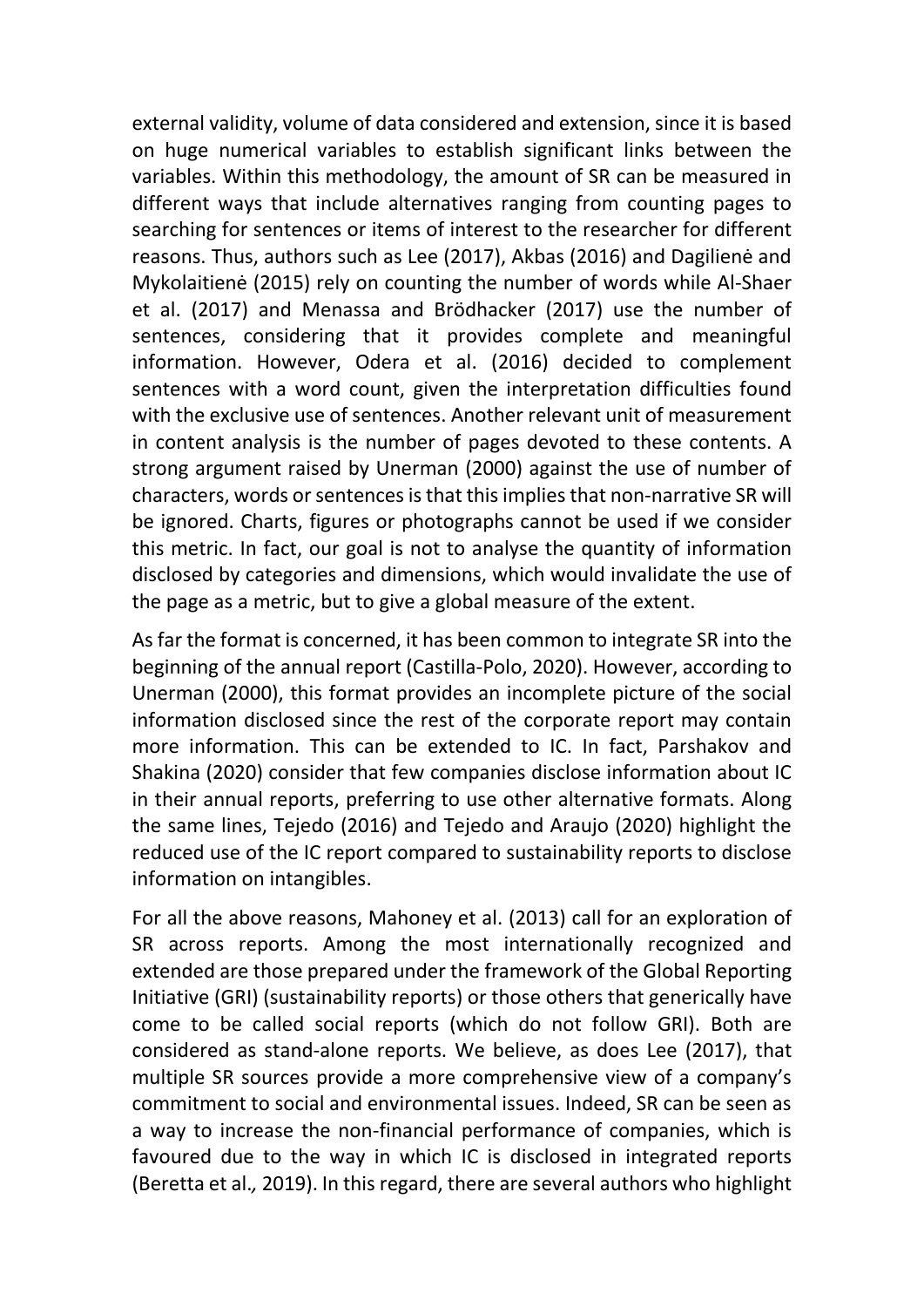the importance of integrated reports as a means of disclosing social information and, consequently, IC (Paulone et al.*,* 2019 and Camodeca et al.*,* 2018).

In our methodological design, three variables were established relating to the possible types of reports: annual reports, sustainability reports and social reports. We overcome the limitation proposed by Mahoney et al. (2013) regarding the combined study of stand-alone and annual reports. It is also possible to make use of more than one report on social performance according to the company, so the type of report has not been defined exclusively in our methodological design.

We have selected the number of pages as the numerical variable in combination with the presence of each type of report measured through dichotomous variables. The page count in stand-alone reports was easy because the number total of pages of this report was included. In annual reports, the number of pages devoted to social and environmental contents was identified through the research team's manual revision of such reports and the subsequent recount of the concrete pages covered by these contents (see Table I).

#### **Table I**

#### *2.2. SR Quality*

As has been commented, there is a greater interest among social researchers in analysing size to the detriment of the study of quality. The conclusion of these latter studies is that quality is usually poor (Chiu and Wang, 2015; Ahmad and Haraf, 2013; Khan et al., 2013; Hooks and Van Staden, 2011; De Villiers and Van Staden, 2006, among others). However, for other authors such as Habek and Wolniak (2016) and Cormier and Magnan (2003), there has been an increase in quality (Sadou et al., 2017). If we focus on IC disclosures, the idea of poor quality also prevails (Duff et al., 2018; Cuozzo et al., 2017 and Melloni et al., 2015). In a more concrete way, Wang (2016) considers that the inclusion of IC in the voluntary disclosures of the companies will improve their quality given that it will allow stakeholders to make a deeper corporate assessment.

It is a widespread finding among the authors on this topic that the quality of SR can be valued according to the degree of detail offered. Thus, Alberici and Querci (2016) associate quality of all the items included in the GRI report with their detailedness; Toms (2002) proposes a scale that includes different positions ranging from "externally monitored environmental report" to "non-quantified information"; Habek and Wolniak (2016) also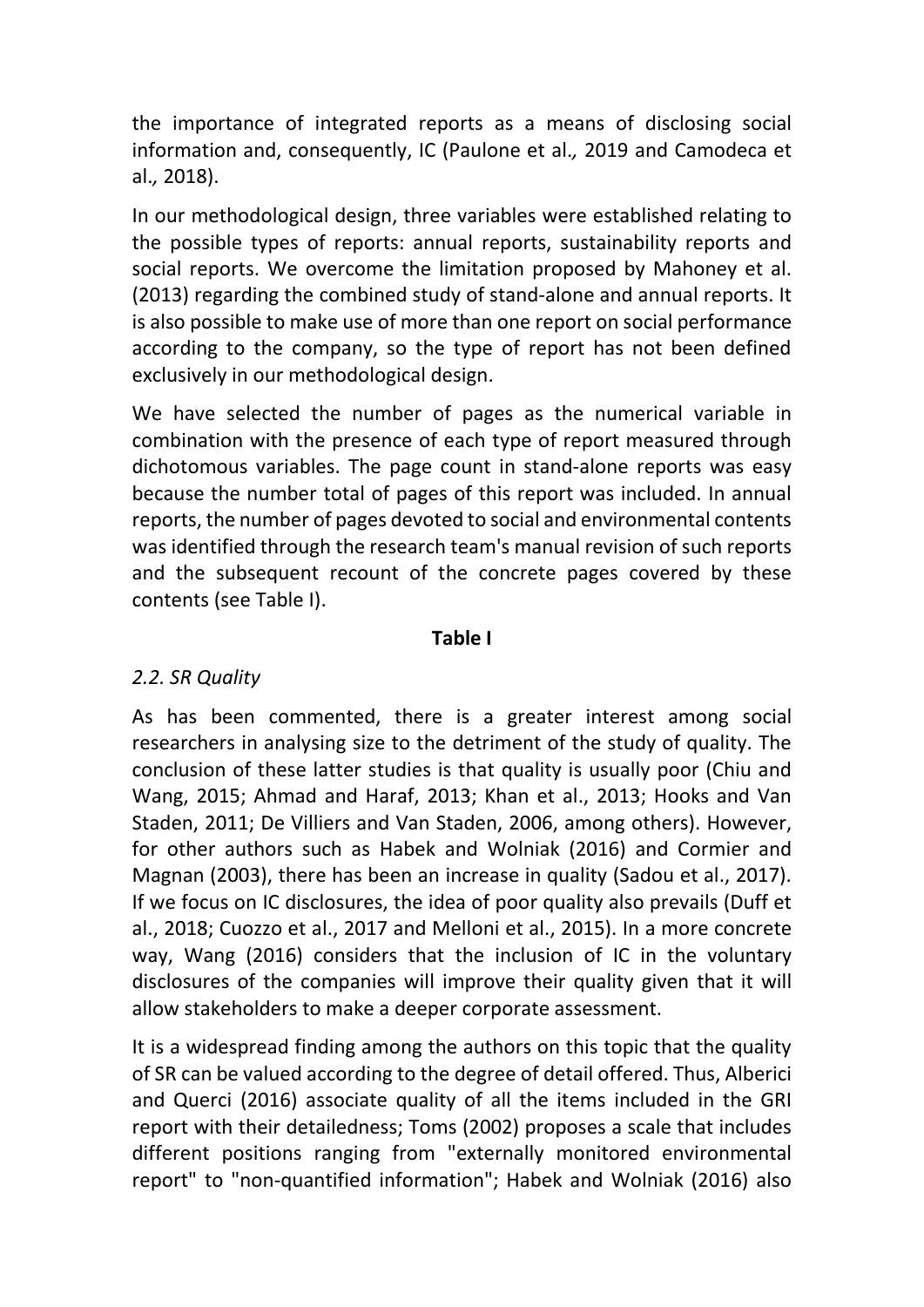use a scale to measure quality ranging from 0 "no mention" to 4 "best practices and a creative approach"; Lee (2017) assesses the quality with a scale of 0 "not disclosed" to 4 "truly extraordinary" in the mining and metal industry sector; and Sarkar and Bhattarcharjee (2017) use a scoring methodology for each item from 0 "no disclosure" to 1 "excellent disclosure". Pivac et al. (2017) also analyse the quality of SR information within annual reports but according to five phases, ranging from the importance of each item in the annual report to the assessment of its quality (presented or not) and finally the aggregation of all this information in a summary index.

In the scales pointed out, it is not quality itself that is measured but the quantity of information offered; that is quantity is used as a proxy of quality. For this reason, all these papers are criticized for being subjective in terms of the researcher's assessment as well as in the design of the proposed scale itself. In our study, objective indicators are proposed to assess the quality that partially overcomes this deficiency. From the operational point of view, we propose addressing quality in SR based on the approach of Leitoniene and Sapkauskiene (2015), which associates the quality of SR with its relevance and reliability. We understand that the relevance of SR in concerned with providing information about the company's commitment to SR while the reliability is focused on the credibility it offers to external people, especially the stakeholders it addresses. We move on to the differentiated commentary on the justification of the variables that we add to each dimension and that appear in Table II.

#### **Table II**

Within the relationship between *quality and relevance*, the follow-up of an SR plan, the presence of an SR Committee as well as SR awards received by the firm will contribute to improving the quality of the SR according to Adams (2017), Dias et al. (2017), Latridis (2013), Amran et al. (2014) and Brammer and Pavellin (2008), among others. Amran et al. (2014) analyse the quality of the sustainability reports based on the mission and vision of the enterprise, that is, the integration of social contents in the corporate strategy, and conclude that the creation of strategic alliances will improve the quality of sustainability reports. In the same vein, Escamilla et al. (2016) relate quality to the follow-up of an SR plan. In addition, Sadou et al. (2017) and Amran et al. (2014) consider that receiving external awards referring to SR positively influences the quality of environmental and social disclosures.

From the perspective of the *quality-reliability relationship*, there are numerous studies for which a reliability indicator is the follow-up of any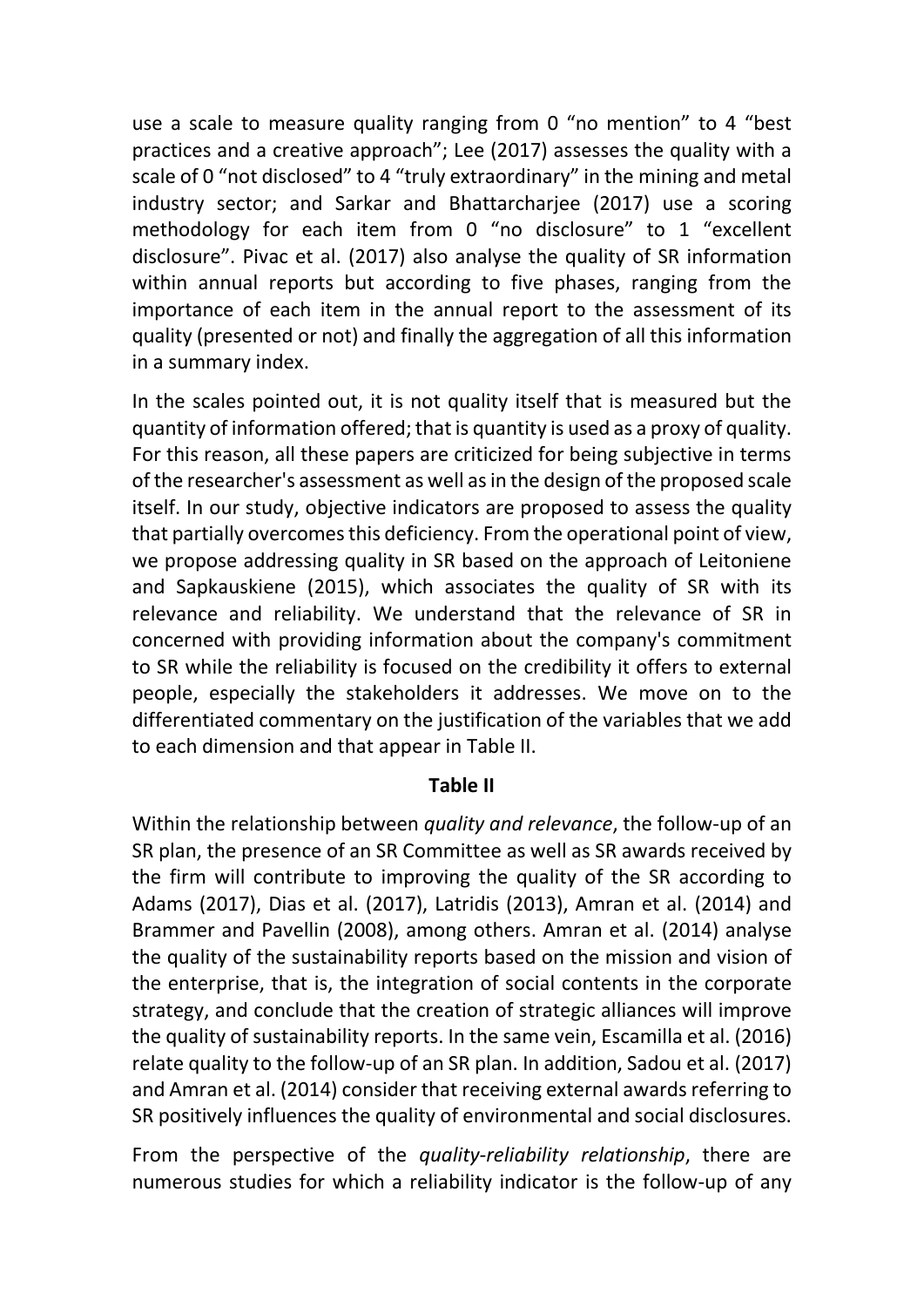kind of SR standard or guideline. Among the most recognized, we highlight the role of the GRI guidelines as do García-Sánchez et al. (2018), Laskar and Maji (2018), Dobbs and Van Standen (2016), Lu et al. (2015), Latridis (2013), Wijesinghe (2012), Clarkson et al. (2011, 2008), Oliveira et al. (2010) and Ortas et al. (2005). However, there are some contrary opinions according to which the use of GRI is not associated with higher quality in SR (Michelon et al.*,* 2015). Together with this variable, the assurance of these contents is also related to its quality, as interpreted by Al-Shaer et al. (2017), Latridis (2013) and Brammer and Pavelin (2008). According to these authors, the association between these two variables is positive or, as Habek and Wolniak (2016) concluded, externally checking the social and environmental information disclosed voluntarily is associated with higher levels of quality.

In the IC field, there is less development in the analysis of its relevance, although the strategic relevance can be highlighted of variables such as professional competence, internal co-operation, knowledge transfer, and customer relationship, which differ depending on the sector to which the company belongs. In addition, the existence of planning for the disclosure of these contents stands out as a necessary criterion (Matos et al.*,* 2017). On the other hand, reliability has been analysed through the use of IC guidelines, which are tools analogous to the SR standards and are considered as a quality signal (Mertins et al.*,* 2009) as these guidelines can contribute to the reliability of IC disclosures. Also the content verification guarantees greater reliability in this type of contents (Cavicchi, 2017 and Dyduch and Krasodomska, 2017).

#### **3. Research design**

#### *3.1. Sampling procedure and data collection*

To perform our empirical study, the top 100 Spanish companies with the best reputation were analysed, all of which are included in the Corporate Reputation Monitor, MERCO. This international ranking performs a multistage measurement involving different sources of information and stakeholders, forming an index that constitutes, in turn, the base of the ranking published annually since 1999. This ranking has been used by previous studies such as Odriozola and Baraibar-Diez (2017), Pérez et al. (2017), Bautista et al. (2010) and Fernández and Luna (2007).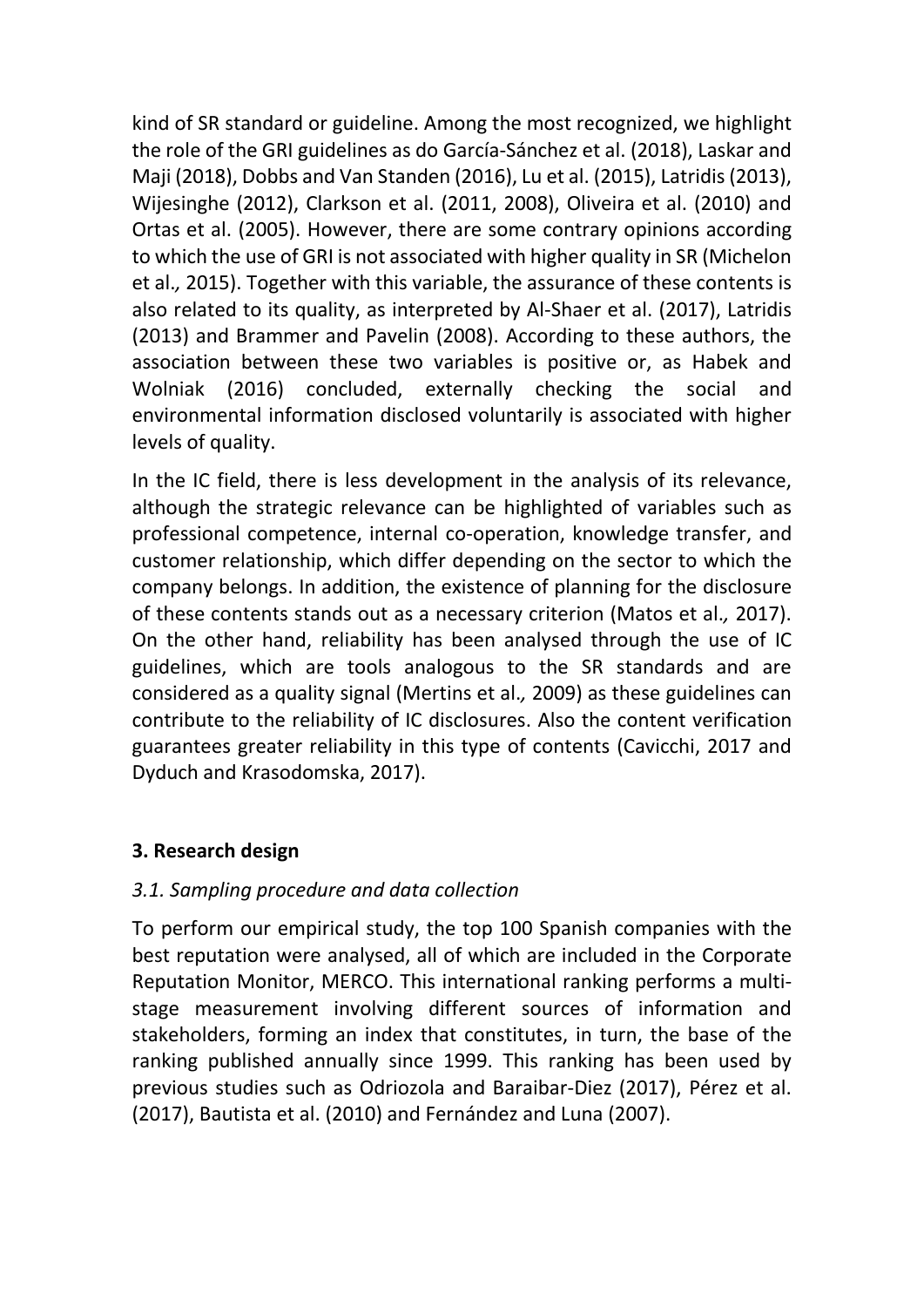Regarding the data collection method, it should be noted that the information used comes mainly from corporate websites; that is, they are primary sources. However, for some variables used, it was possible to corroborate such information with that available in public databases such as the GRI Database, for sustainability reports, and the United Nations (UN) website (in our case, the website of Global Compact Spain and their respective Progress Reports to corroborate if the companies were signatories or not of this pact). As a key point, the quantity-quality index is not created through previous text analysis, as is the most common methodology behind the process of index development (Pivac et al.*,* 2017). It is based on a review conducted of the corporate information offered by the companies included in the Corporate Reputation Monitor MERCO with respect to the 16 variables that compose it.

The period of information gathering extended over the months of July to October 2018. Similarly, to obtain an overview of the trend, the search for primary data was completed with those available for the same population over the years 2014 and 2016. This aspect allowed us to have a three-year period that enabled us to analyse both the current situation in these companies and their evolution in their immediate past.

To ensure the reliability of the information gathered, a replication control was undertaken by a highly reputed expert researcher in SR from the Spanish university community who has great experience and background in this field and whose collaboration the authors requested. The expert reviewed a random sample of five companies (5% of the population studied) according to all the variables reviewed in the methodological design. The average score of agreement reached was 78%, which is acceptable because it exceeds the 70% minimum currently required. In fact, all research involves the need to ensure its reliability, understood as consistency in the results independently of the researcher who carries it out, the data selected and the time considered (Poortman and Schildkamp, 2012 and Mertens, 1998).

Once these checks were made, all the data were incorporated into the statistical program SPSS v.22, which was used to obtain the results presented in Section 4.

#### *3.2. Index creation process*

Combining quantity with quality, we propose a specific index where both what the companies are disclosing and whether they are following quality conditions for these disclosures are added. Thus, in the case of a company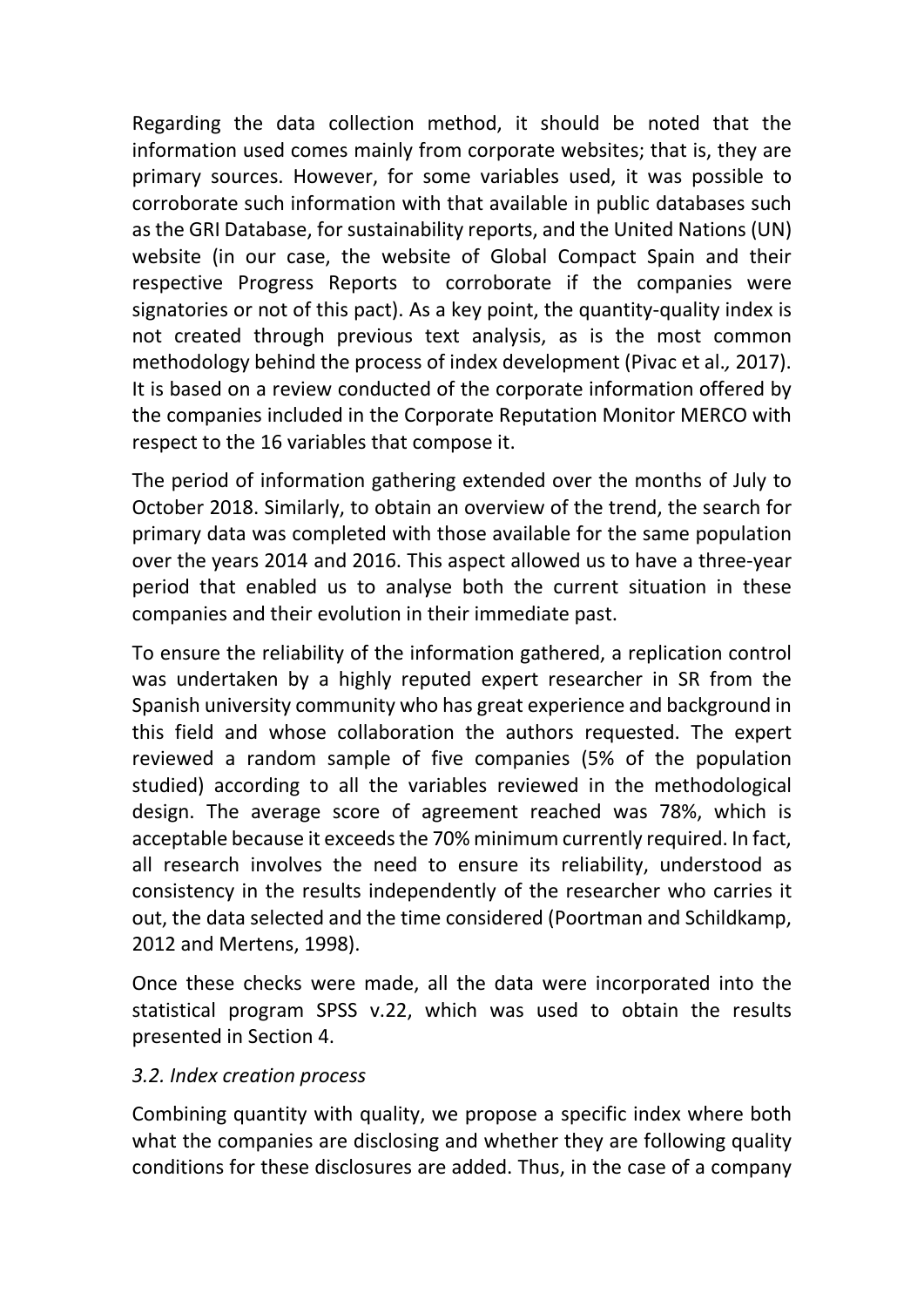that meets all the quality variables, it would be considered that the quantity offered is a valid indicator, while in others where it does not reach that value, quantity would be qualified as a percentage with the quality level detected. This constitutes an attempt to make a more complete analysis through SR rates by using the following formula:

SR Index 
$$
(a, x) = \sum_{a=1}^{100} \text{quantity Index}(a, x) * \text{Quality Index}(a, x)
$$

where "a" is each company studied and "x" every year analysed.

The Quantity Index includes the variables used to analyse the presence of each type of SR report in a non-exclusive manner, because the same company could publish several formats on its website. We refer to the use of the annual report (R1), SR report (R2) or sustainability report (R3). In turn, we add the number of pages that the company discloses about these contents, the variables E1, E2 and E3, respectively. The above is translated into the following formula for the estimation of the quantity index of company "a" in the year "x".

> *Quantity SR Index (a, x) =* $\sum_{i=1}^{3} Type\ of\ report\ (Ri)*$  $Number of pages (Ei)$

where "i" is the number of different reports used, three possible reports, for each company and for each year analysed.

For the quality index, a matrix was constructed that includes the presence or absence of the different quality variables. In total, five variables were used, three variables for relevance issues (RE1 to RE3) and two for liability concerns (L1 and L2). Hence, 8\*1 (RE1/RE2/L1.1/L1.2/L1.3/L1.4/L1.5/L2) were defined as dichotomous variables) +5 (RE3 was defined as a Likert scale from 1 to 5 taking into account the number of awards received) = 13, the maximum possible total score in each year analysed. The variables related to the type of SR standards followed were also included in the index (L1.1, L1.2, L.1.3, L1.4 and L1.5), because is not the same to follow one or more than one standards in quality terms. The overall index of the quality of information is calculated as the sum of the indicators of reliability and relevance of the information disclosed. Specifically, the quality index for the company "a" in the year "x" would collect the score obtained in the relevance and reliability variables and as a percentage according to the following formula.

Ouality Index  $(a, x)$  $=\frac{\sum_{i,j=1}^{n} Score\ from\ Relevant Relevance\ variables\ (REi) + Score\ from\ Reliability\ variables\ (Lj)\ }{Maximum\ Score}$   $x100$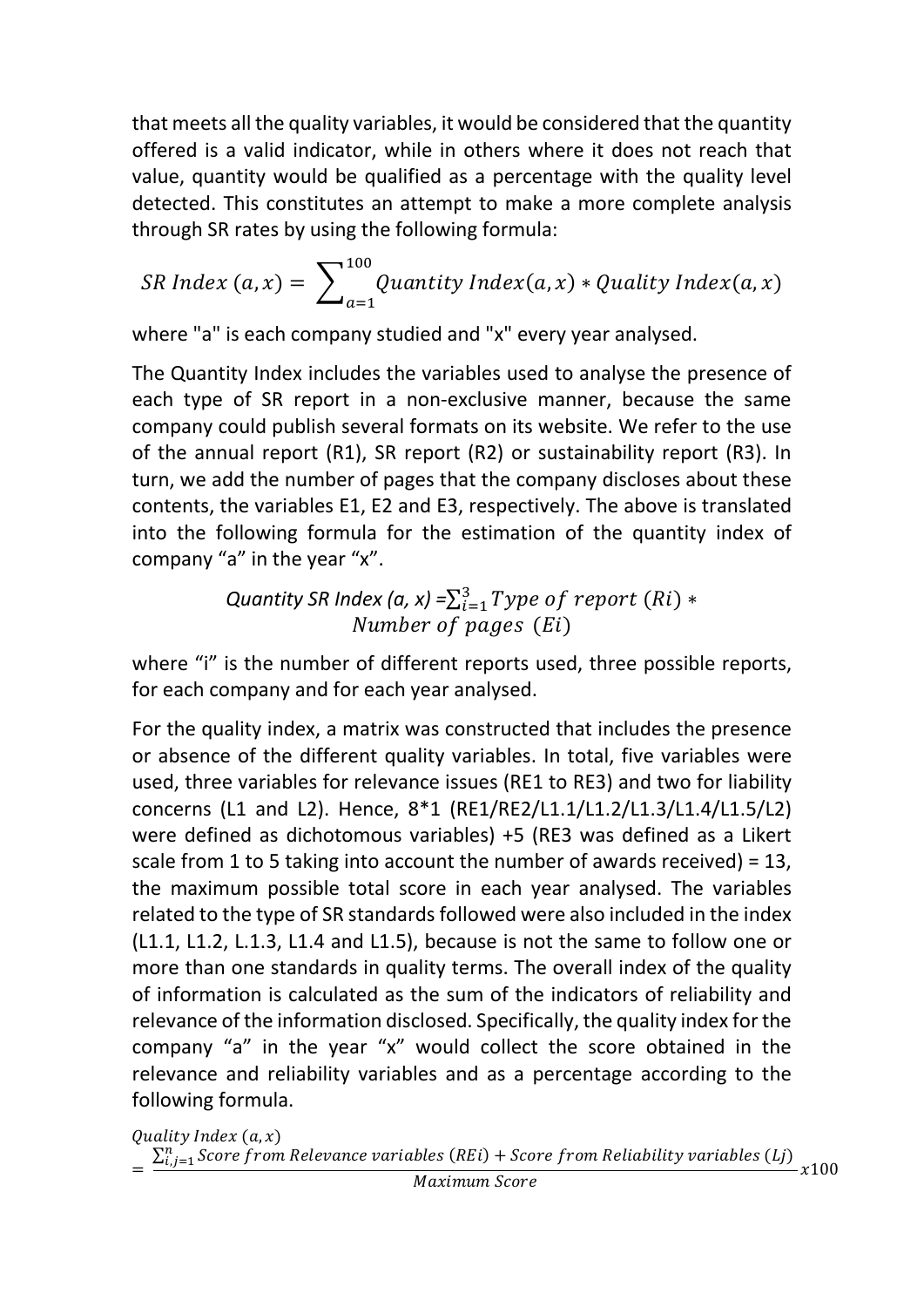where "i" is the number of variables that make up the analysis of relevance in our study, three variables (seven points maximum), and "j" the number of variables in the case of reliability, two variables (six points maximum).

## **4. Results**

This section summarizes the main results found by distinguishing between descriptive analysis and SR index testing within MERCO companies and is devoted to justifying how this quality could change the interpretation of these disclosures.

## *4.1. Descriptive analysis*

## *4.1.1. What are well-reputed companies disclosing?*

The first issue analysed is the type of report used by MERCO companies in their SR, differentiating between including information in the annual report, preparing a sustainability report under the GRI methodology and disclosing any other specific document in SR topics, those called SR reports. Faced with this triple classification, we must indicate that the sustainability report has a priority role within the studied population. Thus, in Table III we can see that the average value of this type of report reaches 75% of use, which indicates a high preference for it in the population studied. The other two types of formats appear with a residual nature. The annual report reaches only 5.7% in average terms during the study period, being exceeded slightly by the SR report with an average of 7.7%.

## **Table III**

The evolution of each report shows that, surprisingly, only the use of the SR reports and the annual reports increased in the period studied. Both formats were used more in 2016 than in 2014, although with little significant variation. Conversely, in the case of sustainability reports, the opposite occurred. Their use decreased over the three years.

If we analyse the average number of pages of each report during the years studied (see Table III), we can see how the SR report develops in size from 57.6 to 64.6 pages, gradually expanding the number of pages offered and being the only format that presents an increase in its extent. If the annual report is considered, it can be observed that on average it goes from 14.8 to 13.1 pages, slightly reducing its extent. Similarly, the sustainability report decreases in size from 171.5 to 138.7 pages, and is the type of report with a more pronounced negative global variation in extent. It is important to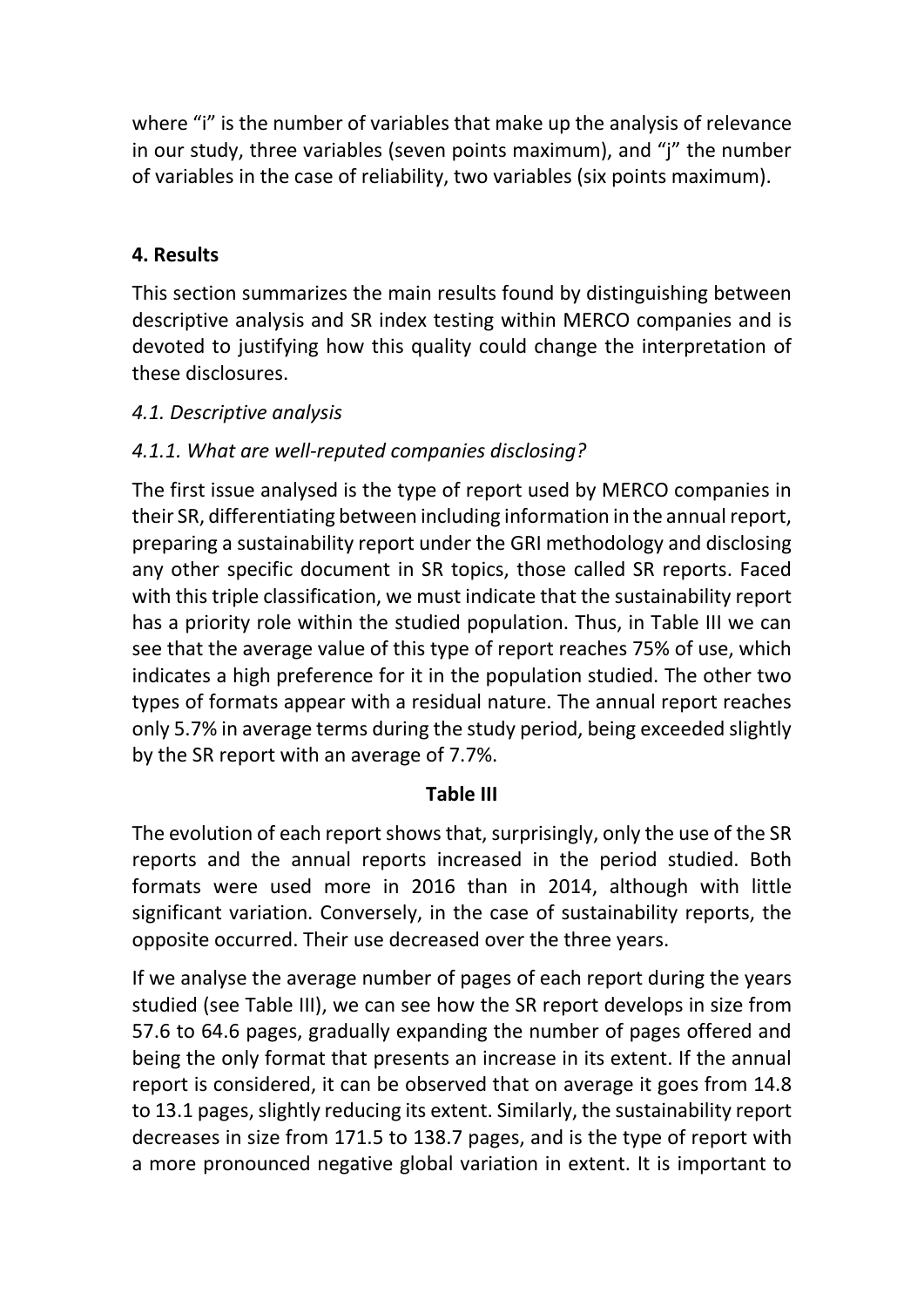underline that the sustainability report is the only report that decreases in presence and size, although it is the one with the most follow-up among this population. Another significant aspect that can be pointed out in Table III is the wide range found in all formats. Thus, it can be observed that the maximum value of pages of each report is quite broad and that it departs considerably from the average value. As an example, see the case of the sustainability report where at least one company offered 459 pages compared to the average values ranging from 138 to 171 pages.

Finally, if we add previous results in an index, it appears with values higher than 100 pages in all cases (with a mean value of 119.5), as can be seen in Table III. This would lead us to conclude that MERCO companies disclose a lot of information on social and environmental issues and could be considered as SR benchmarking if we only analysed this aspect.

## *4.1.2. How are well-reputed companies disclosing?*

*SR reliability,* as one of the two conditions for quality, was supported in our study by the use of an SR standard (L1) as well as social assurance (L2). As can be seen in Table IV, the percentage of companies that follow some SR standard is very high, and on average, it stands at 82%. Within these, the most used standard is GRI, with an average value of 75% of follow-up between these companies, corroborated by the extensive use of the previously mentioned sustainability report. The principles of the UN Global Compact (with an average value of 46.3%) and the framework of Integrated Reporting (23%) follow GRI. The last positions are occupied by the AA1000 (12.7%) and other SR standards (1.3%) where only the ICEA guidelines were found in this population.

## **Table IV**

The other relevance variable – social assurance – was understood in a broad sense within our research, either in all or in some of the publicly disclosed contents. Our results show that in 2016 its presence was reduced from a value of 42% to 29%. In other words, there has been a downward variation of 13%. However, the average value obtained is important, 36.3%. In other words, one in every three companies has performed some type of social assurance.

*SR relevance,* as the second condition for quality, was included in our methodological design through the integration of social concerns in business strategy (RE1), the presence of an SR committee (RE2), and finally, the achievement of awards and recognitions in SR (RE3) due to the role of endorsement that it exerts over SR. As we can observe in Table IV, SR is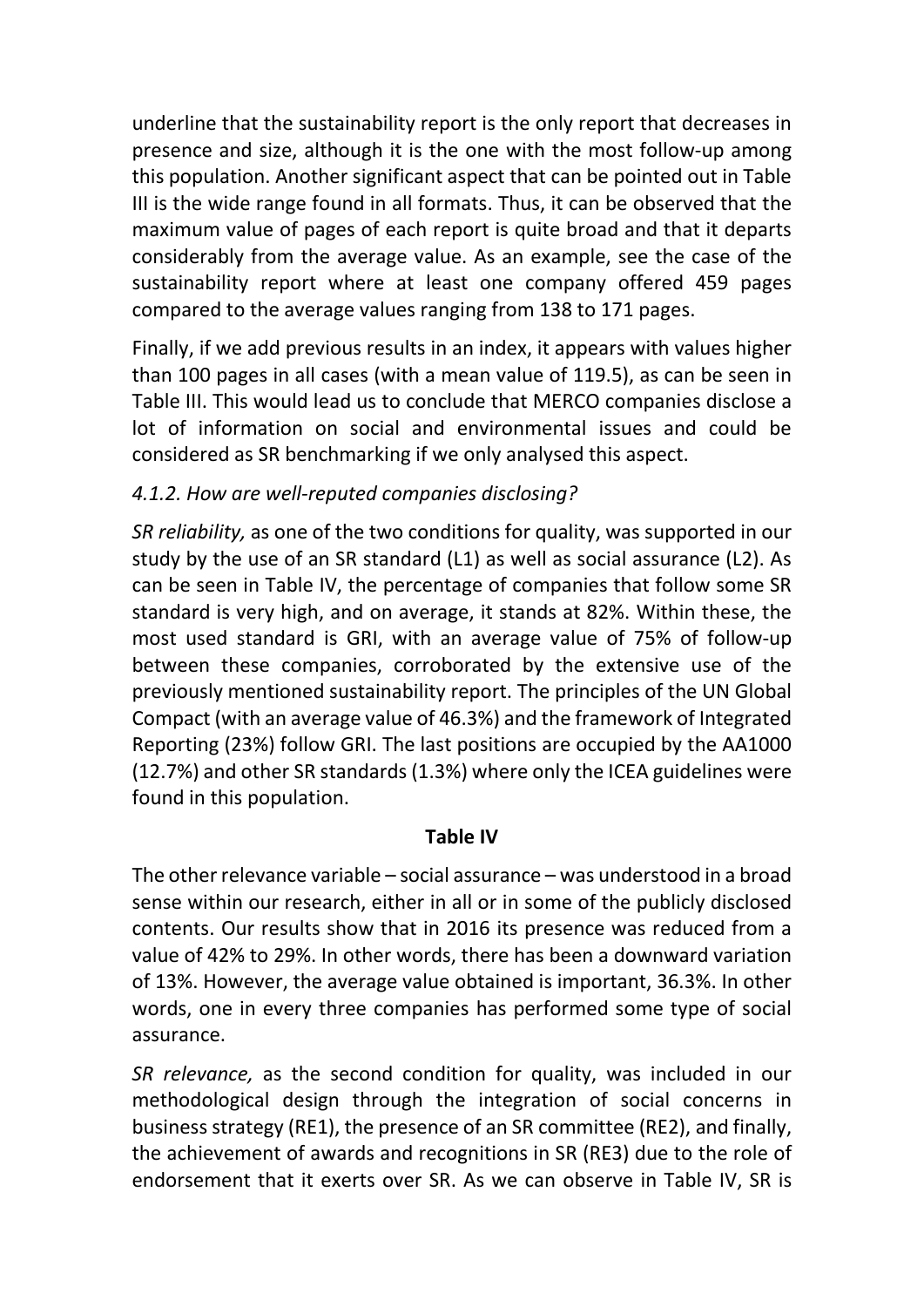integrated in an extended way within the management of the companies studied, as SR makes a significant part of their strategy (76.3%) and has the operational support of an SR committee (44%) on some occasions. However, in both variables, the evolution is slightly downward. Regarding SR awards, it can be noted that an average of 38.7% of the companies analysed have received at least one in relation to their SR management. In fact, it is the only variable within the relevance dimension that has not presented a decreasing tendency during the period reviewed.

If we now analyse a specific index for quality (see Table IV), our results would lead us to question the quality offered by the companies in our sample during the period studied and we can observe how the value has been around 30% (a mean value of 28.2%). This implies that the quality of the disclosures made is questionable in the sense that it does not meet the requirements demanded by the literature on this subject. The reliability sub-index achieves better results in average terms (32.6%) but opposes the low value of the relevance sub-index (22%). While both are requirements for SR quality, their combination reflects that the sample does not reach even a third of the quality that could be theoretically required.

## *4.2. SR Index testing: the insights offered*

According to Baldarelli and Gigli (2014), most academic studies do not clarify the relationship between SR and reputation, with some exceptions such as Castilla-Polo and Sánchez-Hernández (2020). However, it can distinguish two generally admitted questions: the first that emphasizes that reputation is a predecessor of SR and the second that SR is deduced as partly attached to reputation. Whatever the approach, what is clear is the interrelation between both concepts, which leads us to expect them to be especially valid subjects for the study of SR.

The main figures for the partial indexes of quantity and quality differentiated in turn in the relevance and reliability dimension are incorporated in Table V, as well as for the SR index that considers both dimensions.

#### **Table V**

SR index or, in other words, the average value of the index that weights the quantity with the quality detected, is **43.4.** This would imply that in our population, the average quantity-quality level detected in our population would be 43.4 pages. That is to say, compared to the 119.5 pages disclosed, only 43.4 would meet total quality requirements previously set by our variable design. This would lead us to raise the differences between SR and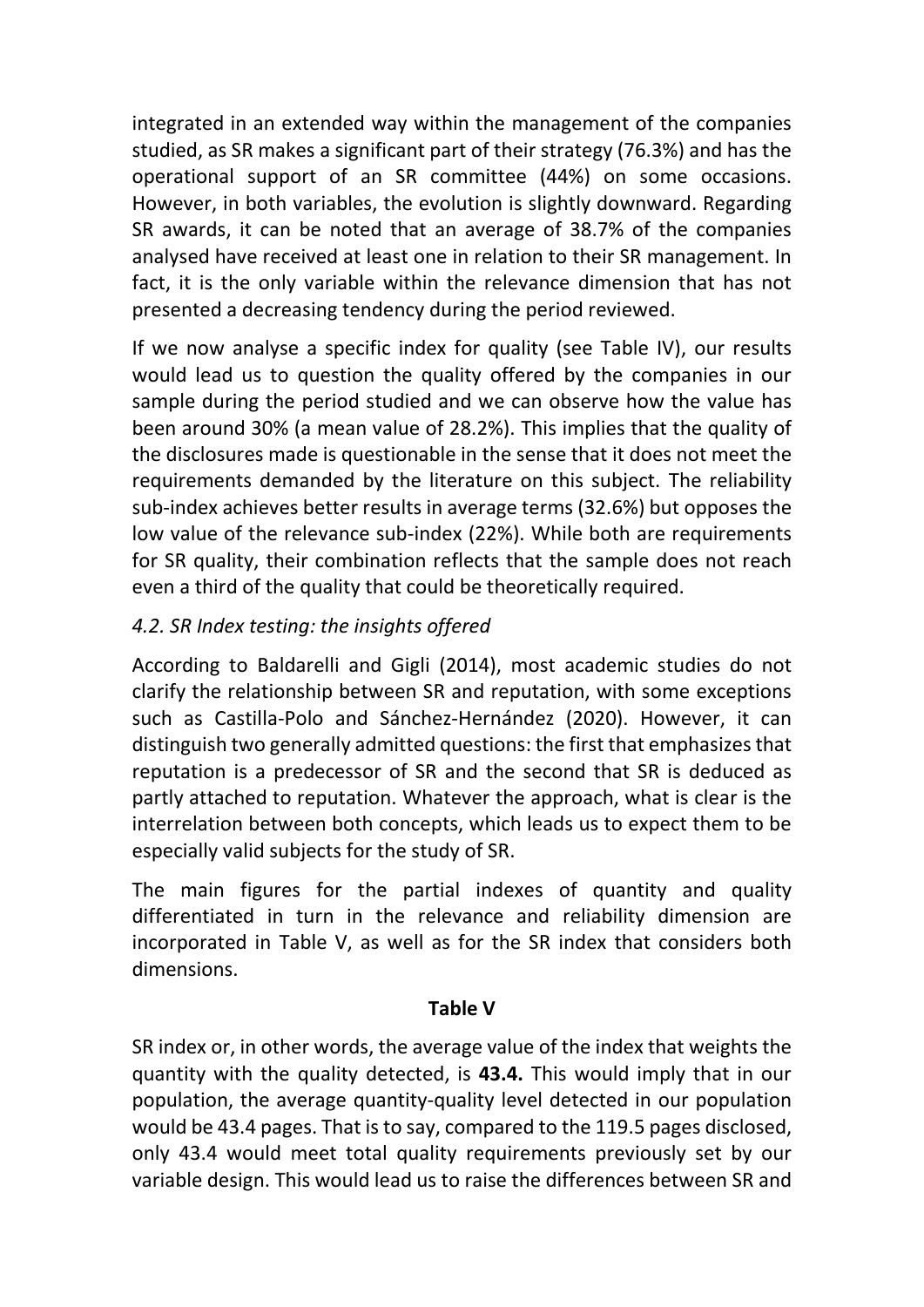SR equivalents, with all the guarantees of reliability and relevance set by our variable design, which, as indicated, constitutes a fundamental contribution to this topic. It can be observed that in the period analysed, this index obtained values below 50%. Thus, the scores account for 41.2, 44.1 and 44.8, respectively; showing that reputation leaders are disclosing a large amount of information but the level of quality is questionable.

An important number of studies consider that SR quantity is a proxy of quality. If this statement were true, there would be no significant differences between the two variables and the value of the SR quantity index would coincide with SR index (null hypothesis). However, the problems of this simplification have already been questioned and the SR index has been proposed to improve them. Our proposal considers that quality should also form part of the SR analysis, which would lead us to state that the SR quantity index is bigger than the SR index since quality will not always be perfect (alternative hypothesis). In this section, we propose testing its value by comparing the results obtained in the case of highreputation companies studied by proposing the Student t-test for related samples (Table VI).

#### **Table VI**

In view of the results obtained by the Student t-test, there are significant differences between both indexes and it can be concluded that the null hypothesis is rejected (p-value < 0.005), i.e. the consideration of SR quality reduces the values of the SR quantity index within the analysed population in the SR Index. Therefore, the SR quantity index is bigger than the SR index because the latter is corrected for quality, which is not full. This evidence allows us to correct the following two erroneous assumptions that could be derived if we only consider SR partial indexes:

-Firstly, the conclusion that the level of quantity is indicative of good SR performance in high reputation companies. Analysing the values obtained by the quantity SR index, this would be a deducible conclusion. They could even be qualified as SR benchmarking due to the level of disclosures found.

-Secondly, the conclusion that the quality of the disclosures is equally excellent considering the quantity of these disclosures as a proxy of their quality. This would be an erroneous interpretation because if we analyse the quality SR index, this conclusion would not be supported in an extensive way in either of its two dimensions: relevance and reliability.

But, how does the SR index contribute to the interpretation of these results? The answer is that *modifying the amount of disclosures with their*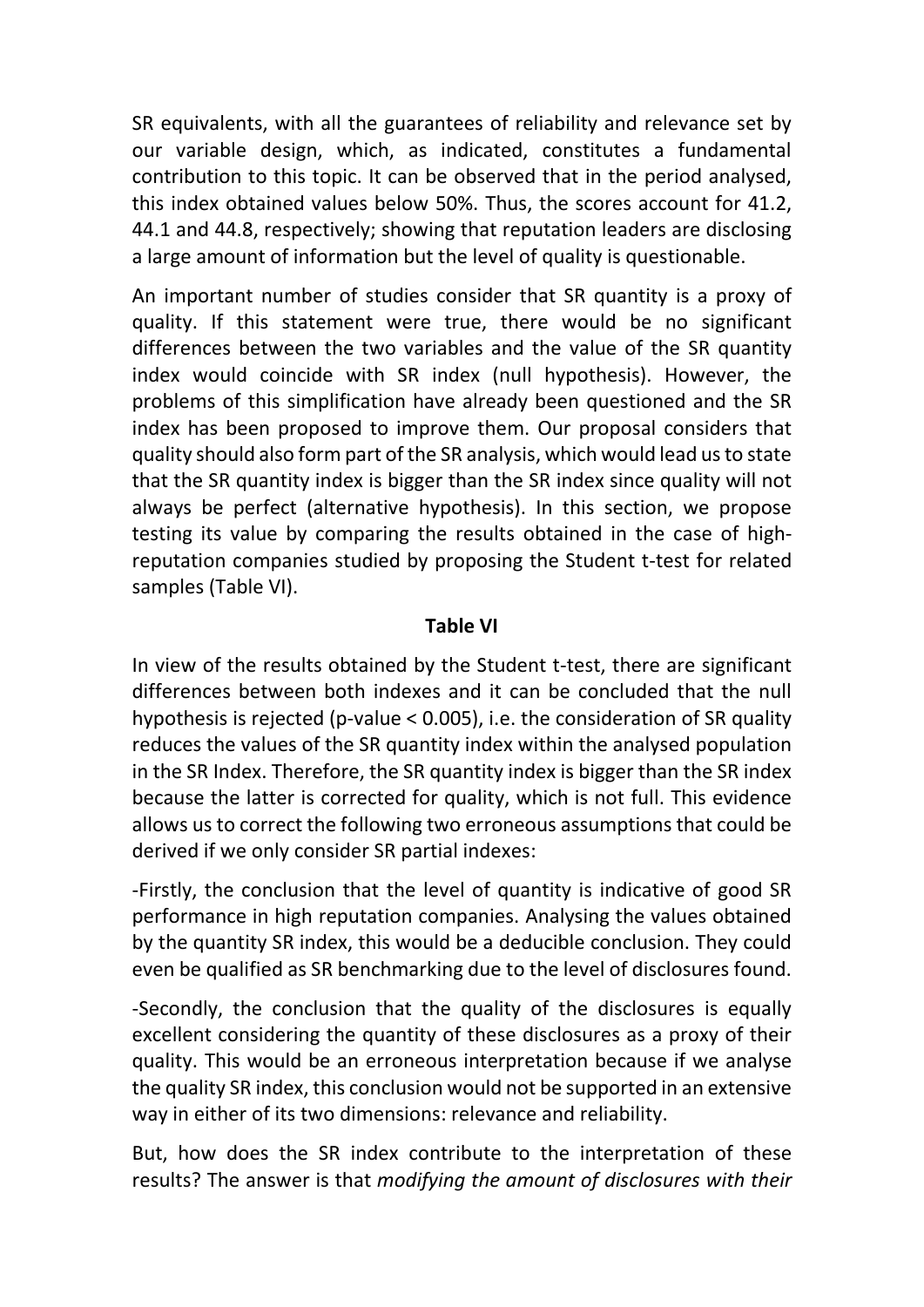*level of quality gives an equivalent SR value in quantity and quality*. In a more specific way, the SR index corroborates that quality is not a good proxy for quantity in MERCO companies.

## **5. Discussion**

IC and sustainability are complex and comparable issues that complement each other in order to meet the demand of stakeholders (Massaro et al., 2018, Giacosa et al., 2016). But in order to go deeper into accountability, quantity is not sufficient; hence we also proposed analysing quality. The literature on SR is mainly based on the analysis of the contents disclosed and the research on quality is quite limited (Huang and Watson, 2015). However, Gray and Milne (2015:53), referring to the research on SR quality, indicate that it is a highly complex issue and that it can be criticized with a fairly obvious assertion of its position on the issue: "the point in SEA is that it is what you do (i.e. the selected problem/issue focus) that matters. How do you do it (assuming you do it well) is, at least, relatively unimportant and possibly even largely irrelevant". Our proposition considers that "how you do it" is as important as "what you disclose" and for this reason quality corrects quantity.

This paper contributes to the development of SR and IC theory because it introduces quality as a necessary dimension to be considered in voluntary disclosures. Dumay and Guthrie (2019:2299) demanded multidisciplinary IC research "going out in the world and interacting with people and organizations as part of the solution". Sustainability holds a crucial position in societal demands and for this reason it must be considered as a key aspect. Nevertheless, not only communicate can meet stakeholders expectations because they are worried about the commitment behind these disclosures. This introduces quality into the analysis of SR and IC is our main contribution to both research fields.

In Spanish reputation leaders, a high level of interest in SR was expected. At a crucial time when society demands that companies be responsible and meet their commitment to society and the environment as a key value, knowing if those companies with the best reputation are attending to these demands is a fundamental question. If they only disclose and do not disclose with quality, their commitment to sustainability can be questioned. Our results go along with this line of research.

If we consider the SR-reputation relationship, a double way is found. According to Odriozola and Baraibar-Diez (2017), Lu et al. (2015), Baldarelli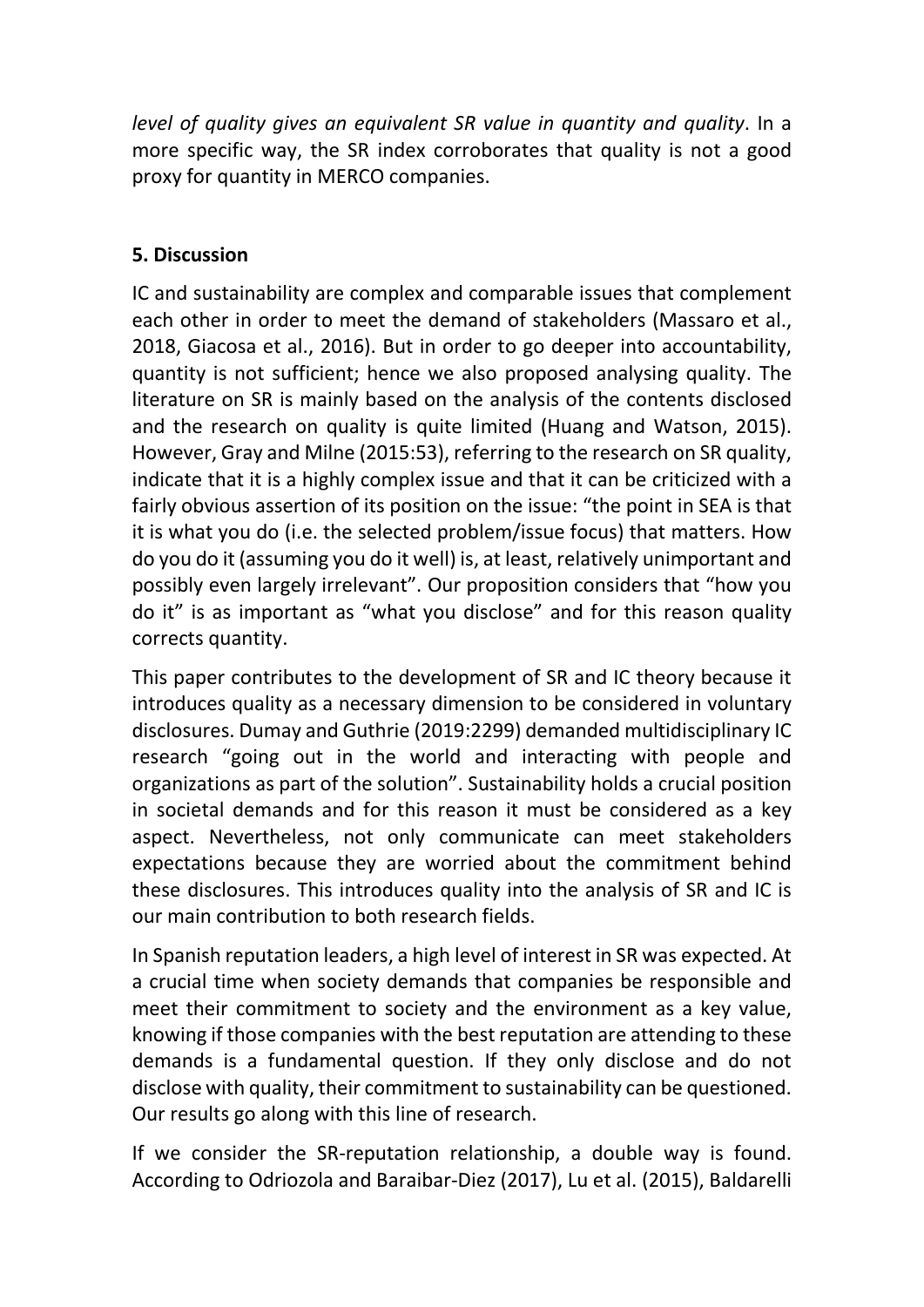and Gigli (2014), Park et al. (2014), Tischer and Hildebrandt (2014) and Bayoud et al. (2012), among other advantages, the companies that carry out SR find an improvement in their corporate reputation. But at the same time, reputation is associated with SR (Castilla-Polo and Sánchez-Hernández, 2020). In all cases, this interest was corroborated through the quantity index with a mean value of nearly 120 pages that implies a high level of this type of disclosures among the population studied. Our results also confirm that the sustainability report occupies the first position by a significant distance from the other formats: annual reports and social reports. In fact, KPMG (2017), GRI (2017) and some authors such as Truant et al. (2017), Siew (2015) or Michelon et al. (2015) also raise the extensive use of GRI methodology. For Amorelli and García-Sánchez (2019), the comparison between SR and GRI guidelines allows the determination of whether this information is global, comparable, and harmonized. This format is also used to study IC disclosures (Tejedo and Araujo, 2020 and Oliveira et al.*,* 2010), given the complementarity between these disclosures and the need to integrate them proposed by authors such as Del Bello (2006), Castilla-Polo and Gallardo-Vázquez (2007), Pedrini (2007) and Veltri and Nardo (2013).

In terms of quality, our results show an average value for the quality index of 28.2%, which is a low level. This conclusion is also reached by Alotaibi and Hussainey (2016), Habek and Wolniak (2016), Ahmad and Haraf (2013), Khan et al. (2013) and Hooks and Van Staden (2011), among others. As Habek and Wolniak (2016:415) state, "the quality level of the studied reports is generally low, and there is space for improvement in all studied countries", a completely valid question for our studied case that could be considered as SR benchmarking in quantity but not in quality.

SR as well as IC disclosures are included in non-financial reporting; that is, both are voluntarily disclosed by companies without norms and criterions to follow. For IC disclosures, Wang (2016) concludes that precisely their incorporation in annual reports as mandatory information will increase their quality. In the SR sphere, the regulation is residual, only for large European listed companies with more than 500 employees (see Directive 2014/95/EU of the European Parliament and of the Council for Non-Financial Information and Diversity). For all the above reasons, the growing interest in SR quality dimension is not surprising. Dienes et al. (2016:155) demand a comprehensive vision of sustainability reporting in order to avoid "the risk of misinterpreting the results", and Paolone et al. (2019) include the need to give guarantees to the quality disclosed as a necessary step in the creation of a sustainability report. An adequate disclosure policy both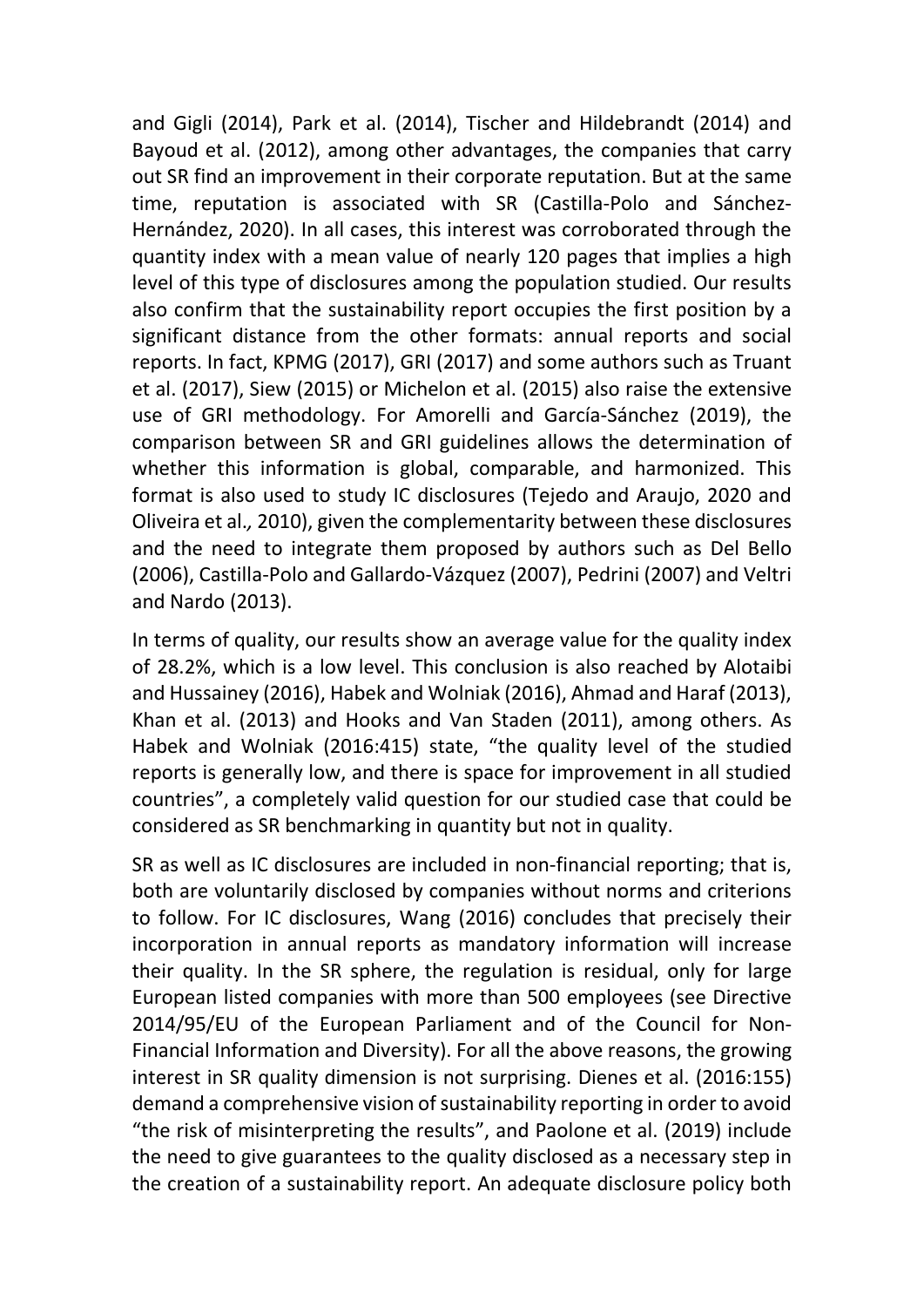in terms of quantity and quality is to be expected in both types of disclosures if we aim at efficient reputation management (Gürel, 2012) due to reputation being based "on the use of perceptions of past behaviour and performance to evaluate how the organization will behave or perform in the future" (Duff et al., 2016:168).

At this point, we move on to focus on our main contribution to the SR field. Studies on SR are extensive and therefore claiming a contribution may be harder. In this regard, if we want to go further and try to know whether SR is a result of the integration of social and environmental concerns in the company, we should not only look at the final result, the published report, but also the variables from the company itself that would justify this information having quality. It is for this reason that our methodological design weighs the quantity with the quality of SR, which constitutes originality by not analysing both aspects independently but in combination to obtain a representative value. Previous studies such as Beretta and Bozzolan (2004) develop an index based on risks that considers quantity but also richness; Michelon et al. (2015) combine the content of the information disclosed, the type of information used and the managerial orientation; for environmental, social and governance reporting (ESG), De la Cuesta and Valor (2011) suggested: relevance, comparability, reliability and accessibility; Odriozola and Baraibar-Diez (2017) only introduce two quality requirements: level of applicability of standards and assurance; and Pérez et al. (2017) address the intensity of reporting as a quality goal for SR. These contributions can only be considered partial antecedents to our study, all of them conditioned by partial visions of SR.

It is fundamental to argue the need to address the fact that in research on voluntary disclosures not only is necessary to assess the quantity of information revealed but also its quality. This is the case even when aware that the measurement of this latter aspect is very difficult but that it can be objectified through the use of variables related to this dimension, which have been taken as a base for the design of SR index (see Table I and II). In the case of MERCO companies, the SR index obtained an average value of 43.4 pages; this would imply that this would be the level of valid disclosure to take into account. In other words, we can conclude that during 2014- 2016, our population offered SR with full quality (in terms of the variables defined by our paper) of the aforementioned extent, which would no longer allow us to qualify them as benchmarking in SR, a conclusion which is proof of its value in itself. It was expected that the best-reputed Spanish companies would take advantage of their SR to extract the maximum value, although the data provided by the SR index confirms that the policy of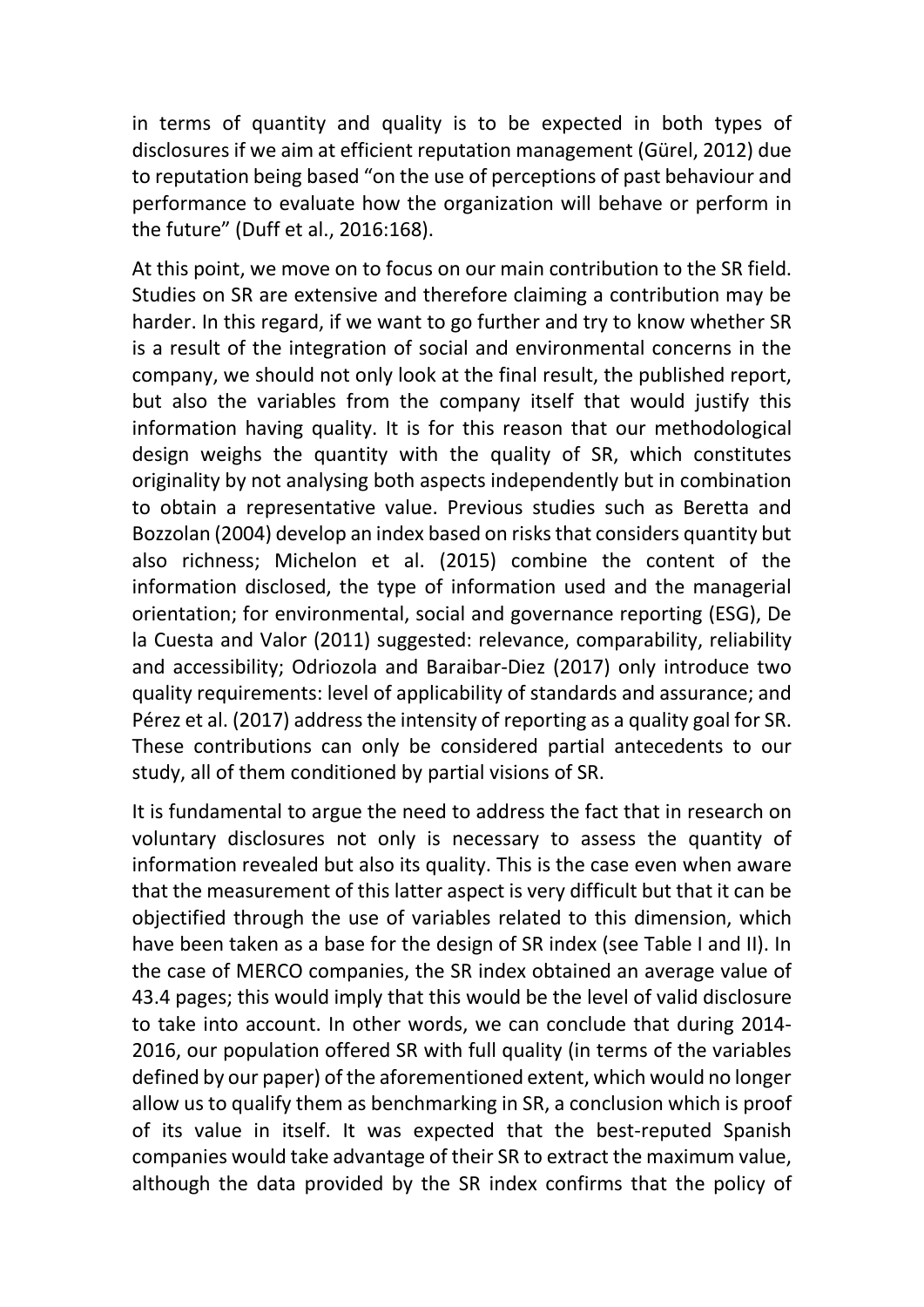disclosure is not considering that the quality affects (Zou et al.*,* 2017) and that it is valued also by their stakeholders (Axjonow, 2018). According to Waddock (2008), relationships with stakeholders will improve if there is a strong reliance on IC, a question which we extend to social and environmental issues.

## **6. Conclusions, limitations and futures lines of research**

We are aware of the difficulty of developing a real measure for SR, since capturing the intention behind the actions is a very difficult task but by adding quality indications, we are closer than if we only asses its quantity. Measures of quantity are often used as a substitute for measures of quality (Toms, 2002 and Beretta and Bozzolan, 2008). We do not support the idea that the quantity disclosed is related to the relative importance of SR, which is why we add references to quality in order to be able to make more precise conclusions about SR. In a similar sense to Michelon et al. (2015) and Beretta and Bozzolan (2004), we consider that SR quality depends on both the quantity and on the quality of the information disclosed. If companies simply disclose but do not disclose with quality, their social commitment can be questioned. We agree with Dumay (2016:168), who raise the cusp of the fourth stage of IC research, whereby companies "go beyond IC reporting", a question we apply to SR.

This paper develops a methodological contribution within the SR field that can be applied to IC disclosures, given that these contents are often reported under the SR framework. An index is proposed that considers explicitly not only the quantity disclosed, but also other dimensions regarding its quality. That is, SR is measured according not only to what companies disclose but also some quality guarantees which they offer for this information. Likewise, we tested it on a sample of leading companies in terms of reputation and we corroborated the problem of using SR quantity as a proxy of SR quality.

By measuring only how much SR companies are revealing we cannot deduce whether they are doing it or not with sufficient quality. As disclosing and disclosing with quality are not the same, the creation of the SR index introduces a considerable advance on the previous literature and enables us to obtain a real comparison of SR between companies. Due to this contribution, we consider that the SR index could be used in future empirical models to explain the contradictory evidence found to date in the relationships of SR-performance and SR-reputation (Waddock and Graves, 1997 and Qiu et al.*,* 2016). Future studies could use the SR Index to explain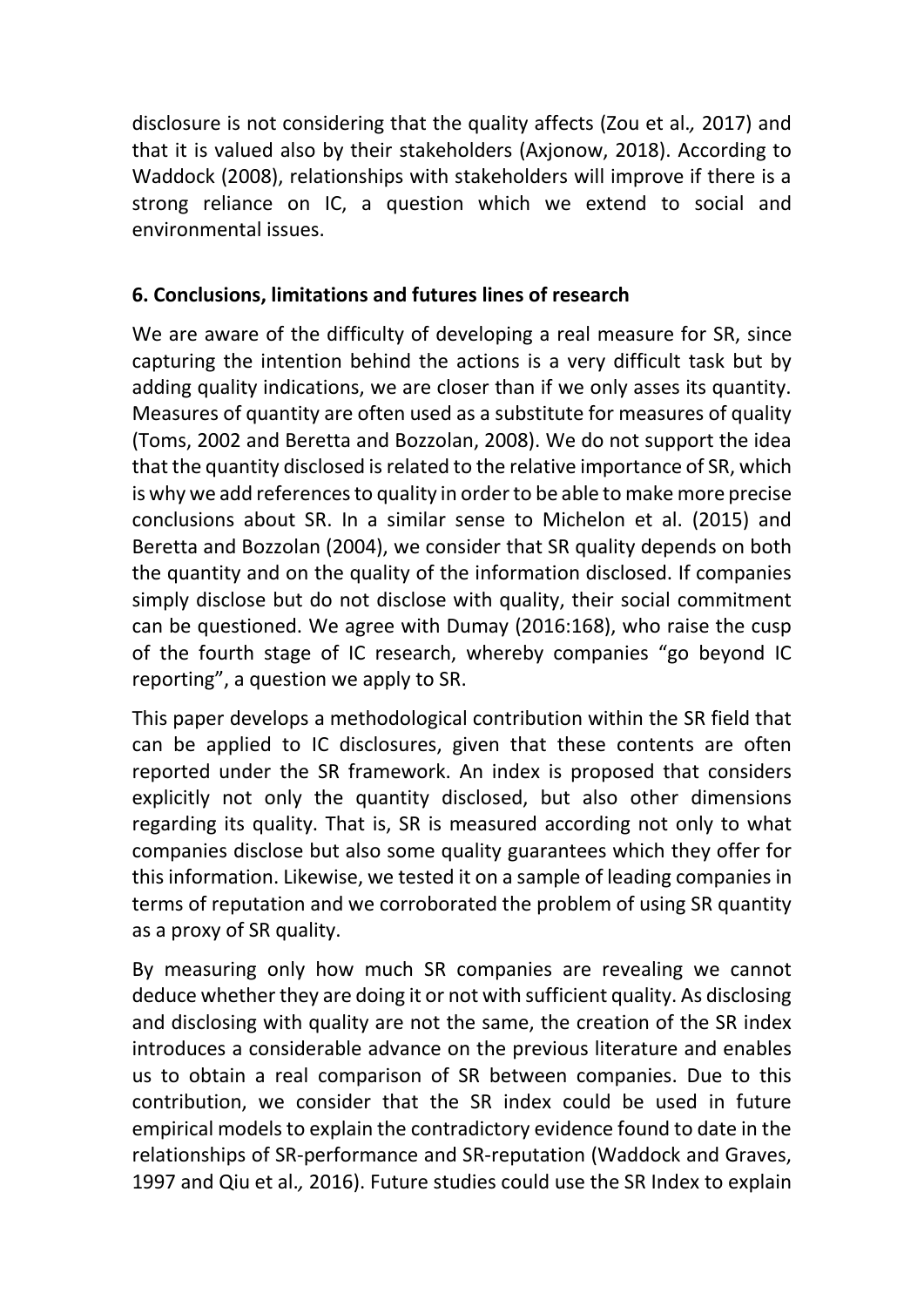both relationships, and the results could perhaps be clarified if quality is introduced into the analysis. Alternatively, the SR index could allow investors, regulators and stakeholders to better approach to the firm's SR commitment. Finally, given the relationships between reputation and stakeholders perceptions, it seems clear that SR should guarantee relevant and reliable reporting if the objective is efficient management of reputation.

We are aware that one of the limitations of our study is the selection of variables within the SR index. Although we relied on previous literature to decide what variables to incorporate in both dimensions, it is true that our results are conditioned by this design. In fact, this limitation is common to all self-constructed indexes. In this sense, the novelty of the methodological development carried out justifies the partial comparison of our findings. On the other hand, during the study the importance was justified of the complementarity of SR and IC disclosures. Although the objective was not to catalogue both contents separately in this case, it is a desirable future line of research.

## **7. Notes**

 $1$  In our study SR, social reporting, environmental disclosures, and corporate social disclosures will be used as synonyms. We understand social disclosure in a broad sense that also includes the communication of information about intangible assets or IC.

#### **8. References**

Adams, C.A. (2017), "Conceptualising the contemporary corporate value creation process", *Accounting, Auditing & Accountability Journal*, Vol. 30 No. 4, pp. 906-931.

Ahmad, N.N. and Haraf, A.S.A. (2013), "Environmental disclosures of Malaysian property development companies: towards legitimacy or accountability?", *Social Responsibility Journal*, Vol. 9 No. 2, pp. 241-258.

Akbas, H.E. (2016), "The relationship between board characteristics and environmental disclosure: evidence from Turkish listed companies", *South East European Journal of Economics and Business*, Vol. 11 No. 2, pp. 7-19.

Al-Htaybat, K., Hutaibat, K. and Alberti-Alhtaybat, L. (2019), "Global brainreflective accounting practices. Forms of intellectual capital contributing to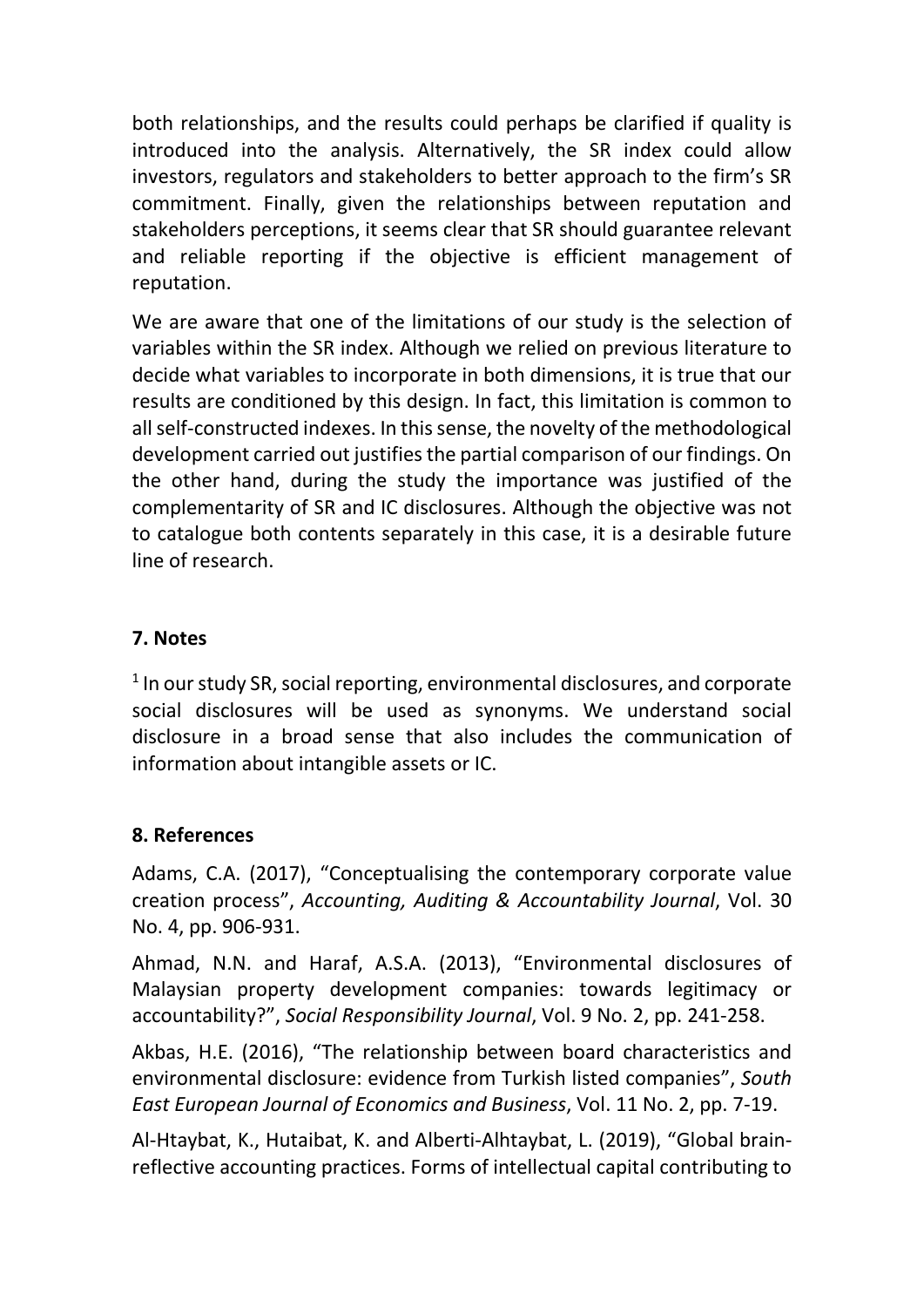value creation and sustainable development", *Journal of Intellectual Capital,* Vol. 20 No. 6, pp. 733-762.

Al-Shaer, H., Salama, A. and Toms, S. (2017), "Audit Committees and financial reporting quality. Evidence from UK environmental accounting disclosures", *Journal of Applied Accounting Research,* Vol. 18 No. 1, pp. 2- 21.

Alberici, A. and Querci, F. (2016), "The Quality of Disclosures on Environmental Policy: The Profile of Financial Intermediaries", *Corporate Social Responsibility and Environmental Management*, Vol. 23 No. 5, pp. 283-296.

Alotaibi, K. and Hussainey, K. (2016), "The Determinants of SR Disclosure Quantity and Quality: Evidence from Non-Financial Listed Firms in Saudi Arabia", *International Journal of Disclosure and Governance,* Vol. 13 No. 4, pp. 364-393.

Amran, A., Ping, S. and Susela, S. (2014), "The Influence of Governance Structure and Strategic Corporate Social Responsibility Towards Sustainability Reporting Quality", *Business Strategy and the Environment,* Vol. 23 No. 4, pp. 217–235.

Alvino, F., Di Vaio, A., Hassan, R. and Palladino, R. (2020), "Intellectual capital and sustainable development: a systematic literature review", *Journal of Intellectual Capital,* Vol. ahead-of-print No. ahead-of-print.

Amorelli, M. F. and García-Sánchez, M. I. (2019), "Critical mass of female directors, human capital and stakeholder engagement by corporate social reporting", *Corporate Social Responsibility and Environmental Management*, Vol. 27 No. 1, pp. 204-221.

An, Y., Davey, H. and Eggleton, I. R. C. (2011), "Towards a comprehensive theoretical framework for voluntary IC disclosure", *Journal of Intellectual Capital,* Vol. 12 No. 4, pp. 571-585.

Axjonow, A., Ernstberger, J. and Pott, C. (2018), "The Impact of Corporate Social Responsibility Disclosure on Corporate Reputation: A Nonprofessional Stakeholder Perspective", *Journal Business Ethics,* Vol. 151 No. 3, pp. 429-450.

Bhattacharya, C. B. and Sen, S. (2004), "Doing Better at Doing Good: When, Why and How Consumers Respond to Corporate Social Initiatives", *California Management Review*, Vol. 47 No. 1, pp. 9-24.

Baldarelli, M.G. and Gigli, S. (2014), "Exploring the drivers of corporate reputation integrated with a corporate responsibility perspective: Some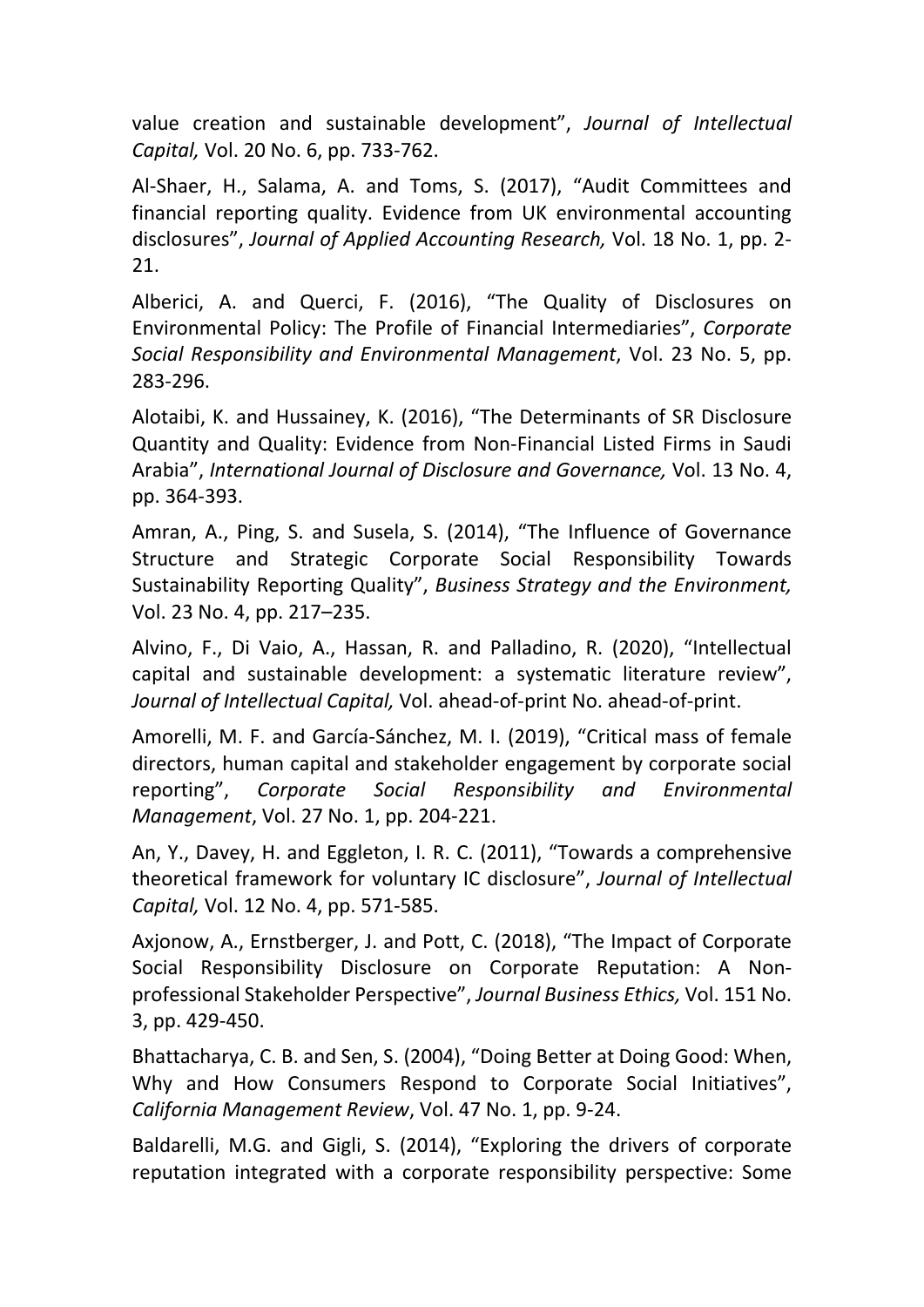reflections in theory and in praxis", *Journal of Management Governance,* Vol. 18 No. 2, pp. 589–613.

Bansal, S., López-Pérez, M.V. and Rodríguez-Ariza, L. (2018), "Board Independence and corporate social responsibility disclosure: the mediating role of the presence of family ownership", *Administrative Sciences*, Vol. 8 No. 3, pp. 1-21.

Baraibar-Díez, E. and Luna, L. (2018), "The mediating effect of transparency in the relationship between corporate social responsibility and corporate reputation", *Revista Brasileira de Gestao de Negocios*, Vol. 20 No. 1, pp. 5- 21.

Bautista, J., De Quevedo-Puente, E. and De la Fuente-Sabaté, J.M. (2010), "The Impact of Ownership Structure on Corporate Reputation: Evidences from Spain", *Corporate Governance*, Vol. 18 No. 6, pp. 540- 556.

Bayoud, N.S., Kavanagh, M. and Slaughter, G. (2012), "Corporate Social Responsibility Disclosure and Corporate Reputation in Developing Countries: The Case of Libya", *Journal of Business and Policy Research*, Vol. 7 No. 1, pp. 131-160.

Beretta, S. and Bozzolan, S. (2004), "A framework for the analysis if firm risk communication", *The International Journal of Accounting*, Vol. 39 No. 3, pp. 265-288.

- (2008), "Quality versus quantity: The case of Forward-looking disclosure", *Journal of Accounting, Auditing and Finance,* Vol. 23 No. 3, pp. 333-376.

Beretta, V., Dermatini, C. and Trucco, S. (2019), "Does environmental, social and governance performance influence intellectual capital disclosure tone in integrated reporting?, *Journal of Intellectual Capital,* Vol. 1 No. 1, pp. 100- 124.

Bezhani, I. (2010), "Intellectual capital reporting at UK universities", *Journal of Intellectual Capital,* Vol. 11 No. 2, pp. 179-207.

Birkey, R, Michelon, G. and Patten, D. M. (2016), "Does Assurance on CSR Reporting Enhance Environmental Reputation? An Examination in the U.S. Context", *Accounting Forum*, Vol. 40 No. 3, pp. 143-152.

Bouten, L., Everaet, P, Liedekerke, L. V., De Moor, L. and Christiaens, J. (2011), "Corporate social responsibility reporting: A comprehensive picture?", *Accounting Forum*, Vol. 35, pp. 187-204.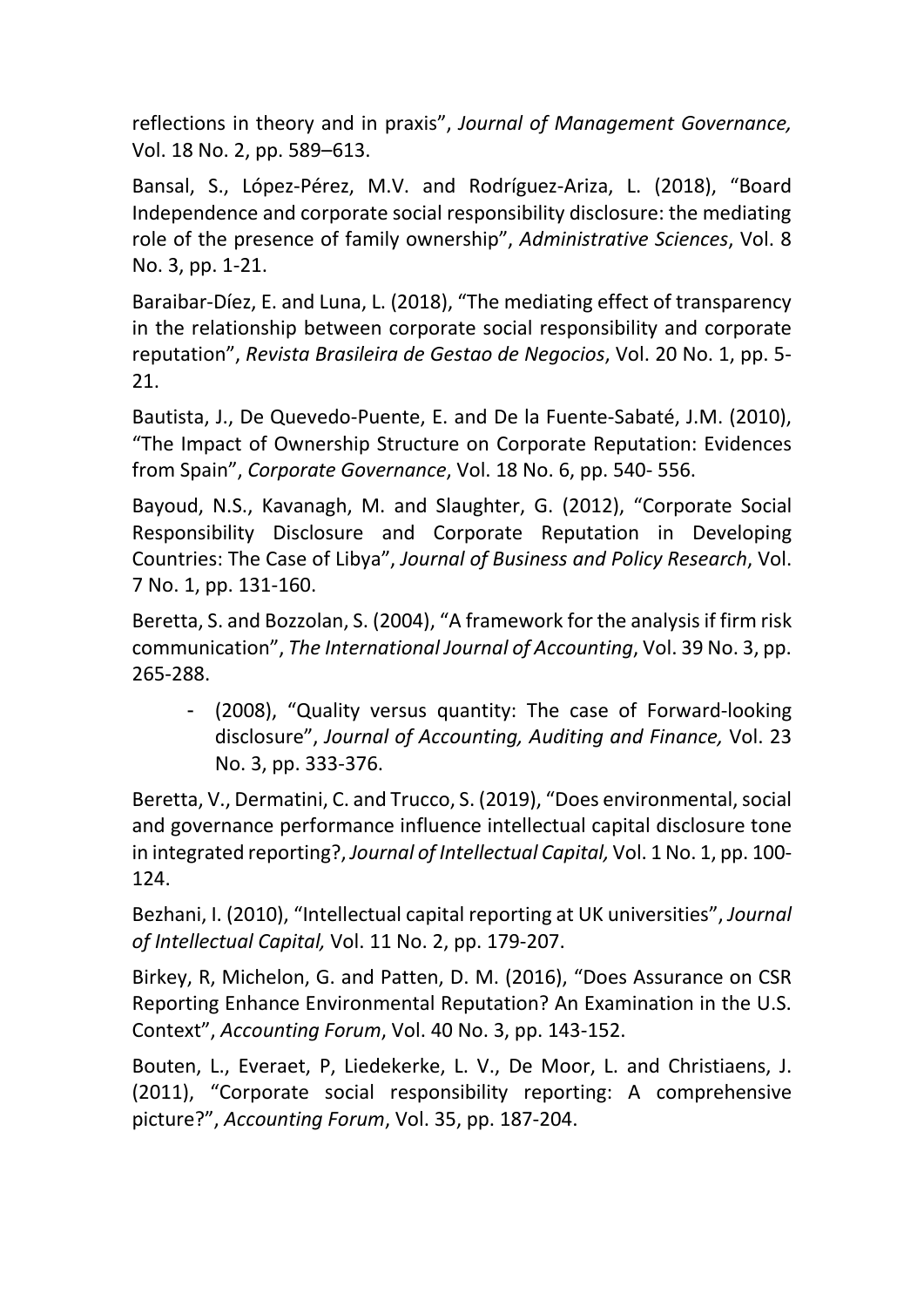Brammer, S. and Pavelin, S. (2008), "Factors Influencing the Quality of Corporate Environmental Disclosure", *Business Strategy and the Environment,* Vol. 17 No. 2, pp. 120-136.

Calixto, L. (2013), "La divulgación de informes de sostenibilidad en América Latina: un estudio comparativo", *Revista de Administración,* Vol. 48 No. 4, pp. 828-842 [In Spanish].

Camodeca, R., Almici, A. and Sagliaschi, U. (2018), "Strategic information disclosure, integrated reporting and the role of intellectual capital", *Journal of Intellectual Capital*,Vol. 20 No. 1, pp. 125-143..

Castelo, M. and Lima, L. (2006), "Communication of corporate social responsibility by Portuguese banks. A legitimacy theory perspective", *Corporate Communications: An International Journal,* Vol. 11 No. 3, pp. 232- 248.

Castilla-Polo, F. (2020), "A Critical Look at Social Reporting Evolution: Social Case in its Future?", Farinha, L. (Ed), *Handbook of Research on Accounting and Financial Studies*, IGI Global, Portugal, pp. 300-319.

Castilla-Polo, F. and Gallardo-Vázquez, D. (2007), "Social information within the intellectual capital report", *Journal of International Management*, Vol. 14 No. 4, pp.353-363.

Castilla-Polo, F. and Ruiz-Rodríguez, M.C. (2017), "Content analysis within intangible assets disclosure: a structured literature review", *Journal of Intellectual Capital,* Vol. 18 No. 3, pp. 506-543.

Castilla-Polo, F. and Sánchez-Hernández, M.I. (2020), "Testing social and environmental disclosure-reputation relationship: a longitudinal two-way analysis", *Sustainability Accounting, Management and Policy Journal,* Vol. ahead-of-print No. ahead-of-print.

Cavicchi, C. (2017), "Healthcare sustainability and the role of intellectual capital. Evidence from an Italian Regional Health Service", *Journal of Intellectual Capital,* Vol. 18 No. 3, pp. 544-563.

Chen, L., Feldmann, A. and Tang O. (2015), "The relationship between disclosures of corporate social performance and financial performance: Evidences from GRI reports in manufacturing industry", *International Journal Production Economics,* Vol. 170, pp. 445-456.

Chester, R.N. and Woofter, J.K. (2005), "Corporate social responsibility reporting: A comprehensive picture?, Sustainability Reporting for Good Corporate Governance*"*, Master's Thesis, School of Engineering, Sweden, June.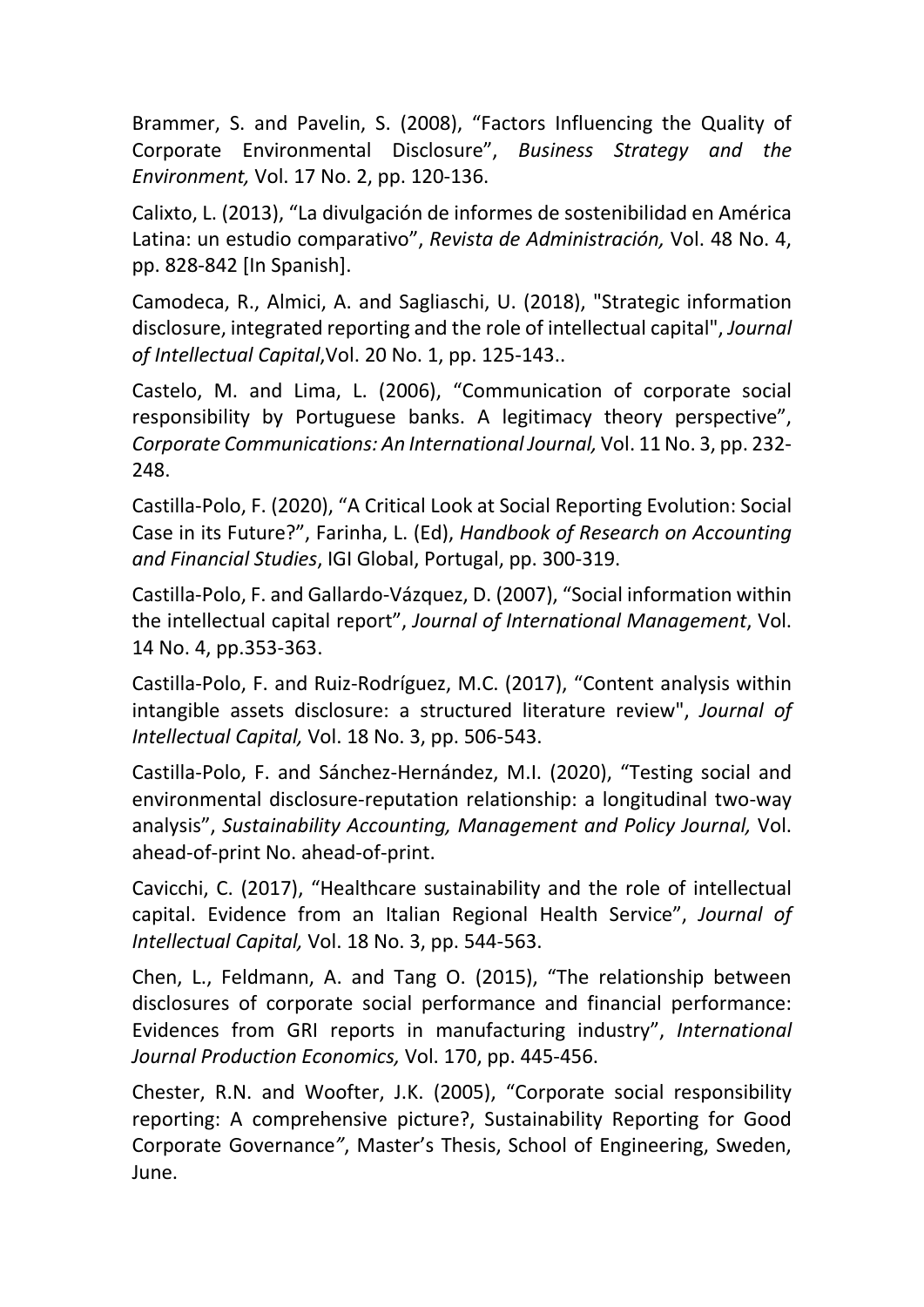Chiu, T. K. and Wang, Y. H. (2015), "Determinants of Social Disclosure Quality in Taiwan: An Application of Stakeholder Theory". *Journal of Business Ethics,* Vol. 129, pp. 379-398.

Cinquini, L., Passetti, E., Tenucci, A. and Frey, M. (2012), "Analyzing intellectual capital information in sustainability reports: some empirical evidence", *Journal of Intellectual capital,* Vol. 13 No. 4, pp. 531-561.

Clacher, I. and Hagendorff, J. (2012), "Do announcements about corporate social responsibility create or destroy shareholder wealth? Evidence from the UK", *Journal of Business Ethics,* Vol. 106 No. 3, pp. 253-266.

Clarkson, P., Li, Y., Richardson, G. and Vasvari, F. (2008), "Revisiting the relation between environmental performance and environmental disclosure: an empirical analysis", *Accounting, Organizations and Society,* Vol. 33 No. 4/5, pp. 303-327.

Clarkson, P., Overell, M. and Chapple, L. (2011), "Environmental reporting and its relation to corporate environmental performance", *Abacus,* Vol. 47 No. 1, pp. 27-60.

Cormier, D. and Magnan, M. (2003), "Environmental reporting management: a continental European perspective", *Journal of Accounting and Public Policy,* Vol. 22 No. 1, pp. 43-62.

Cuganesan, S., Guthrie, J. and Ward, L. (2010), "Examining CSR disclosure strategies within the Australian food and beverage industry", *Accounting Forum,* Vol. 34, pp. 169-183.

Cuozzo, B., Dumay, J. Palmaccio, M. and Lombardi, R. (2017), "Intellectual capital disclosure: a structured literature review", *Journal of Intellectual Capital,* Vol.18 No. 1, pp. 9-28.

Dagiliene, L. and Mylaitiene, V. (2015), "Disclosure of social responsibility in annual performance reports of universities", *Procedia-Social and Behavioral Science*, Vol. 213, pp. 586-592.

De la Cuesta, M. and Valor, C. (2013), "Evaluation of the environmental, social and governance information disclosed by Spanish listed companies", *Social Responsibility Journal,* Vol. 9 No. 2, pp. 220-240.

De Villiers, C. and Van Staden, C.J. (2006), "Can less environmental disclosure have a legitimizing effect? Evidence from Africa", *Accounting, Organizations and Society,* Vol. 31 No. 8, pp. 763-781.

Del Bello, A. (2006), "Intangibles and sustainability in local government reports. An analysis into an uneasy relationship", *Journal of Intellectual Capital,* Vol. 7 No. 4, pp.440-456.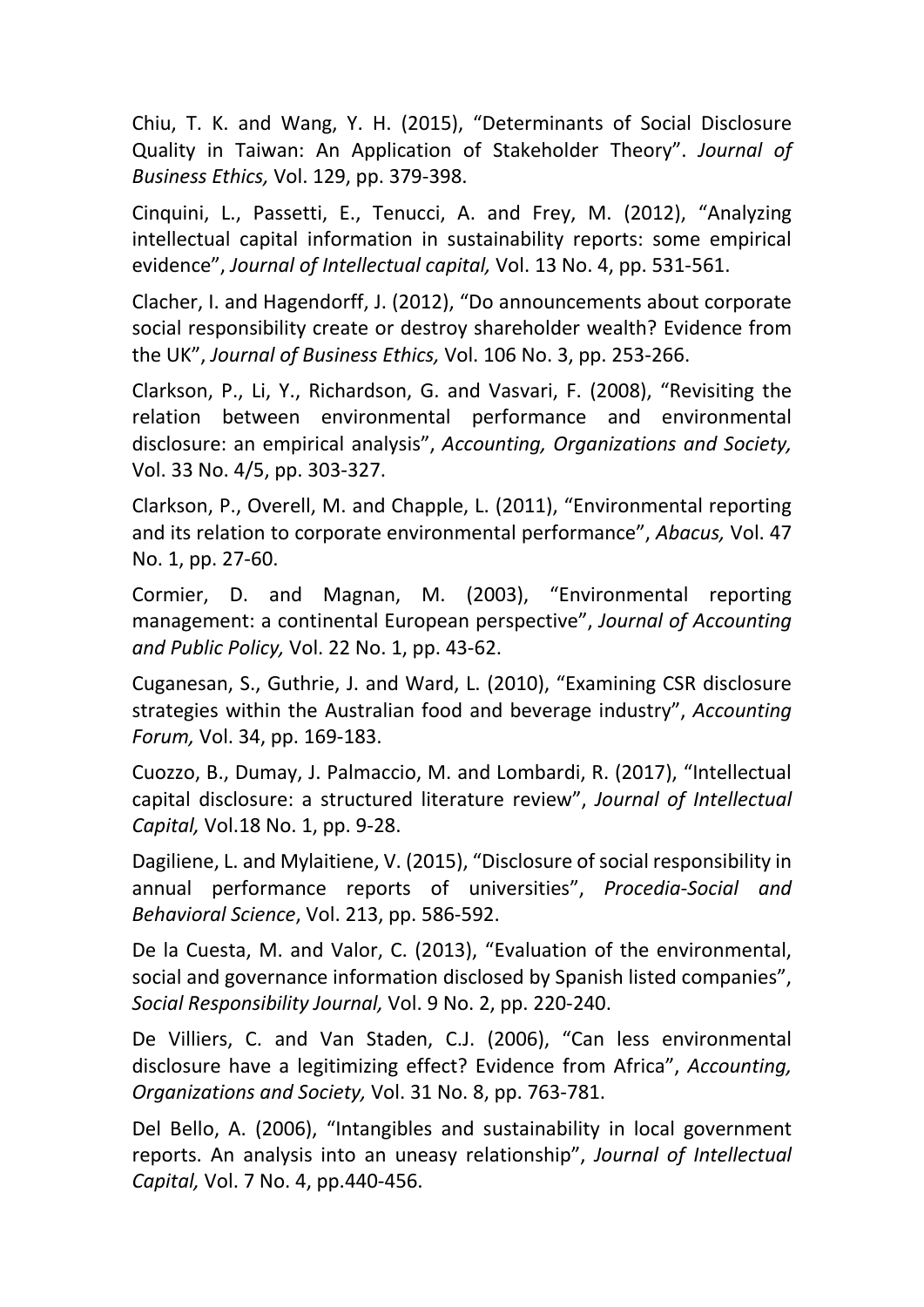Dias, A., Lima, L, and Craig, R. (2017), "Corporate Governance Effects on Social Responsibility Disclosures", *Australasian Accounting, Business and Financial Journal,* Vol. 11 No. 2, pp. 3-22.

Djajadijkerta, H.G. and Trireksani, T. (2012), "Corporate social and environmental disclosure by Indonesian listed companies on their corporate web sites", *Journal of Applied Accounting Research,* Vol. 13 No. 1, pp. 21-36.

Dienes, D., Sassen, R. and Fischer, J. (2016): "What are the drivers of sustainability reporting? A systematic review". *Sustainability Accounting, Management and Policy Journal,* Vol. 7 No. 2, pp. 154–189.

Dobbs, S. and Van Staden, C. (2016), "Motivations for corporate social and environmental reporting: New Zealand evidence", *Sustainability Accounting, Management and Policy Journal,* Vol. 7 No. 3, pp.449-472.

Duff, A. (2016), "Corporate social responsibility reporting in professional accounting firms", *British Accounting Review,* Vol. 48 No. 1, pp. 74-86.

- (2018), "Intellectual capital disclosure: evidence from UK accounting firms", *Journal of Intellectual Capital,* Vol. 19 No. 4, pp.768-786.

Dumay, J. (2016), "A critical reflection on the future of intellectual capital: from reporting to disclosure", *Journal of Intellectual Capital,* Vol. 17 No. 1, pp. 168-84.

Dumay, J. and Guthrie, J. (2019), "Reflections on interdisciplinary critical intellectual capital accounting research. Multidisciplinary propositions for a new future", *Accounting, Auditing and Accountability Journal*, Vol. 32 No. 8, pp. 2282-2306.

Dyduch, J. and Krasodomska, J. (2017), "Determinants of Corporate Social Responsibility Disclosure: An Empirical Study of Polish Listed Companies", *Sustainability,* Vol. 9 No. 11, pp. 1934-1958.

Escamilla, S., Plaza, P. and Flores, S. (2016), "Análisis de la divulgación de la información sobre responsabilidad social corporativa en las empresas de transporte público urbano", *Spanish Accounting Review,* Vol. 19 No. 2, pp. 195-203 [In Spanish].

Fernández, J.L. and Luna, L. (2007), "The creation of value through corporate reputation", *Journal of Business Ethics,* Vol. 76 No. 3, pp. 335- 346.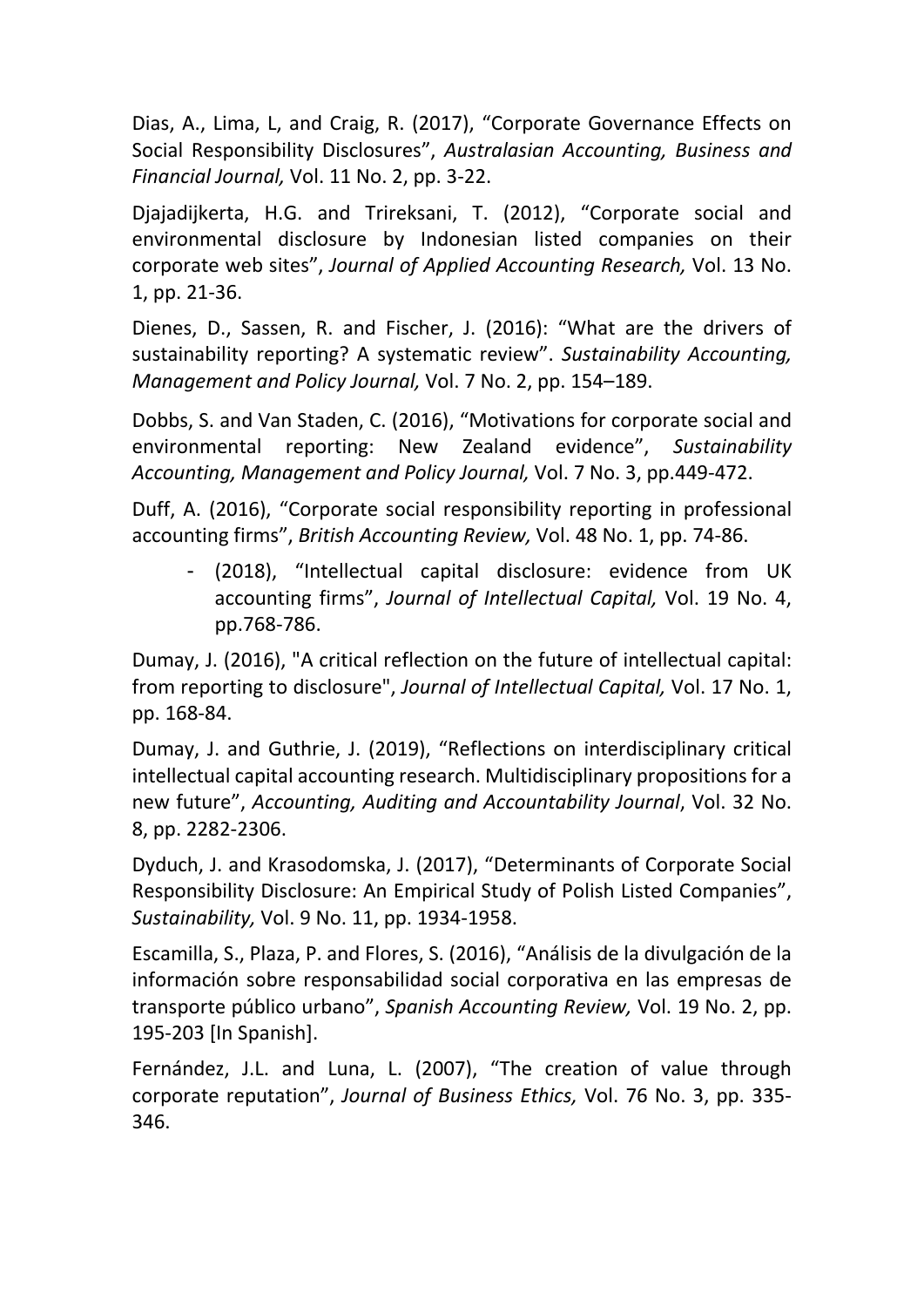Ferreira, M.R., Ribeiro, M.L., Gomes-Rodrígues, A.M., and Muñoz, M.P. (2017): "Competitiveness and disclosure of intellectual capital: An empirical research in Portuguese Banks". *Journal of Intellectual Capital,* Vol. 18 No. 3, pp. 486-505.

Fombrum, C. and Shanley, M. (1990), "What's in a Name? Reputation Building and Corporate Strategy", *The Academy of Management Journal,* Vol. 33 No. 2, pp. 233-258.

Fuente, J.A., García-Sánchez, I.M. and Lozano, M.B. (2017), "The role of the board of directors in the adoption of GRI guidelines for the disclosure of SR information", *Journal of Cleaner Production,* Vol. 141, pp. 737-750.

Garayar, A. and Calvo, J.A. (2012), "La adhesión al pacto mundial en España: un enfoque institucional", *Spanish Accounting Review,* Vol. 15 No. 2, pp. 311-355 [In Spanish].

García-Sánchez, I.M., Hussain, N., Martínez-Ferrero, J. and Ruiz-Barbadillo, E. (2018), "Impact of disclosure and assurance quality of corporate sustainability reports on access to finance", *Corporate Social Responsibility and Environmental Management,* pp. 1-17, (accessed 29 October 2020).

Garg, P. (2017), "Development of sustainability reporting index (SRI) with special reference to companies in India", *Management Decision,* Vol. 44 No. 4, pp. 259-273.

Gavana, G., Gottardo, P. and Moisello, A.M. (2018), "Do Customers Value CSR Disclosure? Evidence from Italian family and non-family firms", *Sustainability,* Vol. 10 No. 5, pp. 1642-1660.

Giacosa, E., Ferraris, A. and Breciani, s. (2016), "Exploring voluntary external disclosure of intellectual capital in listed companies: An integrated intellectual capital disclosure conceptual model", *Journal of Intellectual Capital,* Vol. 18 No. 1, pp. 149-169.

Ginesti, G., Caldarelli, A. and Zampella, A. (2018), "Exploring the impact of intellectual capital on company reputation and performance", *Journal of Intellectual Capital*, Vol. 19 No. 5, pp. 915-934.

Global Reporting Initiative (GRI) (2017), "*GRI´s Annual Report 2015-2016. Empowering Sustainable Decisions",* available at: [https://www.globalreporting.org/resourcelibrary/GRI-AnnualReport2015-](https://www.globalreporting.org/resourcelibrary/GRI-AnnualReport2015-2016.pdf) [2016.pdf.](https://www.globalreporting.org/resourcelibrary/GRI-AnnualReport2015-2016.pdf) (accessed 29 October 2020).

Global Reporting Initiative (GRI) and CSR Europe (2017), "*Member State Implementation of Directive 2014/95/EU: A comprehensive overview of how Member States are implementing the EU Directive on Non Financial and*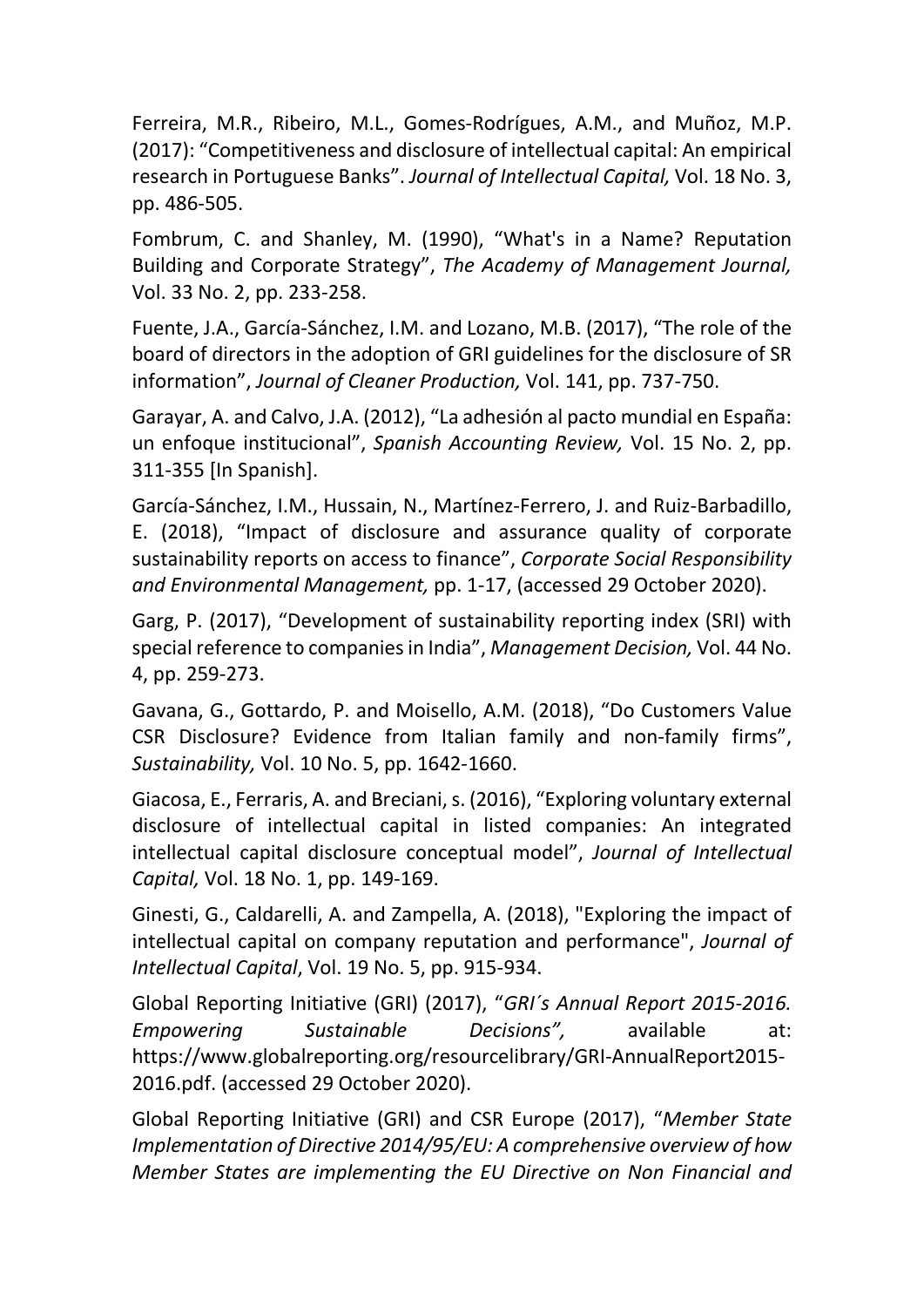*Diversity Information"*, available at: [https://www.globalreporting.org/resourcelibrary/NFRpublication%20onlin](https://www.globalreporting.org/resourcelibrary/NFRpublication%20online_version.pdf) [e\\_version.pdf.](https://www.globalreporting.org/resourcelibrary/NFRpublication%20online_version.pdf) (accessed 29 October 2020).

Gray, R. and Milne, M. J. (2015), "It's not what you do; it's the way that you do it? Of method and madness", *Critical Perspective on Accounting*, Vol. 32, pp. 51-66.

Greening, D. W. and Turban, D. B. (2000), "Corporate Social Performance as a Competitive Advantage in Attracting a Quality Workforce", *Business and Society,* Vol. 39 No. 3, pp. 254-280.

Gürel, S., Dagli, Y. and Küçükkaplan, I. (2012), "Measuring intellectual capital for football clubs: Evidence from Turkish first division football league", *Pamukkale Spor Bilimleri Dergisi,* Vol*.* 4 No. 1, pp. 36-47.

Habek, P. and Wolniak, R. (2016), "Assessing the quality of corporate social responsibility reports: the case of reporting practices in selected European Union member states", *Quality and Quantity,* Vol. 50, pp. 399-420.

sthiHahn, R.I. and Hülfs, R. (2014), "Legitimizing negative aspects in GRI-Oriented sustainability reporting: a qualitative analysis of corporate disclosure strategies", *Journal of Business Ethics*, Vol. 123 No. 3, pp. 401- 420.

Hassan, A. and Harahap, N.N. (2010), "Exploring corporate social responsibility disclosure: the case of Islamic banks", *International Journal of Islamic and Middle Eastern Finance and Management,* Vol. 3 No. 3, pp. 203- 227.

Hasseldine, J., Salama, A. and Toms, S. (2005), "Quantity versus Quality: The Impact of Environmental Disclosures on the reputations of UK PLCs", *British Accounting Review,* Vol. 37 No. 2, pp. 231-248.

Hooks, J. and Van Staden, C.J. (2011), "Evaluating environmental disclosures: the relationship between quality and extent measures", *British Accounting Review,* Vol. 43 No. 3, pp. 200-213.

Huang, X.B. and Watson, L. (2015), "Corporate social responsibility research in accounting", *Journal of Accounting Literature*, Vol. 34, pp. 1-16.

Islam, M.A. and Deegan, C. (2010), "Media pressures and corporate disclosure of social responsibility performance information: A study of two global clothing and sports retail companies", *Accounting and Business Research*, Vol. 40 No. 2, pp. 131-148.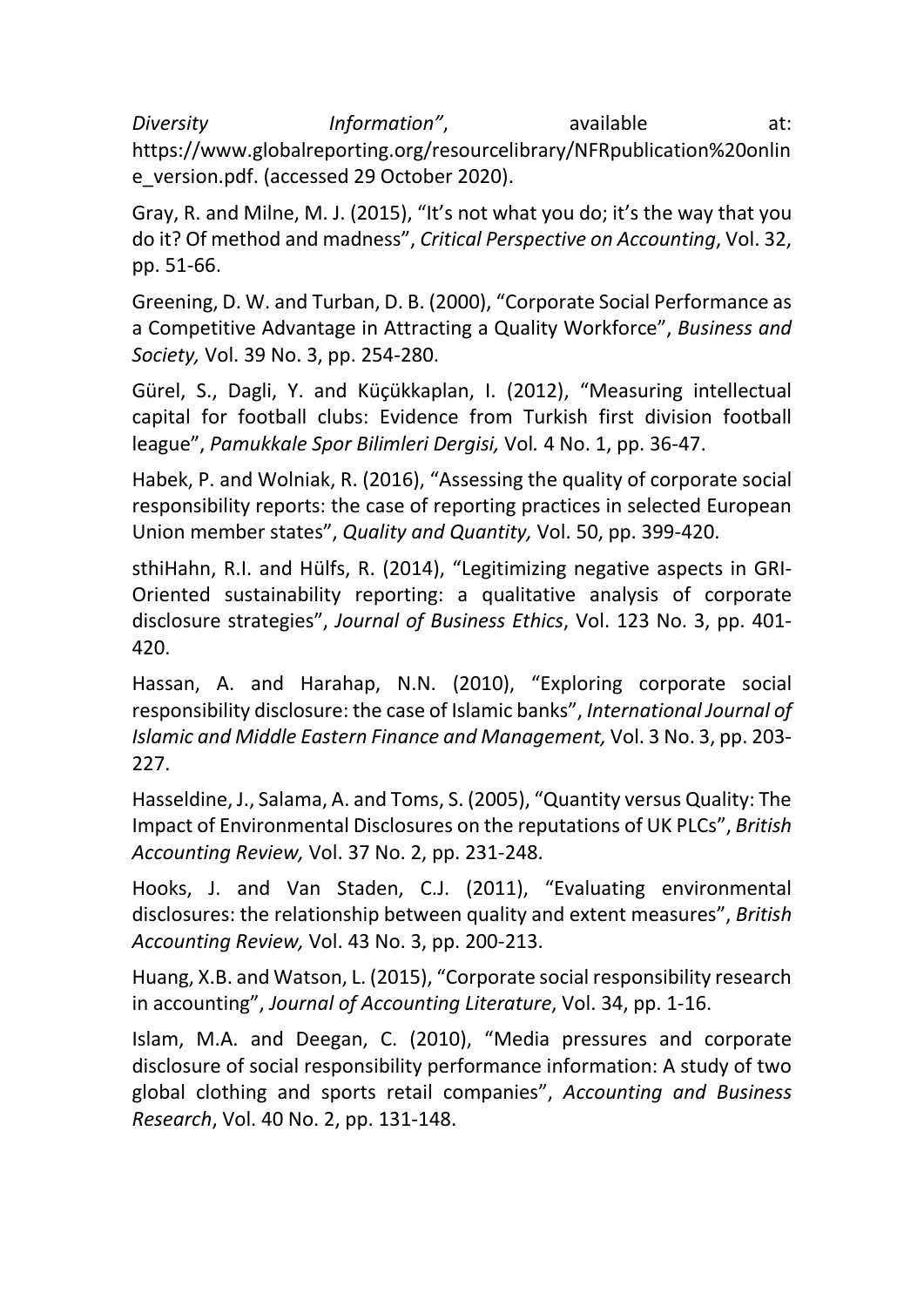Josep, C. and Taplin, R. (2011), "The measurement of sustainability disclosure: Abundance versus Occurrence", *Accounting Forum,* Vol. 35 No. 1, pp. 19-31.

Khan, A., Muttakin, M. and Siddiqui, J. (2013), "Corporate governance and corporate social responsibility disclosure: evidence from an emerging economy", *Journal of Business Ethics,* Vol. 114 No. 2, pp. 207-223.

Khlif, H., Achraf, G. and Mohsen, S. (2015), "Corporate social and environmental disclosure and corporate performance", *Journal of Accounting in Emerging Economics*, Vol. 5 No. 1, pp. 51-69.

KPMG (2017), "*The Road Ahead: The KPMG Survey of Corporate Responsibility Reporting 2017",* available at: [https://home.kpmg.com/content/dam/kpmg/xx/pdf/2017/10/kpmg](https://home.kpmg.com/content/dam/kpmg/xx/pdf/2017/10/kpmg-survey-of-corporate-responsibility-reporting-2017.pdf)[survey-of-corporate-responsibility-reporting-2017.pdf.](https://home.kpmg.com/content/dam/kpmg/xx/pdf/2017/10/kpmg-survey-of-corporate-responsibility-reporting-2017.pdf) (accessed 29 October 2020).

Kuo, L., Yeh, C.C. and Yu, H.C. (2012), "Disclosure of Corporate Social Responsibility and Environmental Management: Evidence from China", *Corporate Social Responsibility and Environmental Management,* Vol. 19 No. 5, pp. 273-287.

Laskar, N. and Maji, S.G. (2018), "Disclosure of corporate sustainability performance and firm performance in Asia", *Asian Review of Accounting,*  Vol. 26 No. 4, pp. 414-443.

Latridis, G.E. (2013), "Environmental disclosure quality: Evidence on Environmental performance, corporate governance and value relevance", *Emerging Markets Review,* Vol. 14 No. 1, pp. 55-75.

Lee, K.H. (2017), "Does the size matter? Evaluation of corporate environmental disclosure in Australia's mining and metallurgical industry: a combined approach to quantity and quality measurement", *Business Strategy and the Environment*, Vol. 26 No. 2, pp. 209-223.

Leitoniene, S. and Sapkauskiene, A. (2015), "Quality of corporate social responsibility information", *Procedia, Social and Behavioural Sciences,* Vol. 213, pp. 334-339.

Leung, T.C.H. and Gray, R. (2016), "Social responsibility disclosure in the international gambling industry: a research note", *Meditari Accountancy Research,* Vol. 24 No. 1, pp. 73-90.

Lim, S.J., White, G., Lee, A. and Yuningsih, Y. (2017), "A longitudinal study of voluntary disclosure quality in the annual reports of innovative firms", *Accounting Research Journal*, Vol. 30 No. 1, pp. 89-106.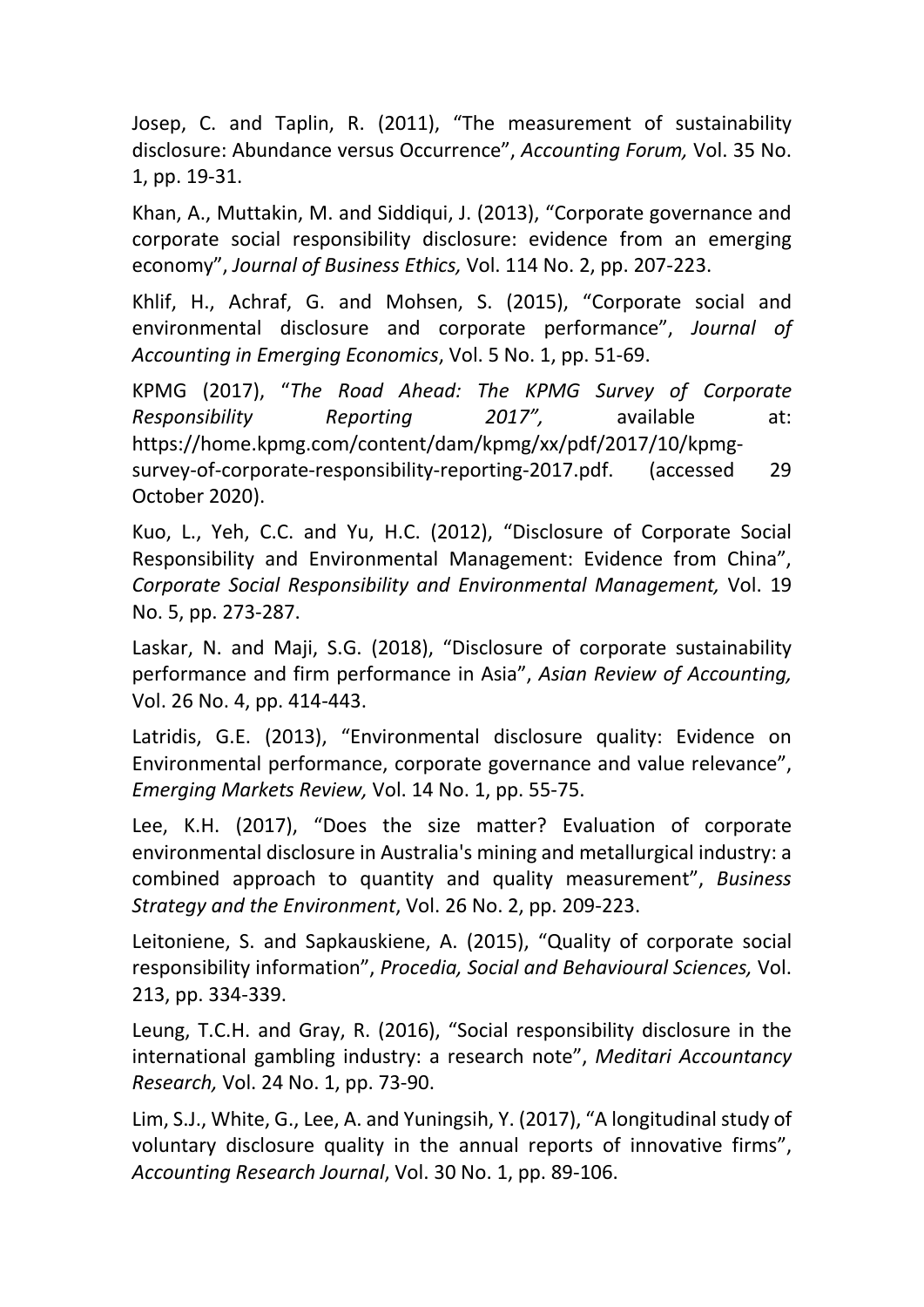Lourenco, I, Callen, J., Castelo, M. and Dias J. (2014), "The Value Relevance of Reputation for Sustainability Leadership", *Journal of Business and Ethics*, Vol. 119 No. 1, pp. 17-28.

Lu, Y., Abeysekera, I. and Cortese, C. (2015), "Corporate social responsibility reporting quality, board characteristics and corporate social reputation", *Pacific Accounting Review*, Vol. 27 No. 1, pp. 95-118.

Lynch, B. (2010), "An examination of environmental reporting by Australian state government departments", *Accounting Forum,* Vol. 34 No. 1, pp. 32- 45.

Mahadeo, J.D., Oogarah-Hanuman, V. and Soobaroyen, T. (2011), "Changes in social and environmental reporting practices in an emerging economy (2004–2007): Exploring the relevance of stakeholder and legitimacy theories", *Accounting Forum,* Vol. 35 No. 3, pp. 158-175.

Mahoney, L.S., Thorne, L., Cecil, L. and LaGore, W. (2013), "A research note on standalone corporate social responsibility reports: signalling or green washing?", *Critical Perspectives on Accounting,* Vol. 24 No. 4/5, pp. 350- 359.

Mallin, C.A. and Michelon, G. (2011), "Board reputation attributes and corporate social performance: an empirical investigation of the US Best Corporate Citizens", *Accounting and Business Research,* Vol. 41 No. 2, pp. 119-144.

Martínez-Ferrero, J, García-Sánchez, I.M. and Cuadrado-Ballesteros, B. (2015), "Effect of financial reporting quality on sustainability information disclosure", *Corporate Social Responsibility and Environmental Management*, Vol. 22 No. 1, pp. 45-64.

Massaro, M., Dumay, J., Galartti A. and Dal Mas, F. (2018), "Practitioners' views on intellectual capital and sustainability. From a performance-based to a worth-based perspective", *Journal of Intellectual Capital,* Vol. 19 No. 2, pp.367-386.

Matos, F., Vairinhos, V. M., Dameri, R. and Durst, S. (2017), "Increasing smart city competitiveness and sustainability through managing structural capital", *Journal of Intellectual Capital*, Vol.18 No. 3, pp.693-707.

Mayo, L. (2015), "Responsabilidad Social Empresarial en el sector asegurador español: estudio de caso Grupo DKV Seguros", available at: [https://buleria.unileon.es/bitstream/handle/10612/4689/71563225J\\_GAD](https://buleria.unileon.es/bitstream/handle/10612/4689/71563225J_GADE_SEPTIEMBRE15%20PDF.pdf?sequence=1) [E\\_SEPTIEMBRE15%20PDF.pdf?sequence=1](https://buleria.unileon.es/bitstream/handle/10612/4689/71563225J_GADE_SEPTIEMBRE15%20PDF.pdf?sequence=1) (accessed 29 October 2020) [In Spanish].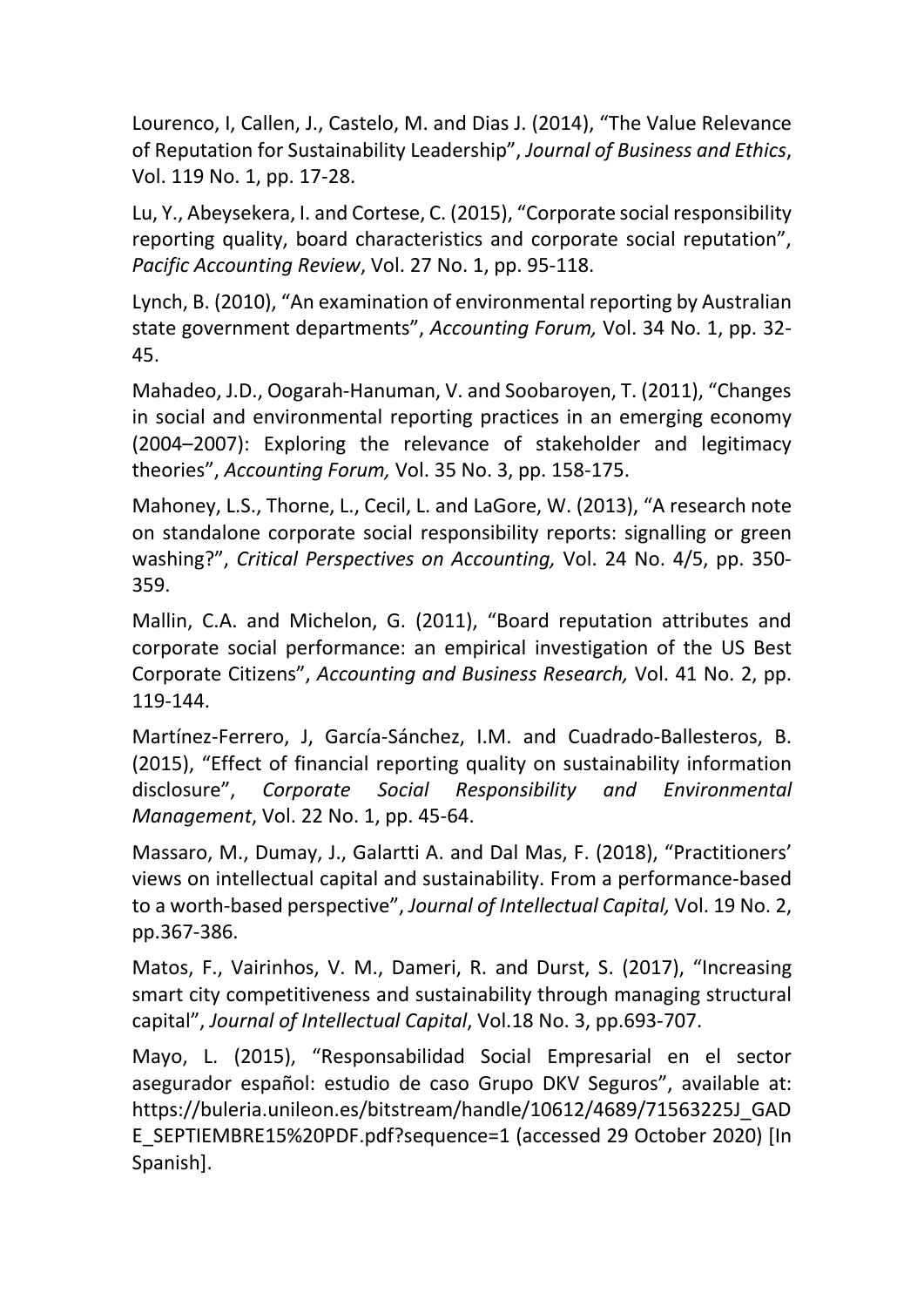Melloni, G. (2015), "Intellectual capital disclosure in integrated reporting: an impression management analysis", *Journal of Intellectual Capital*, Vol. 16 No. 3, pp. 661-680.

Menassa, E. (2010), "Corporate social responsibility: An exploratory study of the quality and extent of social disclosures by Lebanese commercial banks", *Journal of Applied Accounting Research,* Vol. 11 No. 1, pp. 4-23.

Menassa, E. and Brödhacker, M. (2017), "The type and quantity of corporate social disclosures of German "universal" banks", *Journal of Management & Governance,* Vol. 21 No. 1, pp. 119-143.

Mertens, D.M. (1998), *Research methods in education and psychology: Integrating diversity with quantitative approaches,* Sage, London.

Mertins, K. Wang, W.H. and Will, M. (2009), "InCaS: Intellectual Capital Management in European SME -Its Strategic Relevance and the Importance of its Certification", *Electronic Journal of Knowledge Management*, Vol. 7 No. 1, pp. 111-122.

Michelon, G. (2011), "Sustainability Disclosure and Reputation: A Comparative Study", *Corporate Reputation Review,* Vol. 14 No. 2, pp. 79- 96.

Michelon, G., Pilonato, S. and Ricerri, F. (2015), "SR reporting practices and the quality of disclosure: An empirical analysis", *Critical Perspectives on Accounting*, Vol. 33, pp. 59-78.

Momin, M.A., Northcott, D. and Hossain, M. (2017), "Greenhouse gas disclosures by Chinese power companies: trends, content and strategies", *Journal of Accounting and Organizational Change,* Vol. 13 No. 3, pp. 331- 358.

Odera, O., Scott, A. and Gow, J. (2016), "An examination of the quality of social and environmental disclosures by Nigerian oil companies", *Corporate Governance,* Vol. 16 No. 2, pp. 400-419.

Odriozola, M.D. and Baraibar-Diez, E. (2017), "Is Corporate Reputation Associated with Quality of SR Reporting? Evidences from Spain", *Corporate Social Responsibility and Environmental Management,* Vol. 24 No. 2, pp. 121-132.

Odriozola, M.D., Martín, A. and Ladislao, L. (2015), "The relationship between labour social responsibility practices and reputation", *International Journal of Manpower,* Vol. 36 No. 2, pp. 236-251.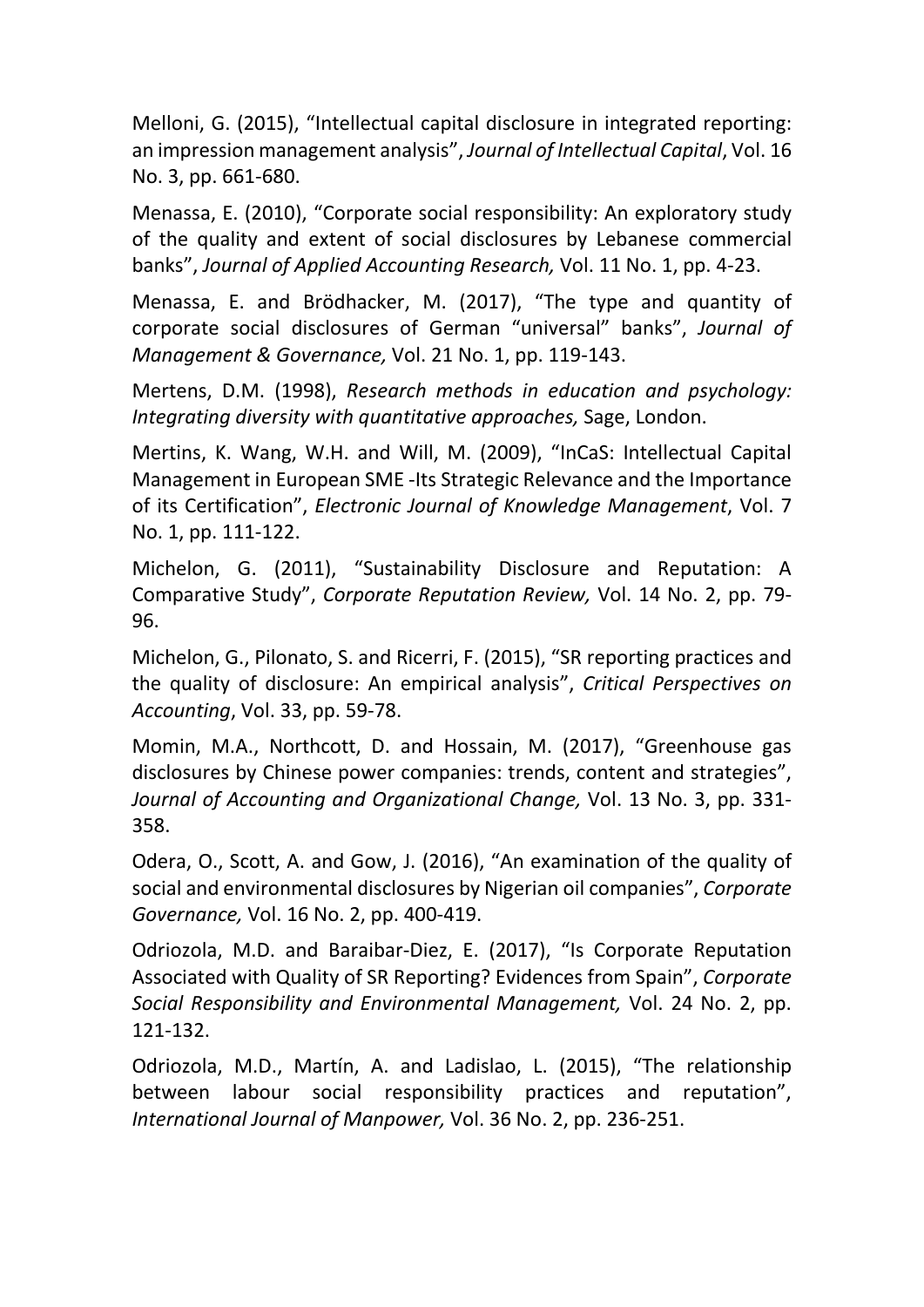Oliveira, L., Lima, L. and Craig, R. (2010),"Intellectual capital reporting in sustainability reports", *Journal of Intellectual Capital,* Vol. 11 No. 4, pp. 575 – 594.

Ortas, E., Gallego-Álvarez, I. and Álvarez, I. (2015), "Financial Factors Influencing the Quality of Corporate Responsibility and Environmental Management Disclosure: A Quantile Regression Approach", *Corporate Social Responsibility and Environmental Management*, Vol. 22 No. 6, pp. 362-380.

Oyewumi, O., Ogunmeru, O. A. and Oboh, C. S. (2018), "Investment in corporate social responsibility, disclosure practices, and financial performance of banks in Nigeria", *Future Business Journal,* Vol. 4 No. 2, pp. 195-205.

Paolone, F., Sardi, A., Sorano, E. and Ferraris, A. (2020), "Integrated processing of sustainability accounting reports: a multi-utility company case study", *Meditari Accountancy Research,* Vol. ahead-of-print No. ahead-ofprint.

Park, J., Lee, H. and Kim, Ch. (2014), "Corporate social responsibilities, consumer trust and corporate reputation: South Korean consumers´ perspectives", *Journal of Business Research,* Vol. 67 No. 3, pp. 295-302.

Parshakov, H. and Shakina, E. (2020), "Do companies disclose intellectual capital in their annual reports? New evidence from explorative content analysis", *Journal of Intellectual Capital,* Vol. 21 No. 6, pp. 853-871.

Patten, D.M. and Zhao, N. (2014), "Standalone CSR reporting by U.S. retail companies", *Accounting Forum,* Vol. 38 No. 2, pp. 138-144.

Paulone, F, Sardi, A., Sorano, E. and Ferraris, A. (2019), "Integrated processing of sustainability accounting reports: a multi-utility company case study", *Meditari Accountancy Research,* Vol. ahead-of-print No. ahead-ofprint.

Pavlopoulos, A., Magnis, C. and Latridis, G.E. (2017), "Integrated reporting: is it the last piece of the accounting disclosure puzzle?", *Journal of Multinational Financial Management,* Vol. 41, pp. 23-46.

Pedrini, M. (2007),"Human capital convergences in intellectual capital and sustainability reports", *Journal of Intellectual Capital,* Vol. 8 No. 2, pp. 346- 366.

Pérez, A. and López-Gutiérrez, C. (2017), "An empirical analysis of the relationship between the information quality of SR reporting and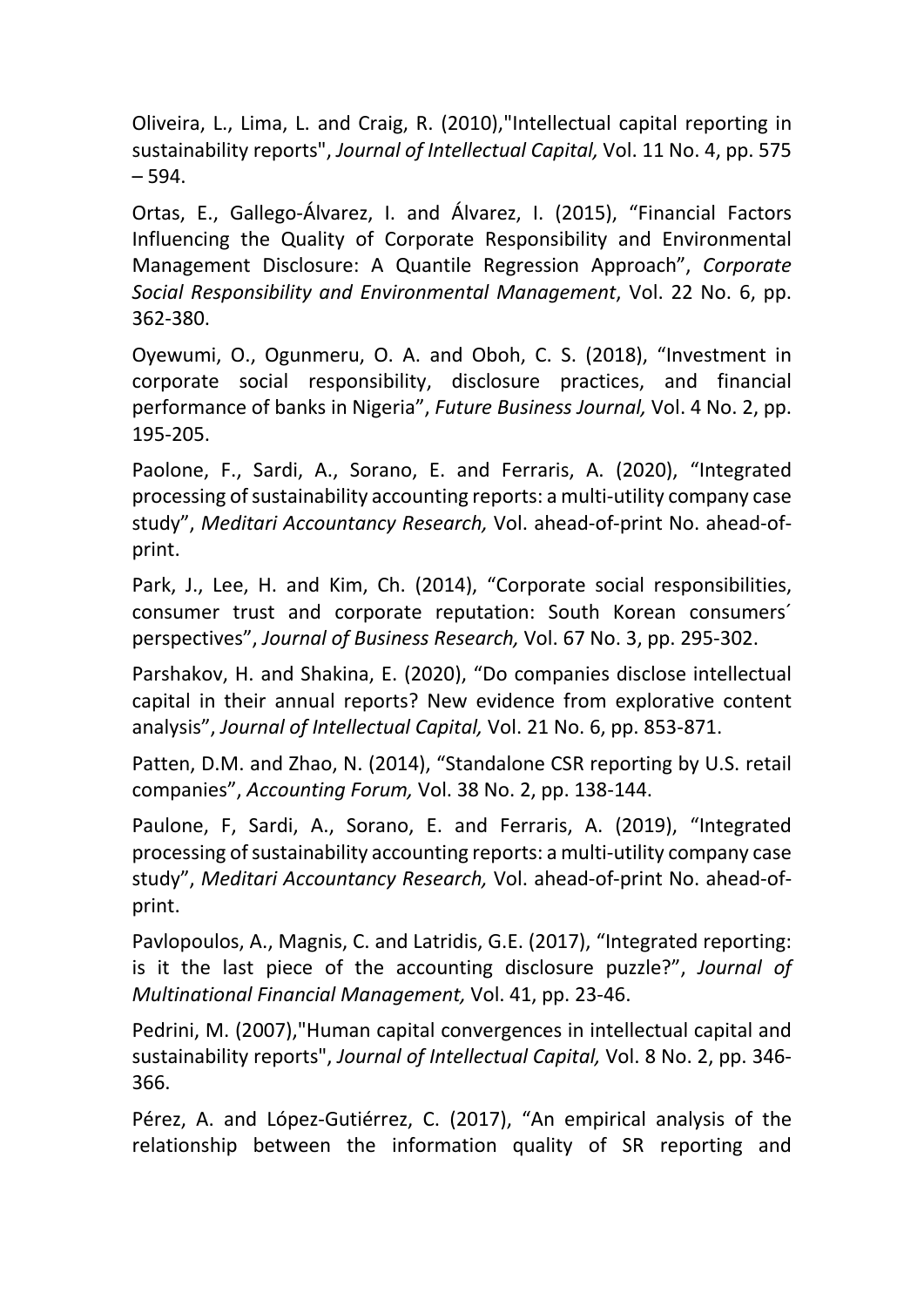reputation among publicly traded companies in Spain", *Academia Revista Latinoamericana de Administración,* Vol. 30 No. 1, pp. 87-107.

Pérez, A., López, C. and García-De los Salmones, M.M. (2017), "An empirical exploration of the link between reporting to stakeholders and corporate social responsibility reputation in the Spanish context", *Accounting, Auditing & Accountability Journal*, Vol. 30 No. 3, pp. 668-698.

Pivac, S., Vuko, T. and Cular, M. (2017), "Analysis of Annual Report Disclosure Quality for Listed Companies in Transition Countries", *Economic Research*, Vol. 30 No. 1, pp. 721-731.

Plumlee, M., Brown, D., Hayes, R.M. and Marshal, R.S. (2015), "Voluntary disclosure equality and firm value: further evidence", J*ournal of Accounting and Public Policy*, Vol. 34, pp. 336-361.

Poortman, C.L. and Schildkamp, K. (2012), "Alternative quality standards in qualitative research?", *Quality & Quantity*, Vol. 46 No. 6, pp. 1727-1751.

Qiu, Y., Shaukat, A. and Tharyan, R. (2016), "Environmental and Social disclosures: Link with corporate financial performance", *The British Accounting Review,* Vol. 48 No. 1, pp. 102-116.

Ringham, K. and Miles, S. (2018), "The boundary of corporate social responsibility reporting: the case of the airline industry". *Journal of Sustainable Tourism,* Vol. 26 No. 7, pp. 1043-1062.

Ruiz-Rodríguez, M.C. and Castilla-Polo, F. (2019), "The intangible index in the bank management", *Intangible Capital,* Vol. 15 No. 3, pp.171-189.

Sadou, A., Alom, F. and Laluddin, H. (2017), "Corporate social responsibility disclosures in Malaysia: evidences from large companies", *Social Responsibility Journal,* Vol. 13 No. 1, pp. 177-202.

Said, R., Noorain, O. and Wan, N.A. (2013), "Empirical investigations on boards, business characteristics, human capital and environmental reporting", *Social Responsibility Journal,* Vol. 9 No. 4, pp. 534-553.

Saleh, M. (2009), "Corporate social responsibility disclosure in an emerging market: a longitudinal analysis approach", *International Business Research,* Vol. 2 No. 1, pp. 131-141.

Sarkar, S. and Bhattacharjee, T. (2017), "Impact of voluntary disclosures on corporate brand equity", *Corporate Reputation Review,* Vol. 20 No. 2, pp. 125-136.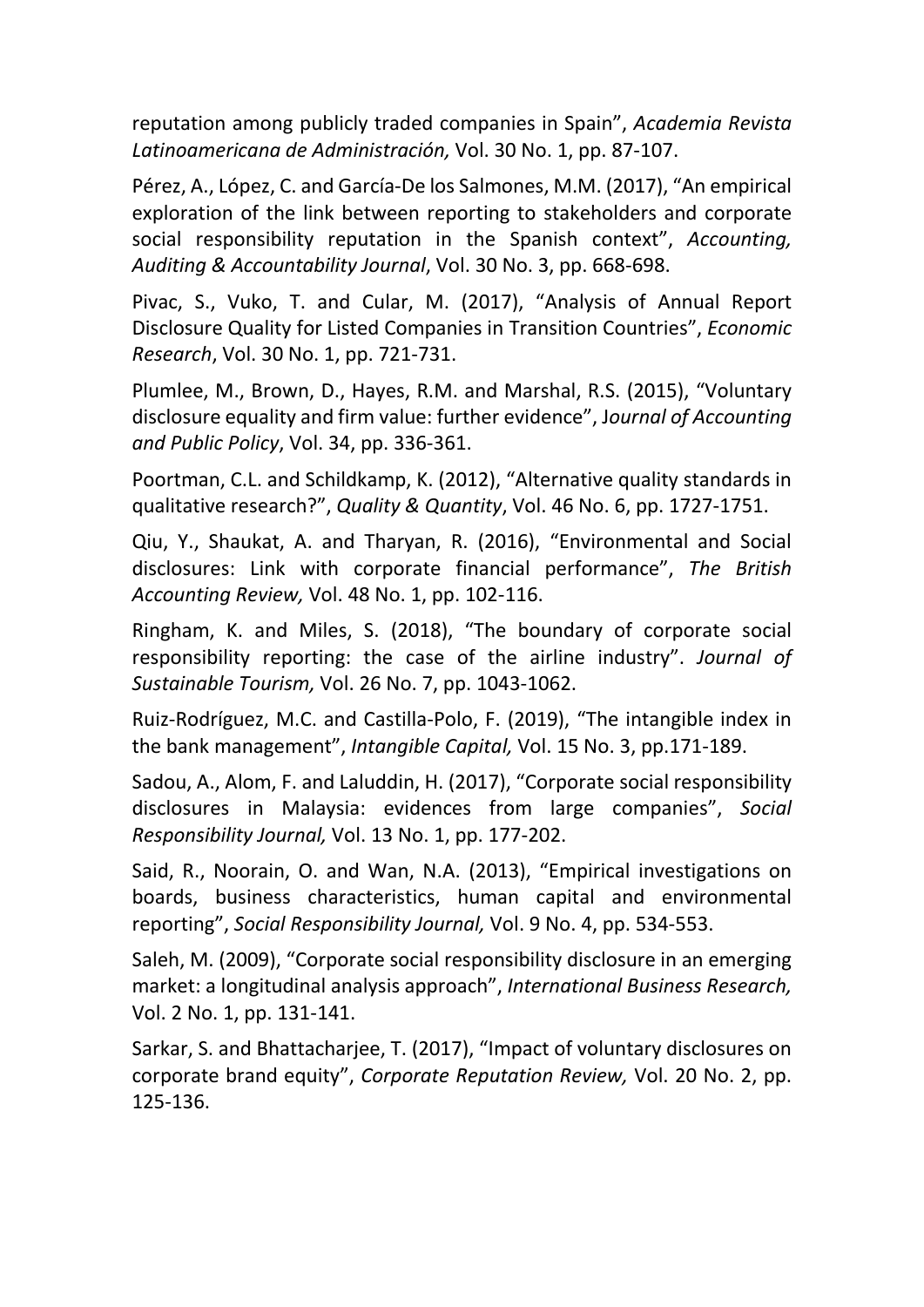Sharma, S. and Dharni, K. (2017), "Intellectual capital disclosures in an emerging economy: status and trends", *Journal of Intellectual Capital*, Vol. 18 No. 4, pp. 868-883.

Sethi, S.P., Martell, T. and Demir, M. (2017), "An Evaluation of the Quality of Corporate Social Responsibility Reports by some of the World's Largest Financial Institutions"; *Journal of Business Ethics,* Vol. 140 No. 4, pp. 787- 805.

Shaukat, A., Qiu, Y. and Trojanowski, G. (2016), "Board Attributes, Corporate Social Responsibility Strategy and Corporate Environmental and Social Performance", *Journal of Business Ethics,* Vol. 135 No. 3, pp. 569-585.

Siew, R.Y.J. (2015), "WA review of corporate sustainability reporting tools (SRTs)", *Journal of Environment Management*, Vol. 164, pp. 180-195.

Sobhani, F.A., Arnran, A. and Zainuddin, Y. (2009), "Revisiting the practices of corporate social and environmental disclosure in Bangladesh", *Corporate Social Responsibility and Environmental Management,* Vol. 16 No. 3, pp. 167-183.

Surroca, J., Tribó, J. and Waddock, S. (2010), "Corporate responsibility and financial performance: the role of intangible resources", *Strategy Management Journal,* Vol. 31 No. 5, pp.463-490.

Tejedo, F. (2016), "La información de los recursos intangibles ocultos: ¿memorias de sostenibilidad o informe anual?", *European Research on Management and Business Economics,* Vol. 22 No. 2, pp. 101-109 [In Spanish].

Tejedo, F. and Araujo, J.F. (2020), "The influence of corporate governance characteristics on human capital disclosure: the moderating role of managerial ownership", *Journal of Intellectual Capital,* Vol. ahead-of-print No. ahead-of-print.

Tischer, S. and Hildebrandt, L. (2014), "Linking corporate reputation and shareholder value using the publication of reputation rankings", *Journal of Business Research*, Vol. 67 No. 5, pp. 1007–1017.

Toms, J.S. (2002), "Firms resources, quality signals and the determinants of corporate environmental reputation: some UK evidence", *British Accounting Review,* Vol. 34 No. 3, pp. 257-282.

Truant, E., Corazza, L. and Scagnelli, S.D. (2017), "Sustainability and Risk Disclosure: An Exploratory Study on Sustainability Reports", *Sustainability,* Vol. 9 No. 4, pp. 636-686.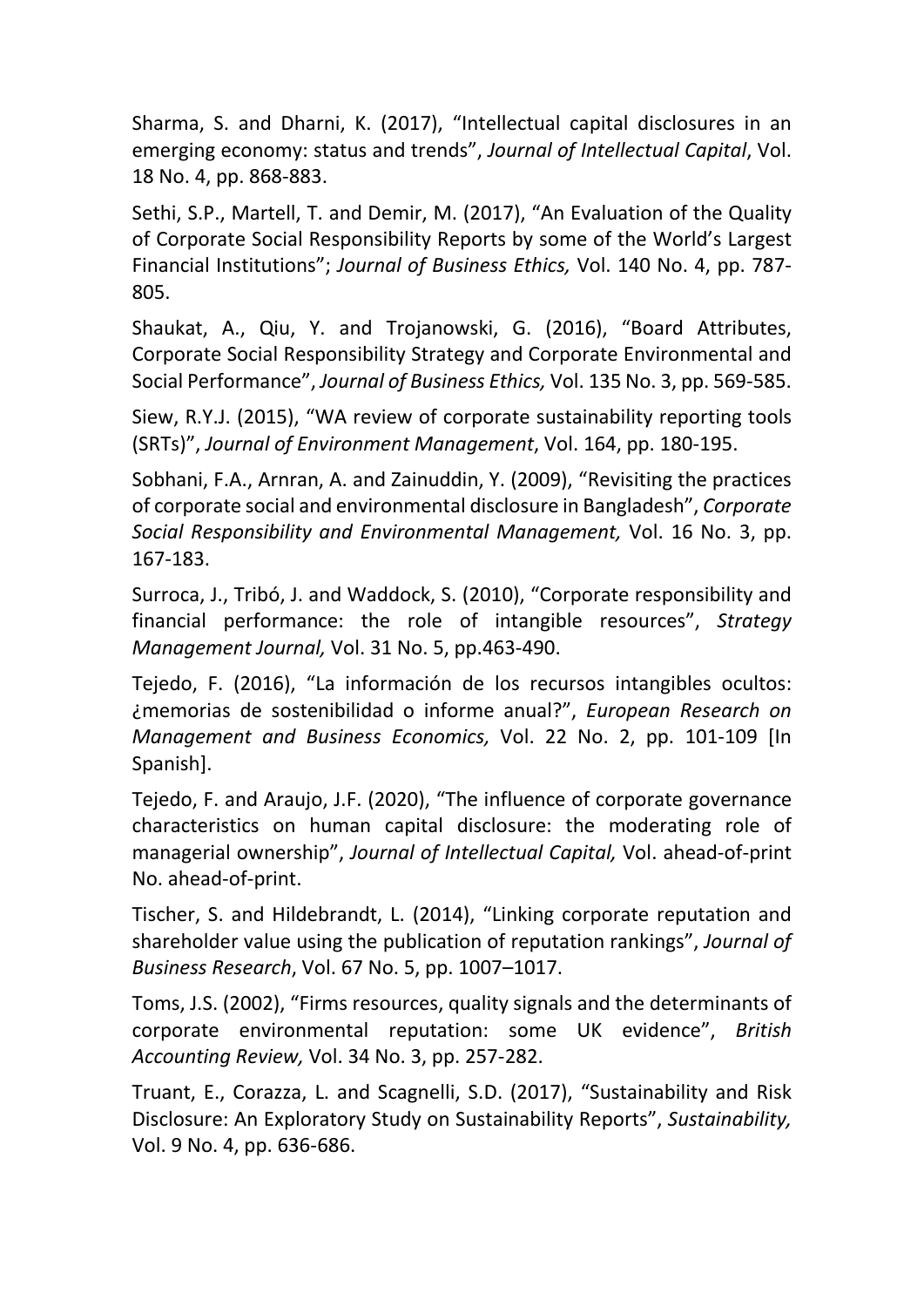Unerman, J. (2000), "Methodological issues-Reflections on quantification in corporate social reporting content analysis", *Accounting, Auditing & Accountability Journal,* Vol. 13 No. 5, pp. 667-680.

Uyar, A. and Kilic, M. (2012), "Value relevance of voluntary disclosure: evidence from Turkish firms", *Journal of Intellectual Capital,* Vol. 13 No. 3, pp. 363-376.

Veltri, E. and Nardo, M. T. (2013),"The Intangible Global Report: an integrated corporate communication framework", *Corporate Communications: An International Journal,* Vol. 18 No. 1 pp. 26-51.

Waddock, S.A. (2008), ["Building a New Institutional Infrastructure for](https://journals.aom.org/doi/full/10.5465/amp.2008.34587997)  [Corporate Responsibility"](https://journals.aom.org/doi/full/10.5465/amp.2008.34587997), *Academic of Management Perspectives,* Vol. 22 No. 3, pp. 87-108.

Waddock, S.A. and Graves, S.B. (1997), "The corporate social performancefinancial performance link", *Strategic Management Journal,* Vol. 18 No. 4, pp. 303-319.

Wang, Y. (2016), "Commitment to sustainable development: Exploring the factors affecting employee attitudes towards corporate social responsibility oriented management", *Corporate Social Responsibility and Environmental Management*, Vol. 25 No. 6, pp. 1284-1292.

Wang, J., Song, L. and Yao, S. (2013), "The Determinants of Corporate Social Responsibility Disclosure: Evidence from China", *The Journal of Applied Business Research*, Vol. 29 No. 6, pp. 1833-1848.

Wijesinghe, K. N. (2012), "Current context of disclosure of corporate social responsibility in Sri Lanka", *Procedia Economics and Finance,* Vol. 2, pp. 171- 178.

Zou, H.L., Zeng, R.C. and Zeng, S.X., (2017), ["How Do Environmental](https://apps.webofknowledge.com/full_record.do?product=UA&search_mode=GeneralSearch&qid=33&SID=X1kPyMNpvEKBWrQDVWx&page=1&doc=3&cacheurlFromRightClick=no)  [Violation Events Harm Corporate Reputation?,](https://apps.webofknowledge.com/full_record.do?product=UA&search_mode=GeneralSearch&qid=33&SID=X1kPyMNpvEKBWrQDVWx&page=1&doc=3&cacheurlFromRightClick=no) *Business Strategy and The Environment,* Vol. 24 No. 8, pp. 836-854.

#### **Tables**

#### **Table 1: SR Quantity dimension: variable design**

| Id. | Variable         | Type <sup>2</sup> | <b>Description</b>           | <b>Background</b>                                                                                                                                                                                    |
|-----|------------------|-------------------|------------------------------|------------------------------------------------------------------------------------------------------------------------------------------------------------------------------------------------------|
| R1  | Annual<br>Report |                   | SR issues<br>annual reports. | Presence or absence   Laskar and Maji (2018), Al-Shaer et al. (2017), Días et al.<br>into   (2017), Dyduch and Krasodmska (2017), Lee (2017),<br>Menassa and Brödhacker (2017), Momin et al. (2017), |

<span id="page-35-0"></span>**<sup>.</sup>** <sup>2</sup> D: dichotomous variable and N: numerical variable.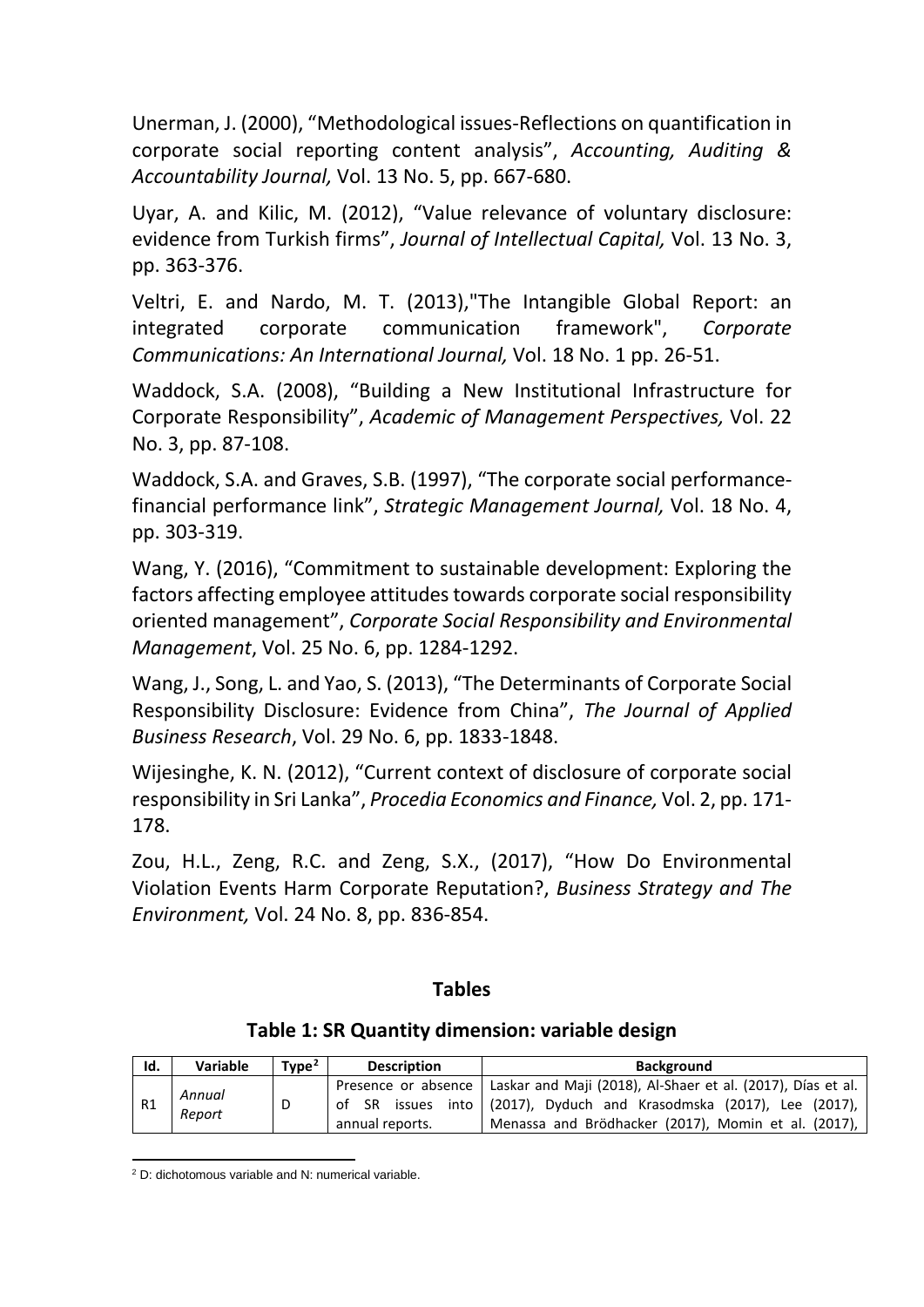|                |                                        |   |                                                                                          | Sadou et al. (2017), Alotaibi and Hussainey (2016), Akbas<br>(2016), Duff (2016), Leung and Gray (2016), Odera et al.<br>(2016), Shaukat et al. (2016), Dagilienė and Mykolaitienė<br>(2015), Khlif et al. (2015), Michelon et al. (2015), Said et al.<br>(2013), Wang et al. (2013), Bayoud et al. (2012), Clacher<br>and Hagendorff (2012), Bouten et al. (2011), Clarkson et al.<br>(2011), Hooks and Van Staden (2011), Mahadeo et al.<br>(2011), Cuganesan et al. (2010), Menassa (2010), Michelon<br>(2011), Hassan and Harahap (2010), Islam and Deegan<br>(2010), Lynch (2010), Menassa (2010), Saleh (2009),<br>Sobhani et al. (2009), De Villiers and Van Staden (2006) and<br>Hasseldine et al. (2005) |
|----------------|----------------------------------------|---|------------------------------------------------------------------------------------------|-------------------------------------------------------------------------------------------------------------------------------------------------------------------------------------------------------------------------------------------------------------------------------------------------------------------------------------------------------------------------------------------------------------------------------------------------------------------------------------------------------------------------------------------------------------------------------------------------------------------------------------------------------------------------------------------------------------------|
| E1             | Annual<br>Report:<br>pages             | N | Number<br>of<br>pages<br>devoted to SR issues.                                           | Momin et al. (2017), Leung and Gray (2016), Odera et al.<br>(2016), Hooks and Van Staden (2011), Lynch (2010), De<br>Villiers and Van Staden (2006) and Saleh (2009)                                                                                                                                                                                                                                                                                                                                                                                                                                                                                                                                              |
| R <sub>2</sub> | <b>Social Report</b>                   | D | Presence or absence<br>of specific reports<br>that do not follow the<br>GRI methodology. | Axjonow (2018), Gavana et al. (2018), Ringham and Miles<br>(2018), García-Sánchez et al. (2018), Días et al. (2017),<br>Dyduch and Krasodmska (2017), Menassa and Brödhacker<br>(2017), Momin et al. (2017), Duff (2016), Lu et al. (2015),<br>Michelon et al. (2015), Odriozola et al. (2015), Patten and<br>Zhao (2014), Kuo et al. (2012), Hooks and Van Staden<br>(2011) and Michelon (2011)                                                                                                                                                                                                                                                                                                                  |
| E <sub>2</sub> | Social<br>Report:<br>pages             | N | Number of pages of<br>these reports.                                                     | Momin et al. (2017), Patten and Zhao (2014) and Hooks<br>and Van Staden (2011)                                                                                                                                                                                                                                                                                                                                                                                                                                                                                                                                                                                                                                    |
| R <sub>3</sub> | Sustainabilit<br>y Report              | D | Presence or absence<br>sustainability<br>of<br>reports under the GRI<br>methodology.     | Laskar and Maji (2018), Baraibar-Diez and Luna (2018),<br>Gavana et al. (2018), Ringham and Miles (2018), García-<br>Sánchez et al. (2018), Fuente et al. (2017), Garg (2017), Lee<br>(2017), Shaukat et al. (2016), Chen et al. (2015), Michelon<br>et al. (2015), Odriozola et al. (2015), Ortas et al. (2015),<br>Clarkson et al. (2011), Hooks and Van Staden (2011), Josep<br>and Taplin (2011), Michelon (2011) and Clarkson et al.<br>(2008)                                                                                                                                                                                                                                                               |
| E <sub>3</sub> | Sustainabilit<br>Report:<br>y<br>pages | N | Number of pages of<br>sustainability reports.                                            | Garg (2017) and Hooks and Van Staden (2011)                                                                                                                                                                                                                                                                                                                                                                                                                                                                                                                                                                                                                                                                       |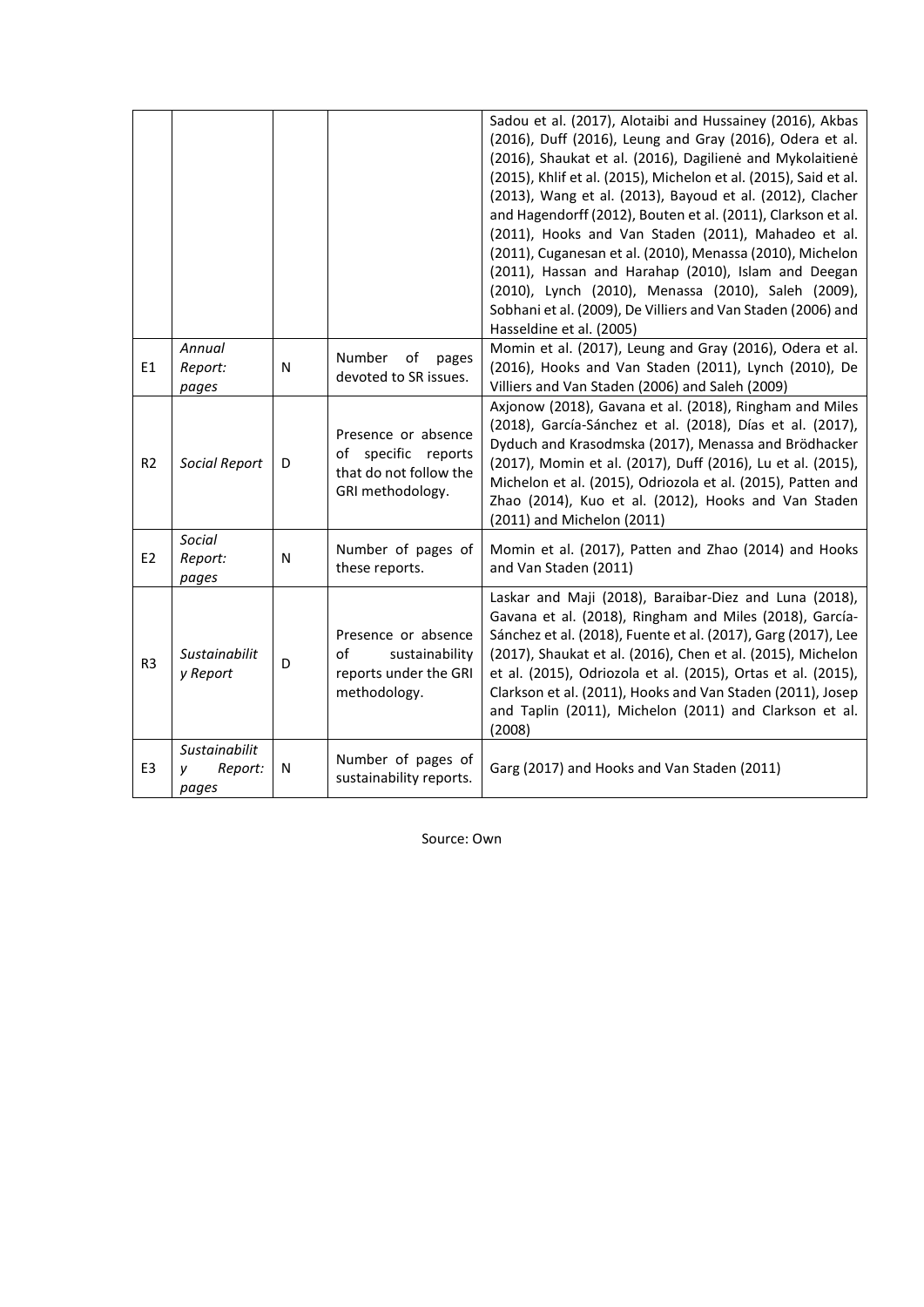| Id.             | Variable           | Type <sup>3</sup> | <b>Description</b>                                                                                                                                 | <b>Background</b>                                                                                                                                                                                                                                                                                                                                                                                                                                                                                                                                                                                                                                                                                                                                                                                                                           |
|-----------------|--------------------|-------------------|----------------------------------------------------------------------------------------------------------------------------------------------------|---------------------------------------------------------------------------------------------------------------------------------------------------------------------------------------------------------------------------------------------------------------------------------------------------------------------------------------------------------------------------------------------------------------------------------------------------------------------------------------------------------------------------------------------------------------------------------------------------------------------------------------------------------------------------------------------------------------------------------------------------------------------------------------------------------------------------------------------|
| RE1             | <b>SR Strategy</b> | D                 | Explicit reference to SR in<br>business strategy (in a<br>broad sense or,<br>specifically for certain<br>social and/or<br>environmental contents). | Adams et al. (2017), Dyduch and Krasodmska (2017),<br>Garg (2017), Odriozola and Baraibar-Díez (2017),<br>Pérez and López-Gutiérrez (2017), Truant et al.<br>(2017), Habek and Wolniak (2016), Martínez-Ferrero<br>et al. (2015), Odriozola et al. (2015), Hahn and Hüfl<br>(2014), Ahmad and Haraf (2013), Khan et al. (2013),<br>Clarkson et al. (2011), Josep and Taplin (2011), Mallin<br>and Michelon (2011), Cuganesan et al. (2010), Hassan<br>and Harahap (2010), Lynch (2010), Clarkson et al.<br>(2008), Chester and Woofter (2005) and Cormier and<br>Magnan (2003)                                                                                                                                                                                                                                                              |
| RE <sub>2</sub> | SR<br>Committee    | D                 | Presence or absence of a<br>specific Committee for SR<br>within the organization<br>chart.                                                         | Laskar and Maji (2018), Al-Shaer et al. (2017), Días et<br>al. (2017), Fuente et al. (2017), Pavlopoulos et al.<br>(2017), Pérez and López-Gutiérrez (2017), Truant et<br>al. (2017), Amran et al. (2014), Latridis (2013),<br>Clarkson et al. (2011), Mallin and Michelon (2011),<br>Hassan and Harahap (2010), Brammer and Pavelin<br>(2008), Clarkson et al. (2008) and Chester and<br>Woofter (2005)                                                                                                                                                                                                                                                                                                                                                                                                                                    |
| RE3             | SR awards          | S                 | Awards and recognitions<br>related SR performance<br>(in a broad or specific<br>sense for certain aspects).                                        | Garg (2017), Sadou et al. (2017), Alotaibi and<br>Hussainey (2016), Duff (2016) Kuo et al. (2012),<br>Clarkson et al. (2011), Hooks and Van Staden (2011),<br>Josep and Taplin (2011), Islam and Deegan (2010),<br>Lynch (2010), Saleh (2009), Sobhani et al. (2009),<br>Brammer and Pavelin (2008), Clarkson et al. (2008),<br>De Villiers and Van Staden (2006) and Cormier and<br>Magnan (2003)                                                                                                                                                                                                                                                                                                                                                                                                                                          |
| L1              | SR standard        | D                 | Presence or absence of<br>any type of SR standard.                                                                                                 | Bansal et al. (2018), Laskar and Maji (2018), Ringham<br>and Miles (2018), Días et al. (2017), Fuente et al.<br>(2017), Garg (2017), Momin et al. (2017), Odriozola<br>and Baraibar-Diez (2017), Pérez and López-Gutiérrez<br>(2017), Pérez et al. (2017), Sethi et al. (2017), Truant<br>et al. (2017), Duff (2016), Chen et al. (2015), Dagilienė<br>and Mykolaitienė (2015), Khlif et al. (2015), Michelon<br>et al. (2015), Odriozola et al. (2015), Ortas et al.<br>(2015), Siew (2015), Ahmad and Haraf (2013), Wang<br>et al. (2013), Djajadikerta and Trireksani (2012), Kuo<br>et al. (2012), Bouten et al. (2011), Clarkson et al.<br>(2011), Hooks and Van Staden (2011), Josep and<br>Taplin (2011), Cuganesan et al. (2010), Lynch (2010),<br>Hassan and Harahap (2010), Islam and Deegan (2010)<br>and Clarkson et al. (2008) |
| L1.1            | GRI                | D                 | Preparation of the<br>sustainability report in<br>accordance with the GRI<br>recommendations.                                                      | Bansal et al. (2018), García-Sánchez et al. (2018),<br>Laskar and Maji (2018), Ringham and Miles (2018),<br>Fuente et al. (2017), Garg (2017), Lee (2017), Momin<br>et al. (2017), Odriozola and Baraibar- Diez(2017),<br>Pérez and López-Gutiérrez (2017), Sethi et al. (2017),<br>Truant et al. (2017), Habek and Wolniak (2016), Chen<br>et al. (2015), Dagilienė and Mykolaitienė (2015), Lu et                                                                                                                                                                                                                                                                                                                                                                                                                                         |

**Table 2: SR Quality dimension: variable design**

<span id="page-37-0"></span> $\overline{\phantom{a}}$  $3$  D: dichotomous variable; S: scale variable (from 1 to 5 corresponding to the minimum and maximum level of SR awards founded).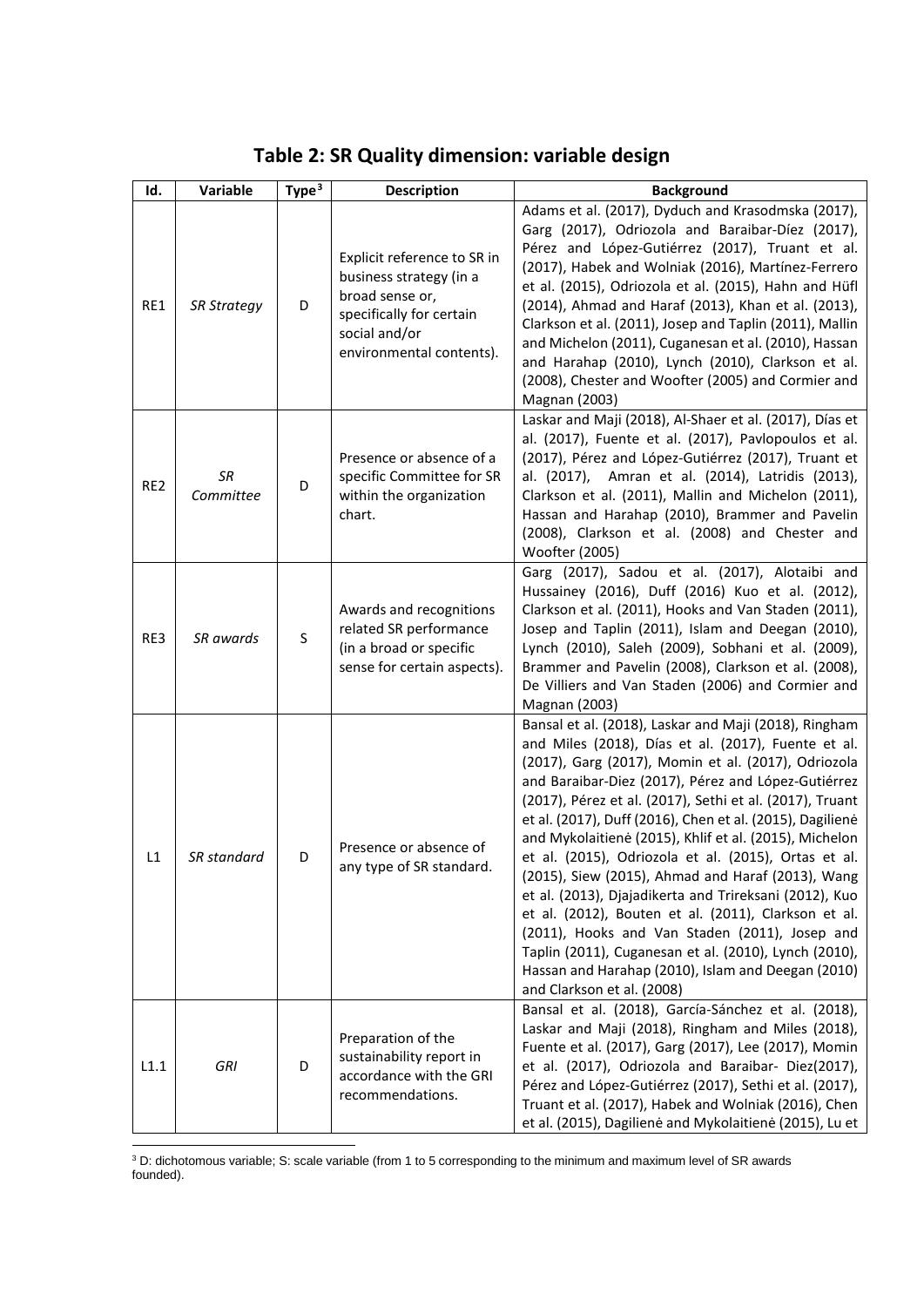|      |                          |   |                                                                                                                                                     | al. (2015), Plumlee et al. (2015), Matínez-Ferrero et al.<br>(2015), Michelon et al. (2015), Odriozola et al. (2015),<br>Ortas et al. (2015), Siew (2015), Latridis (2013), Wang<br>et al. (2013), Bouten et al. (2011), Clarkson et al.<br>(2011), Hooks and Van Staden (2011), Josep and<br>Taplin (2011), Lynch (2010), Brammer and Pavelin<br>(2008), Clarkson et al. (2008) and Chester and<br>Woofter (2005) |
|------|--------------------------|---|-----------------------------------------------------------------------------------------------------------------------------------------------------|--------------------------------------------------------------------------------------------------------------------------------------------------------------------------------------------------------------------------------------------------------------------------------------------------------------------------------------------------------------------------------------------------------------------|
| L1.2 | <b>UN Global</b><br>Pact | D | Adhering to the principles<br>of the UN Global<br>Compact.                                                                                          | Sethi et al. (2017), Truant et al. (2017), Habek and<br>Wolniak (2016), Siew (2015) and Garayar and Calvo<br>(2002)                                                                                                                                                                                                                                                                                                |
| L1.3 | AA1000                   | D | Adoption of the standard<br>developed by the<br>Institute for Social and<br>Ethical Accountability.                                                 | Odriozola and Baraibar-Diez (2017), Pérez and López-<br>Gutiérrez (2017) and Siew (2015)                                                                                                                                                                                                                                                                                                                           |
| L1.4 | <b>IIFR</b>              | D | Using the International<br><b>Integrated Reporting</b><br>Framework (IIFR).                                                                         | Adams et al. (2017), Odriozola and Baraibar-Diez<br>(2017), Pavlopoulos et al. (2017), Truant et al. (2017),<br>Habek and Wolniak (2016) and Siew (2015)                                                                                                                                                                                                                                                           |
| L1.5 | Others SR<br>standards   | D | Adoption of any different<br>SR standard.                                                                                                           | Mayo (2015), Wang et al. (2013), Djajadikerta and<br>Trireksani (2012) and Kuo et al. (2012)                                                                                                                                                                                                                                                                                                                       |
| L2   | Social<br>assurance      | D | If the company has<br>addressed or not the<br>assurance of all its<br>contents on SR or partially<br>for some social and/or<br>environmental areas. | García-Sánchez et al. (2018), Al-Shaer et al. (2017),<br>Odriozola and Baraibar-Diez (2017), Sethi et al.<br>(2017), Odera et al. (2016), Michelon et al. (2015),<br>Siew (2015), Clarkson et al. (2011) and Clarkson et al.<br>(2008)                                                                                                                                                                             |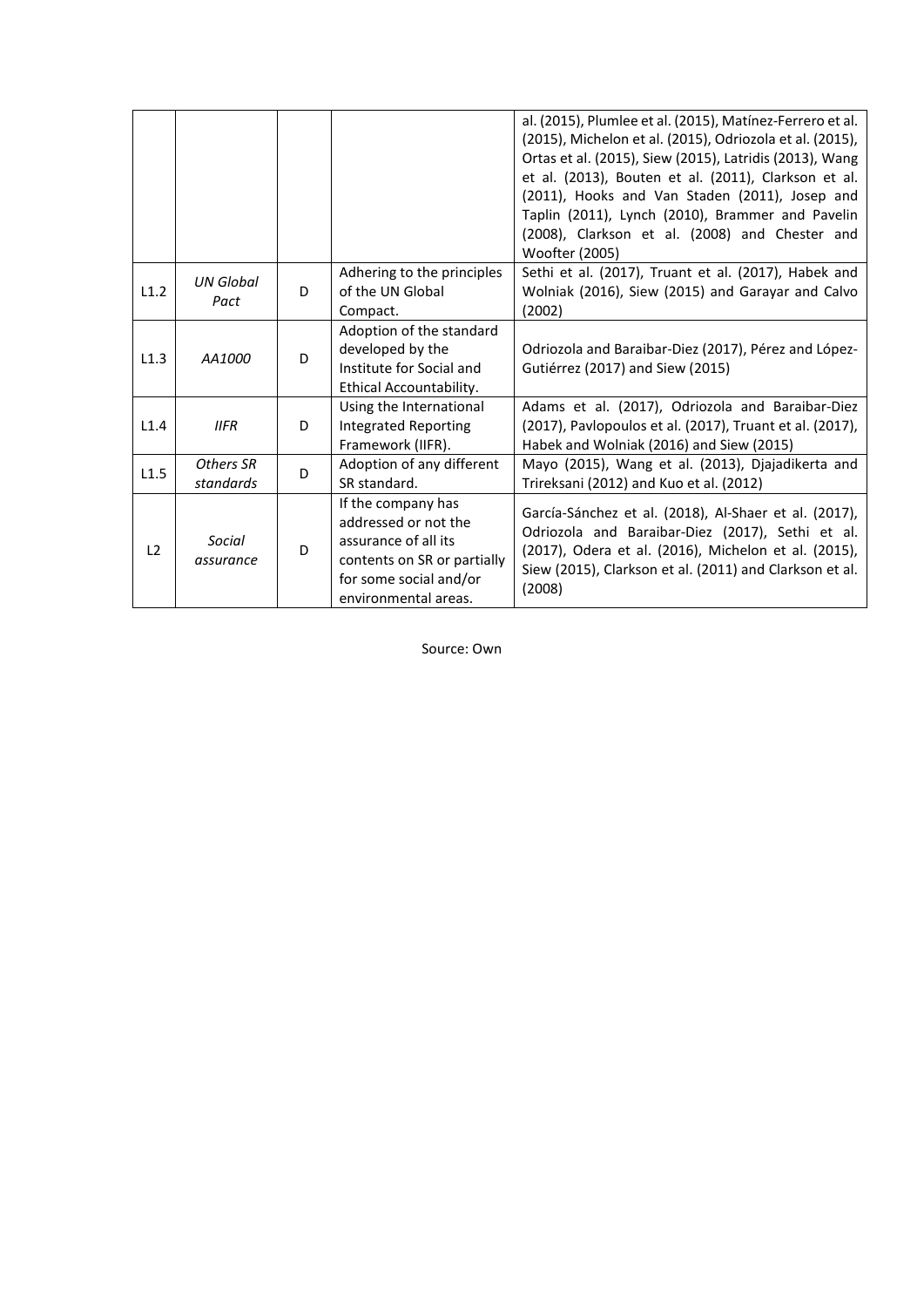| SED: type of reports used (%)                    |                              |                                 |                          |                  |                     |                          |                                            |              |                          |
|--------------------------------------------------|------------------------------|---------------------------------|--------------------------|------------------|---------------------|--------------------------|--------------------------------------------|--------------|--------------------------|
|                                                  | 2016                         |                                 | 2015                     |                  | 2014<br><b>Mean</b> |                          | <b>Global variation</b><br>$(2016 - 2014)$ |              |                          |
| <b>Annual report</b><br>(total cases)            |                              | 6                               | 6                        |                  | 5                   | 5.7                      |                                            | $\mathbf{1}$ |                          |
| <b>Sustainability</b><br>report<br>(total cases) | 68                           |                                 | 79                       |                  | 78<br>75.0          |                          |                                            | $-10$        |                          |
| <b>SR report</b><br>(total cases)                |                              | 8<br>8<br>$\overline{7}$<br>7.7 |                          |                  |                     |                          | $\mathbf{1}$                               |              |                          |
| <b>SED: extension (pages)</b>                    |                              |                                 |                          |                  |                     |                          |                                            |              |                          |
|                                                  | <b>Sustainability Report</b> |                                 |                          | <b>SR Report</b> |                     |                          | <b>Annual Report</b>                       |              |                          |
|                                                  | Mean                         | Maximum                         | <b>Standard</b><br>error | Mean             | Maximum             | <b>Standard</b><br>error | Mean                                       | Maximum      | <b>Standard</b><br>error |
| 2016                                             | 138.7                        | 459.0                           | 114.0                    | 64.6             | 136.0               | 21.4                     | 13.1                                       | 44.0         | 4.9                      |
| 2015                                             | 147.6                        | 442.0                           | 103.1                    | 68.4             | 148.0               | 22.5                     | 13.0                                       | 40.0         | 4.5                      |
| 2014                                             | 171.5                        | 418.0                           | 98.0                     | 57.6             | 88.0                | 16.7                     | 14.8                                       | 42.0         | 4.6                      |
| Global<br>variation<br>$(2016 - 2014)$           | $-32.9$                      | 41.0                            | 15.9                     | 7.1              | 48.0                | 4.7                      | $-1.7$                                     | 2.0          | 0.3                      |
|                                                  | <b>SED Quantity Index</b>    |                                 |                          |                  |                     |                          |                                            |              |                          |
|                                                  | 2016                         |                                 |                          | 2015             |                     |                          | 2014                                       |              |                          |
| Value (in<br>pages)                              | 114.1                        |                                 | 122.9                    |                  |                     | 121.4                    |                                            |              |                          |

# **Table 3: SR: types of reports used (%) and their extension (pages)**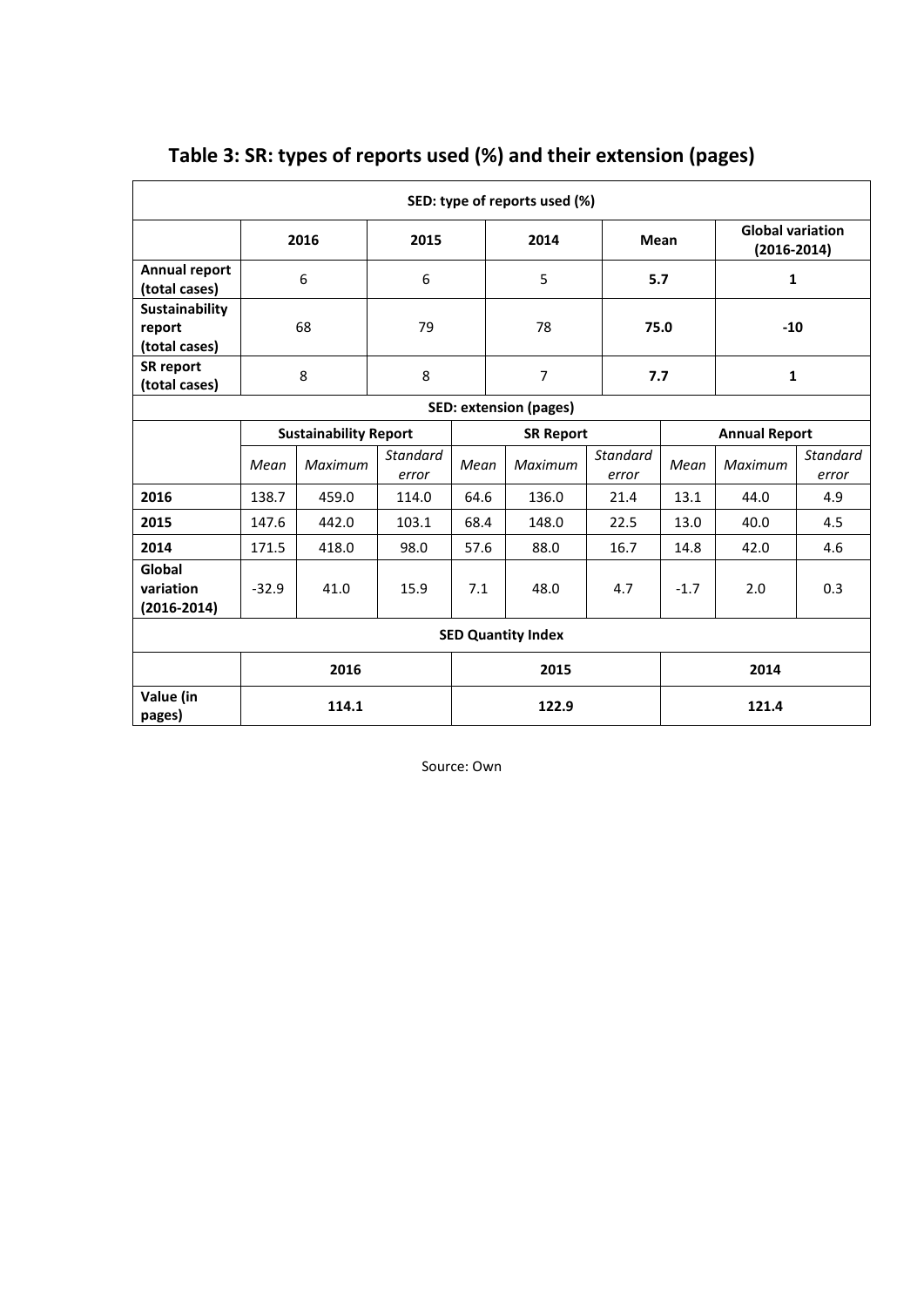| SR standard used (%)                       |                                       |                          |                    |                                  |                     |      |                                |                |  |
|--------------------------------------------|---------------------------------------|--------------------------|--------------------|----------------------------------|---------------------|------|--------------------------------|----------------|--|
|                                            | Presence of any<br><b>SR standard</b> | <b>UN Global</b><br>Pact |                    | <b>GRI</b>                       | AA1000              |      | <b>IIFR</b>                    | <b>Others</b>  |  |
| 2016 (total cases)                         | 75                                    | 29                       |                    | 68                               | 12                  |      | 23                             | $\overline{2}$ |  |
| 2015 (total cases)                         | 84                                    | 53                       |                    | 79                               | 11                  |      | 25                             | $\mathbf{1}$   |  |
| 2014 (total cases)                         | 87                                    | 57                       |                    | 78                               | 15                  |      | 21                             | $\mathbf{1}$   |  |
| <b>Mean</b>                                | 82                                    | 46.3                     |                    | 75.0                             | 12.7                |      | 23.0                           | 1.3            |  |
| <b>Global Variation</b><br>$(2016 - 2014)$ | $-12$                                 | $-28$                    |                    | $-10$                            | $-3$                |      | $\overline{2}$                 | $\mathbf{1}$   |  |
| SR integration in the company (%)          |                                       |                          |                    |                                  |                     |      |                                |                |  |
|                                            | <b>Social Assurance</b>               |                          | <b>SR strategy</b> |                                  | <b>SR Committee</b> |      | <b>SR</b> awards<br>(Presence) |                |  |
| 2016 (total cases)                         | 29                                    |                          | 70                 |                                  | 39                  |      | 46                             |                |  |
| 2015 (total cases)                         | 38                                    |                          | 79                 |                                  | 48                  |      | 38                             |                |  |
| 2014 (total cases)                         | 42                                    |                          | 80                 |                                  | 45                  |      |                                | 32             |  |
| <b>Mean</b>                                | 36.3                                  |                          | 76.3               |                                  | 44                  |      | 38.7                           |                |  |
| <b>Global variation</b><br>$(2016 - 2014)$ | $-13$                                 |                          | $-10$              |                                  | -6                  |      |                                | 14             |  |
| <b>SED Quality Index</b>                   |                                       |                          |                    |                                  |                     |      |                                |                |  |
|                                            | <b>Relevance SED sub-index</b>        |                          |                    | <b>Reliability SED sub-index</b> |                     |      | <b>Quality SED Index</b>       |                |  |
| 2016                                       | 24.9                                  |                          | 27.2               |                                  |                     | 25.9 |                                |                |  |
| 2015                                       | 25.1                                  |                          |                    | 34.8                             |                     | 29.6 |                                |                |  |
| 2014                                       | 16                                    |                          | 35.7               |                                  |                     | 29.7 |                                |                |  |

## **Table 4: SR standard used (%) and SR in the company (%)**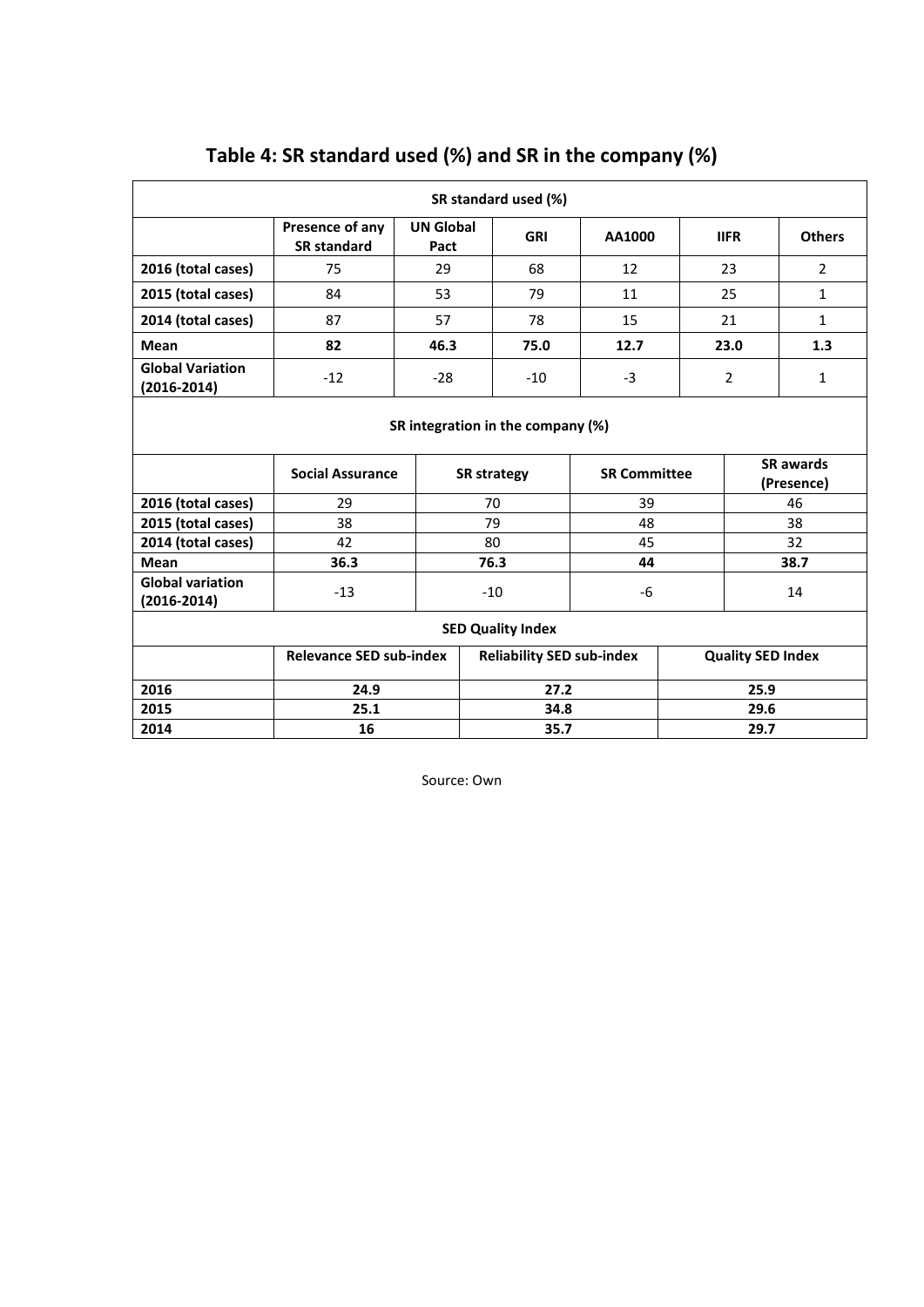|                                         | <b>Quantity SED</b><br><b>Index</b> | <b>Quality SED</b><br><b>Index</b> | <b>Relevance SED</b><br>sub-index | <b>Reliability SED</b><br>sub-index | <b>SED Index</b> |
|-----------------------------------------|-------------------------------------|------------------------------------|-----------------------------------|-------------------------------------|------------------|
| 2016                                    | 114.1                               | 25.9                               | 24.9                              | 27.2                                | 41.2             |
| 2015                                    | 122.9                               | 29.6                               | 25.1                              | 34.8                                | 44.1             |
| 2014                                    | 121.4                               | 29.7                               | 16                                | 35.7                                | 44.8             |
| <b>Mean</b>                             | 119.5                               | 28.2                               | 22                                | 32.6                                | 43.4             |
| <b>Global variation (2016-</b><br>2014) | $-7.3$                              | $-3.8$                             | 8.9                               | $-8.5$                              | $-3.6$           |
| <b>Standard deviation</b>               | $4 - 71$                            | 2.17                               | 5.20                              | 4.67                                | 1.91             |

## **Table 5: SR indexes (2014-2016)**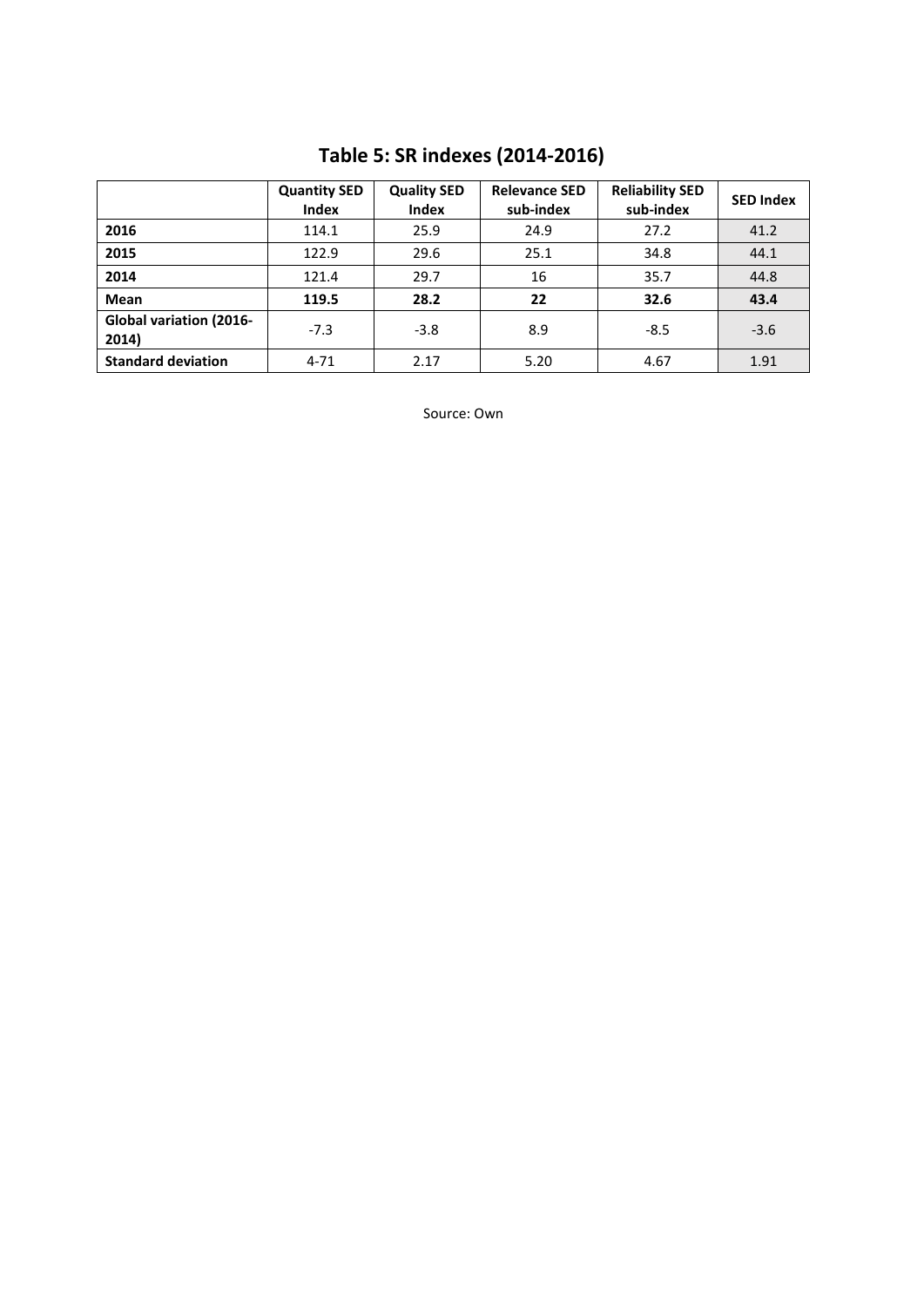### **Table 6: t Student Test**

|                                                             | Mean      | Std.<br>deviation | <b>Std. Error</b><br>mean | 95% Confidence<br>interval of the<br>difference<br>Lower<br><b>Upper</b> |           |        | gl | Sig.<br>(bilateral) |
|-------------------------------------------------------------|-----------|-------------------|---------------------------|--------------------------------------------------------------------------|-----------|--------|----|---------------------|
| SED Index<br>Average - SED<br>Quantitative<br>Index Average | 76,144358 | 62,4387520        | 6,24387520                | 88,533562                                                                | 63,755155 | 12.195 | 99 | ,000                |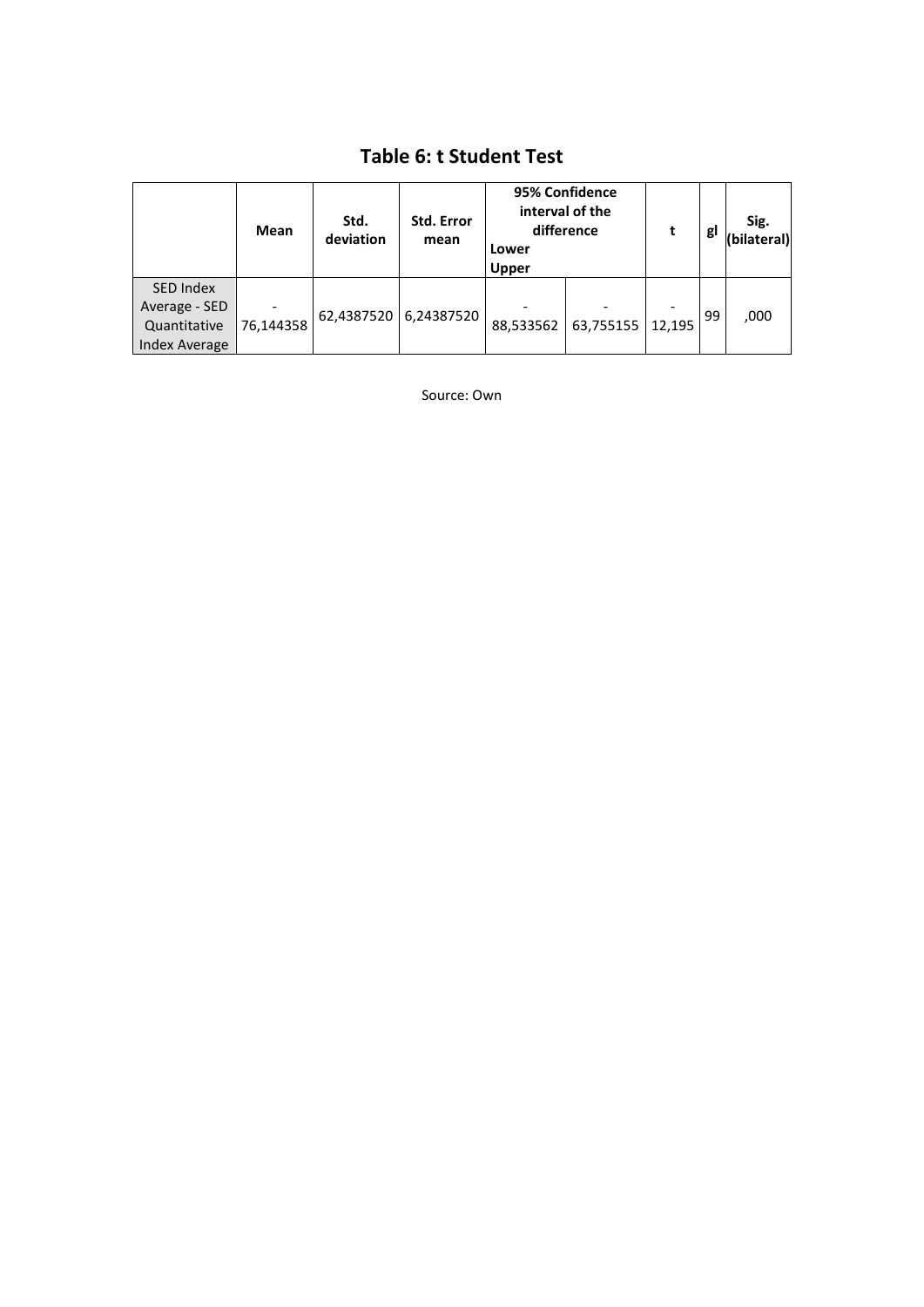#### **Annex**

# **Annex 1: Some relevant papers on IC/SR' relationship and reputation**

| Author/Year                         | <b>Research objectives</b>                                                                                                                             | <b>Main advances</b>                                                                                                                                                                                                                                   | <b>Implications</b><br>for research |
|-------------------------------------|--------------------------------------------------------------------------------------------------------------------------------------------------------|--------------------------------------------------------------------------------------------------------------------------------------------------------------------------------------------------------------------------------------------------------|-------------------------------------|
| Alvino et al.<br>(2020)             | To study if IC can influence the<br>creation of sustainable models<br>sustainable<br>through<br>development goals                                      | IC is considered as a driver of<br>sustainable development                                                                                                                                                                                             | IC-SR'<br>relationship              |
| Al-Htaybat et<br>al. (2019)         | To analyze the harmonization of<br>accounting<br>non-financial<br>practices                                                                            | Accounting practices are related to the<br>new digital era as a form of IC that<br>contributes to sustainability                                                                                                                                       | IC-SR'<br>relationship              |
| Massaro<br>et<br>al. (2019)         | To analyze the relationship<br>between IC and sustainability<br>according to professionals point<br>of view                                            | It is detected that both IC<br>and<br>sustainability<br>complex<br>are<br>and<br>comparable issues that complement<br>each other to meet the demands of<br>stakeholders                                                                                | IC-SR'<br>relationship              |
| Axjonow<br>(2018)                   | To study the influence of SR on<br>the reputation of the enterprise                                                                                    | The disclosure of information of a<br>social nature in independent reports<br>affects reputation among professional<br>stakeholders, while this type of<br>disclosure on the web pages affects<br>reputation<br>professional<br>among<br>stakeholders. | SR-<br>reputation'<br>relationship  |
| Duff et<br>al.<br>(2018)            | To study the extent and quality<br>of voluntary intellectual capital<br>disclosures<br>(ICD)<br>in<br>UK.<br>professional<br>accounting<br>enterprises | ICDs differ by type of report used.<br>Human capital is the most disclosed<br>category and internal capital is the<br>least disclosed. ICDs also improve<br>corporate reputation                                                                       | IC-<br>reputation'<br>relationship  |
| Ginesti et al.<br>(2018)            | To analyze how IC influences<br>Italian<br>the<br>companies'<br>performance as well as their<br>reputation                                             | The efficiency of human capital<br>influences the reputation. Companies<br>with a reputation score according to<br>the Italian Competition Authority are<br>positively related to its IC and its<br>financial performance                              | IC-<br>reputation'<br>relationship  |
| Oyewumiz et<br>al. (2018)           | To analyze the influence of SR<br>on a voluntary basis in the<br>financial sector                                                                      | financial<br><b>Both</b><br>reputation<br>and<br>performance<br>related<br>to the<br>are<br>disclosure of social information in a<br>positive way                                                                                                      | SR-<br>reputation'<br>relationship  |
| Cavicchi et al.<br>(2017)           | To study the role of IC in<br>sustainable<br>development<br>οf<br>the<br>Emilia-<br>programs<br>Romagna health service                                 | Social capital and new technologies led<br>to the shift towards sustainability in<br>the health sector,<br>although<br>the<br>of<br>sustainable<br>measurement<br>development is still in its infancy                                                  | IC-SR'<br>relationship              |
| Dyduch and<br>Krasodomska<br>(2017) | To analyze the influence of<br>reputation on SR as well as its<br>causes                                                                               | benefit of SR is<br>The main<br>an<br>improvement of corporate reputation                                                                                                                                                                              | SR-<br>reputation'<br>relationship  |
| Matos et al.<br>(2017)              | To analyze how to integrate<br>new concepts in society such as<br>Smart city and IC management<br>in the strategic planning of<br>companies            | The relationship between Smart City<br>and IC is demonstrated within the<br>strategic planning of the company and<br>its contribution to improve the<br>competitiveness and sustainability of<br>the sector                                            | IC-SR'<br>relationship              |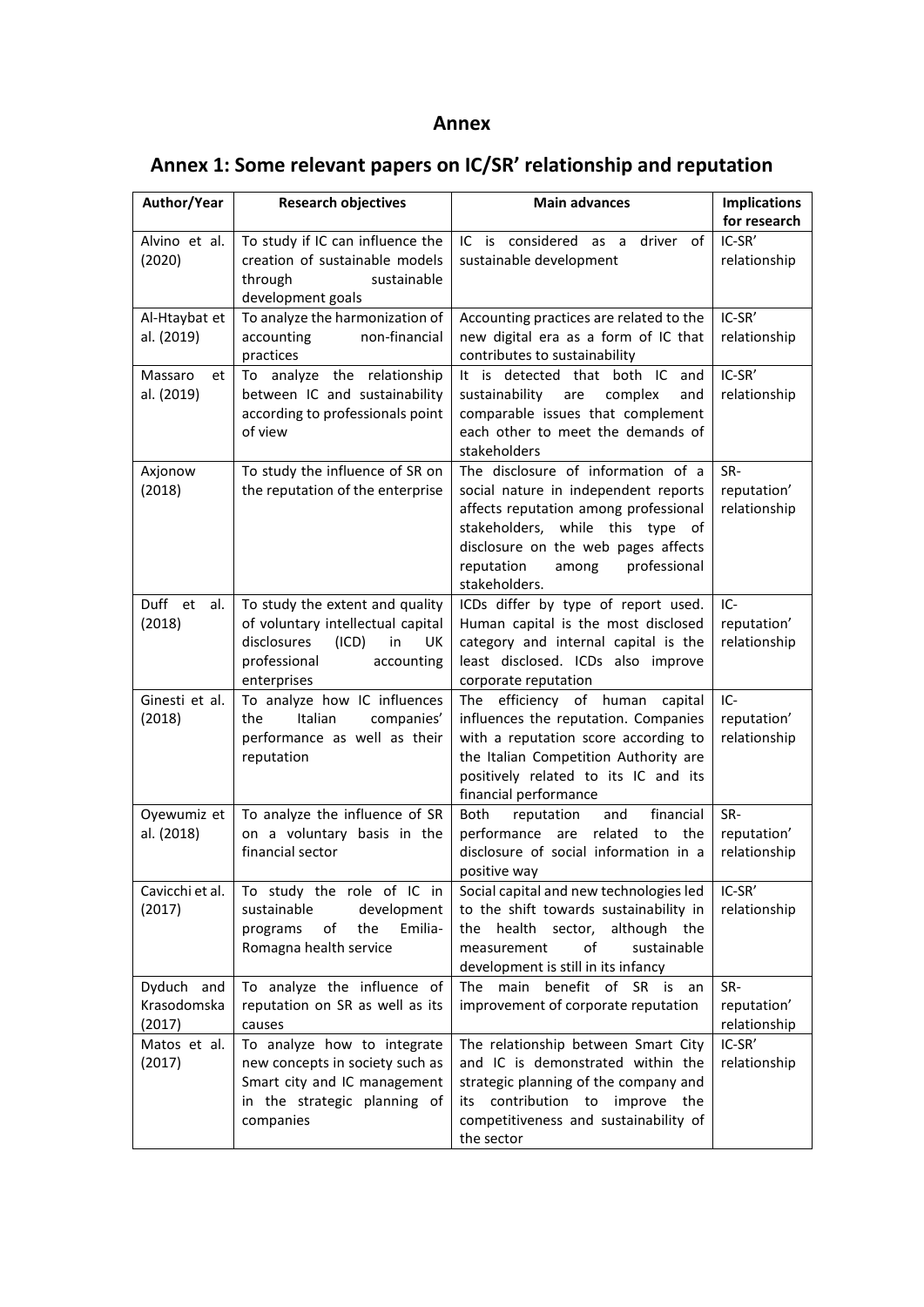| Birkey et al.<br>(2016)              | analyze<br>whether<br>To<br>the<br>disclosure of independent social<br>affects<br>reports<br>the<br>environmental reputation<br>of<br>the analyzed firms | It is found the positive relationship<br>between reputation and voluntary<br>disclosure of social information                                                                                                                                                                  | SR-<br>reputation'<br>relationship                                           |
|--------------------------------------|----------------------------------------------------------------------------------------------------------------------------------------------------------|--------------------------------------------------------------------------------------------------------------------------------------------------------------------------------------------------------------------------------------------------------------------------------|------------------------------------------------------------------------------|
| Dumay<br>(2016)                      | To analyze the future of IC in a<br>critical way                                                                                                         | It is necessary to know how the<br>information that<br>has<br>not<br>been<br>disclosed so far is disclosed, so that all<br>stakeholders understand that the<br>company analyzes the social and<br>environmental impact of the CI                                               | IC-SR'<br>relationship                                                       |
| Giacosa et al.<br>(2016)             | establish<br>model<br>To<br>for<br>a<br>companies to disclose voluntary<br>IC information effectively                                                    | IC disclosures can be achieved by<br>combining decisions that meet the<br>of<br>the<br>firm<br>needs<br>and<br>their<br>stakeholders                                                                                                                                           | IC-<br>reputation'<br>relationship                                           |
| Wang et al.<br>(2016)                | To analyze the quality and<br>extent of IC disclosures by<br>Chinese and Indian companies<br>belonging to the information<br>technology sector           | The level of disclosure of these<br>countries is relatively high. It makes<br>makers<br>think<br>about<br>policy<br>the<br>possibility of including IC disclosures in<br>mandatory annual reports to increase<br>the quality of information and the<br>reputation of the firms | $IC -$<br>reputation'<br>relationship                                        |
| Veltri<br>and<br>Nardo (2013)        | To analyze the integration of IC<br>with<br>sustainability<br>reports<br>reports                                                                         | The intangibles report and the social<br>report are integrated into a report<br>called the Global Intangible Report                                                                                                                                                            | IC-SR'<br>relationship                                                       |
| Cinquini<br>et<br>al. (2012)         | To analyze the content, quality<br>and frequency of ICDs and its<br>evolution (2005 and 2006)                                                            | Human capital is the category that is<br>widely disclosed followed by relational<br>capital and organizational capital                                                                                                                                                         | IC-SR'<br>relationship                                                       |
| Oliveira et al<br>(2010)             | To study voluntary disclosures<br>of IC disclosed by firms of<br>Portugal<br>sustainability<br>in<br>reports                                             | The disclosure of IC information is<br>carried out mainly in the sustainability<br>reports of those companies that are<br>listed on the stock exchange and apply<br>the Global Reporting Initiatives (GRI)                                                                     | $IC -$<br>reputation'<br>relationship/<br>SR-<br>reputation'<br>relationship |
| Surroca et al.<br>(2010)             | To analyze the influence of an<br>organization's<br>intangible<br>resources on the relationship<br>SR<br>financial<br>between<br>and<br>performance      | There is no direct relationship between<br>SR and financial performance; rather, a<br>company's investment in SR positively<br>influences its intangibles and these<br>intangibles, in turn, positively influence<br>the financial performance of the firm                     | IC-SR'<br>relationship                                                       |
| Pedrini<br>(2007)                    | To study the similarity between<br>IC reports and corporate social<br>responsibility reports                                                             | There are similarities between the<br>information described<br>on human<br>capital, on diversity and on the quality<br>and magnitude of training                                                                                                                               | IC-SR'<br>relationship                                                       |
| Castelo<br>and<br>Lima (2006)        | To analyze the disclosure of<br>social<br>information<br>from<br>Portuguese banks                                                                        | The banks with a higher level of<br>disclosures are those that are most<br>visible to stakeholders in order to<br>improve their corporate image.                                                                                                                               | SR-<br>reputation'<br>relationship                                           |
| Del<br>Bello<br>(2006)               | relationship<br>To<br>the<br>assess<br>between<br>IC<br>reports<br>and<br>sustainability reports                                                         | Both types of reports have points in<br>common and could be integrated into<br>the same report.                                                                                                                                                                                | IC-SR'<br>relationship                                                       |
| Bhattacharya<br>and<br>Sen<br>(2004) | relationship<br>study<br>the<br>To<br>between the relational capital<br>of companies and SR activities<br>carried out by these companies                 | It has been found that SR activities<br>improve relationships with customers<br>as stakeholders as well as the image of<br>the company in the sector                                                                                                                           | SR-<br>reputation'<br>relationship                                           |